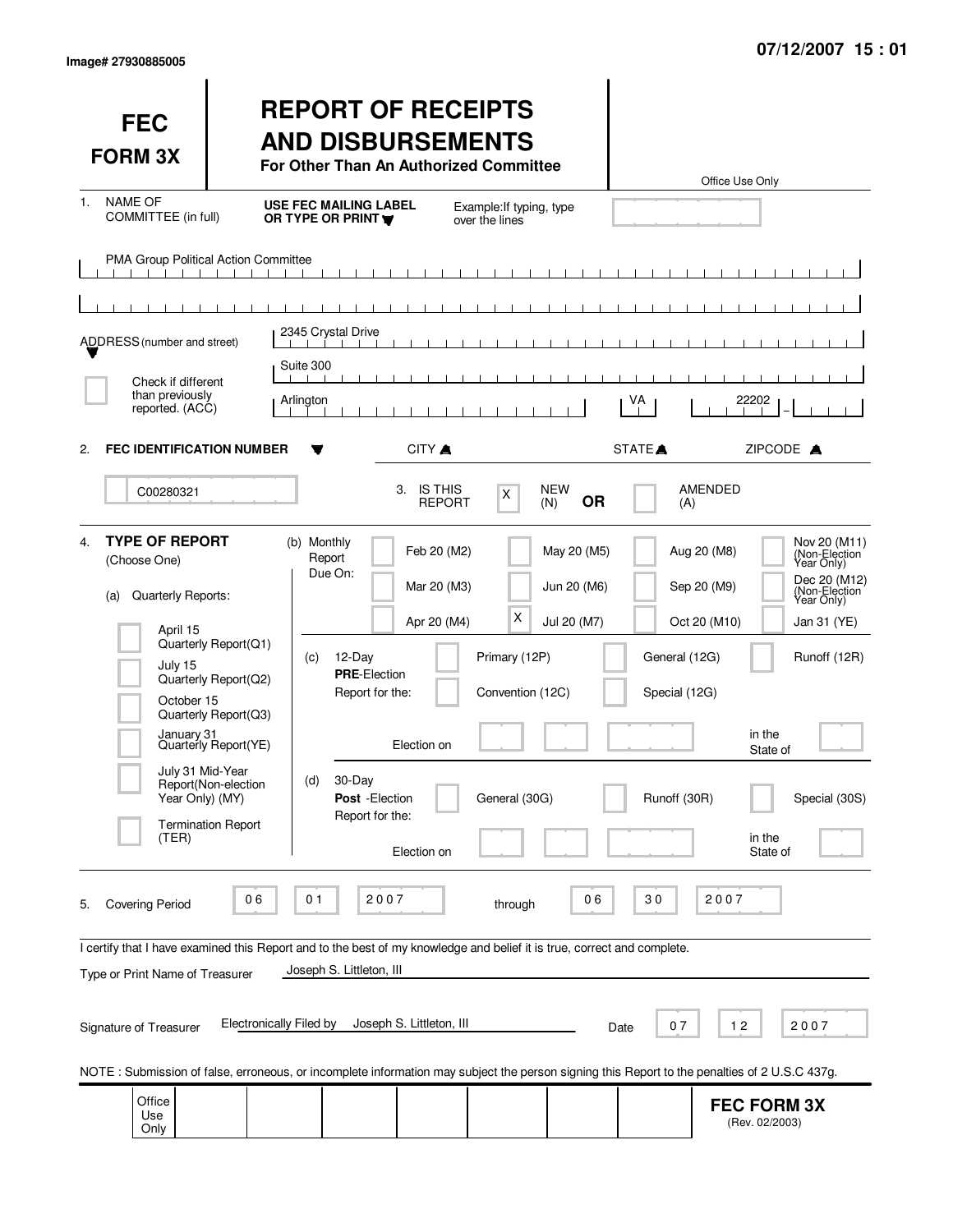## **SUMMARY PAGE**

**OF RECEIPTS AND DISBURSEMENTS**

FEC **Form 3X** (Rev. 02/2003) **Page 2 Product COVID-15** AND DISBUTISHMENTS

|    |     | Write or Type Committee Name<br>PMA Group Political Action Committee  |                                                                      |                                                                |
|----|-----|-----------------------------------------------------------------------|----------------------------------------------------------------------|----------------------------------------------------------------|
|    |     | $^{\circ}$ M<br>м<br>06<br>Report Covering the Period:<br>From:       | $Y$ $W$ $Y$<br>$D^{\prime\prime}$ $D$<br>Υ<br>2007<br>0 <sub>1</sub> | $Y$ $Y$ $Y$<br>D<br>M M<br>" D<br>Υ<br>2007<br>30<br>06<br>To: |
|    |     |                                                                       | <b>COLUMN A</b><br><b>This Period</b>                                | <b>COLUMN B</b><br><b>Calendar Year-to-Date</b>                |
| 6. | (a) | Cash on Hand<br>$^{9}$ 2007 $^{9}$<br>January 1                       |                                                                      | 58062.80                                                       |
|    | (b) | Cash on Hand at<br>Begining of Reporting Period                       | 692.62                                                               |                                                                |
|    | (C) | Total Receipts (from Line 19)                                         | 24868.92                                                             | 139998.74                                                      |
|    | (d) | Subtotal (add lines 6(b) and<br>6(c) for Column A and Lines           |                                                                      |                                                                |
|    |     | $6(a)$ and $6(c)$ for Column B)                                       | 25561.54                                                             | 198061.54                                                      |
| 7. |     | Total Disbursements (from Line 31)                                    | 17565.00                                                             | 190065.00                                                      |
| 8. |     | Cash on Hand at Close of                                              |                                                                      |                                                                |
|    |     | <b>Reporting Period</b><br>(subtract Line 7 from Line 6(d))           | 7996.54                                                              | 7996.54                                                        |
| 9. |     | Debts and Obligations owed<br>то<br>the committee (Itemize all on     |                                                                      |                                                                |
|    |     | Schedule C and/or Schedule D)                                         | 0.00                                                                 |                                                                |
|    |     | 10. Debts and Obligations owed<br>BY<br>the committee (Itemize all on |                                                                      |                                                                |
|    |     | Schedule C and/or Schedule D)                                         | 0.00                                                                 |                                                                |
|    |     |                                                                       |                                                                      |                                                                |

This Committee has qualified as a multicandidate committee. (see FEC FORM 1M) X

### **For further information contact:**

Federal Election Commission 999 E street, NW Washington, DC 20463

> Toll Free 800-424-9530 Local 202-694-1100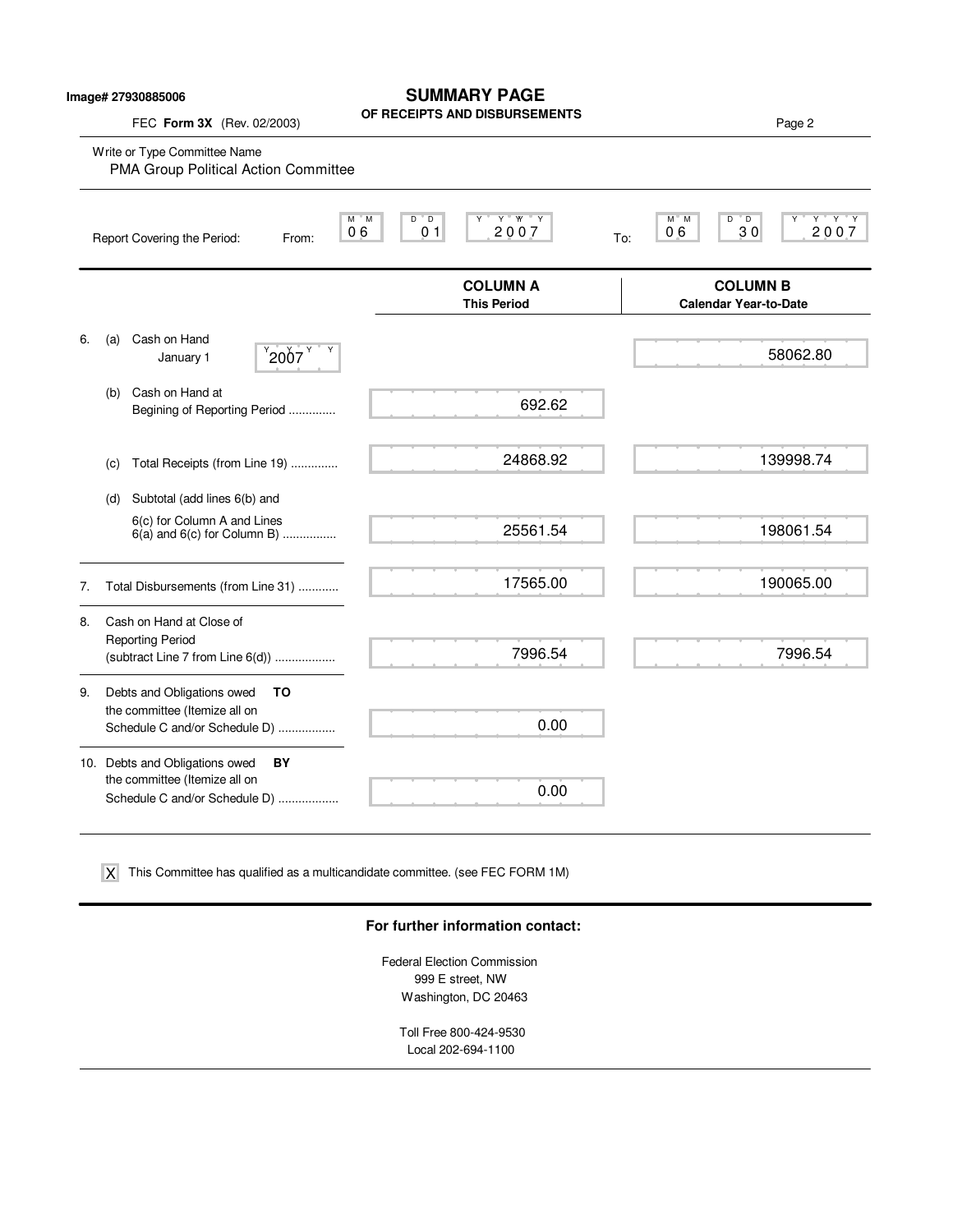| FEC Form 3X (Rev. 02/2003)                                                                               | <b>OF RECEIPTS</b>                            | Page 3                                          |
|----------------------------------------------------------------------------------------------------------|-----------------------------------------------|-------------------------------------------------|
| Write or Type Committee Name<br>PMA Group Political Action Committee                                     |                                               |                                                 |
| $M$ $M$<br>06<br>Report Covering the Period:<br>From:                                                    | D<br>$\overline{D}$<br>2007<br>0 <sub>1</sub> | M M<br>D<br>$3^{\circ}0$<br>2007<br>06<br>To:   |
| I. Receipts                                                                                              | <b>COLUMN A</b><br><b>Total This Period</b>   | <b>COLUMN B</b><br><b>Calendar Year-to-Date</b> |
| 11. Contributions (other than loans) From:                                                               |                                               |                                                 |
| Individuals/Persons Other<br>(a)<br><b>Than Political Committees</b><br>Itemized (use Schedule A)<br>(i) | 24803.92                                      | 139733.74                                       |
|                                                                                                          | 0.00                                          | 200.00                                          |
| (iii) TOTAL (add<br>Lines 11(a)(i) and (ii)                                                              | 24803.92                                      | 139933.74                                       |
| Political Party Committees<br>(b)                                                                        | 0.00                                          | 0.00                                            |
| <b>Other Political Committees</b><br>(c)<br><b>Total Contributions (add Lines</b><br>(d)                 | 0.00                                          | 0.00                                            |
| $11(a)(iii),(b)$ and $(c)$ ) (Carry                                                                      | 24803.92                                      | 139933.74                                       |
| 12. Transfers From Affiliated/Other                                                                      | 0.00                                          | 0.00                                            |
|                                                                                                          | 0.00                                          | 0.00                                            |
| 14. Loan Repayments Received<br>15. Offsets To Operating Expenditures                                    | 0.00                                          | 0.00                                            |
| (Refunds, Rebates, etc.)<br>(Carry Totals to Line 37, page 5)<br>16. Refunds of Contributions Made       | 65.00                                         | 65.00                                           |
| to Federal candidates and Other                                                                          | 0.00                                          | 0.00                                            |
| 17. Other Federal Receipts<br>(Dividends, Interest, etc.)                                                | 0.00                                          | 0.00                                            |
| 18. Transfers from Non-Federal and Levin Funds                                                           |                                               |                                                 |
| (a) Non-Federal Account<br>(from Schedule H3)                                                            | 0.00                                          | 0.00                                            |
| (b) Levin Funds (from Schedule H5)                                                                       | 0.00                                          | 0.00                                            |
| (c) Total Transfer (add 18(a) and 18(b)).                                                                | 0.00                                          | 0.00                                            |
| 19. Total Receipts (add Lines 11(d),<br>12, 13, 14, 15, 16, 17, and 18(c))                               | 24868.92                                      | 139998.74                                       |
| 20. Total Federal Receipts<br>(subtract Line 18(c) from Line 19)                                         | 24868.92                                      | 139998.74                                       |

**DETAILED SUMMARY PAGE**

**Image# 27930885007**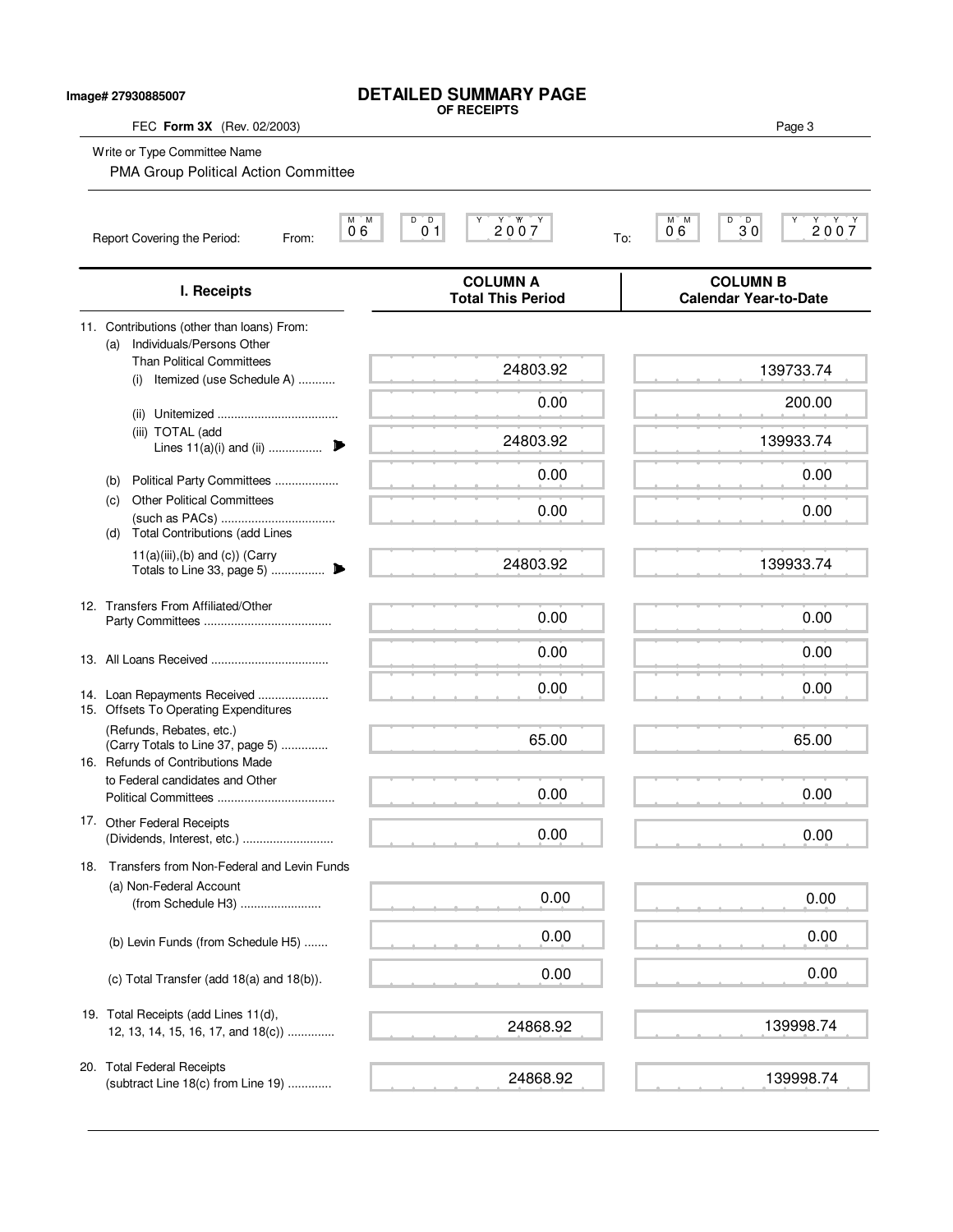**Image# 27930885008**

# **DETAILED SUMMARY PAGE**<br>of Disbursements

|     | FEC Form 3X (Rev. 02/2003)                                                              | of Disbursements                            | Page 4                                          |
|-----|-----------------------------------------------------------------------------------------|---------------------------------------------|-------------------------------------------------|
|     | <b>II. DISBURSEMENTS</b>                                                                | <b>COLUMN A</b><br><b>Total This Period</b> | <b>COLUMN B</b><br><b>Calendar Year-to-Date</b> |
|     | 21. Operating Expenditures:                                                             |                                             |                                                 |
|     | (a) Shared Federal/Non-Federal<br>Activity (from Schedule H4)                           | 0.00                                        | 0.00                                            |
|     | Federal Share<br>(i)                                                                    |                                             |                                                 |
|     | Non-Federal Share<br>(ii)                                                               | 0.00                                        | 0.00                                            |
|     | <b>Other Federal Operating</b><br>(b)                                                   |                                             |                                                 |
|     |                                                                                         | 65.00                                       | 65.00                                           |
|     | (c) Total Operating Expenditures                                                        |                                             |                                                 |
|     | (add 21(a)(i), (a)(ii) and (b))<br>22. Transfers to Affiliated/Other Party              | 65.00                                       | 65.00                                           |
|     |                                                                                         | 0.00                                        | 0.00                                            |
|     | 23. Contributions to<br>Federal Candidates/Committees                                   |                                             |                                                 |
|     | and Other Political Committees                                                          | 17500.00                                    | 190000.00                                       |
|     | 24. Independent Expenditure                                                             | 0.00                                        | 0.00                                            |
|     | 25. Coordinated Expenditures Made by Party                                              |                                             |                                                 |
|     | Committees (2 U.S.C. 441a(d))                                                           | 0.00                                        | 0.00                                            |
|     |                                                                                         | 0.00                                        | 0.00                                            |
|     |                                                                                         |                                             |                                                 |
|     |                                                                                         | 0.00                                        | 0.00                                            |
|     | 28. Refunds of Contributions To:<br>Individuals/Persons Other                           |                                             |                                                 |
|     | (a)<br>Than Political Committees                                                        | 0.00                                        | 0.00                                            |
|     | (b) Political Party Committees                                                          | 0.00                                        | 0.00                                            |
|     | <b>Other Political Committees</b><br>(c)                                                |                                             |                                                 |
|     |                                                                                         | 0.00                                        | 0.00                                            |
|     | <b>Total Contribution Refunds</b><br>(d)                                                |                                             |                                                 |
|     | (add Lines 28(a), (b), and (c))                                                         | 0.00                                        | 0.00                                            |
| 29. |                                                                                         | 0.00                                        | 0.00                                            |
|     |                                                                                         |                                             |                                                 |
|     | 30. Federal Election Activity (2 U.S.C 431(20))<br>(a) Shared Federal Election Activity |                                             |                                                 |
|     | (from Schedule H6)                                                                      |                                             |                                                 |
|     | (i) Federal Share                                                                       | 0.00                                        | 0.00                                            |
|     | (ii) "Levin" Share                                                                      | 0.00                                        | 0.00                                            |
|     | (b) Federal Election Activity Paid Entirely                                             |                                             |                                                 |
|     | With Federal Funds                                                                      | 0.00                                        | 0.00                                            |
|     | (c) Total Federal Election Activity (add                                                | 0.00                                        | 0.00                                            |
|     | Lines $30(a)(i)$ , $30(a)(ii)$ and $30(b)$ )                                            |                                             |                                                 |
|     |                                                                                         |                                             |                                                 |
|     | 31. Total Disbursements (add Lines 21(c), 22,                                           |                                             |                                                 |
|     | 23, 24, 25, 26, 27, 28(d), 29 and 30(c))                                                | 17565.00                                    | 190065.00                                       |
| 32. | <b>Total Federal Disbursements</b>                                                      |                                             |                                                 |
|     | (subtract Line 21(a)(ii) from Line 30(a)(ii)                                            |                                             |                                                 |
|     | from Line 31)                                                                           | 17565.00                                    | 190065.00                                       |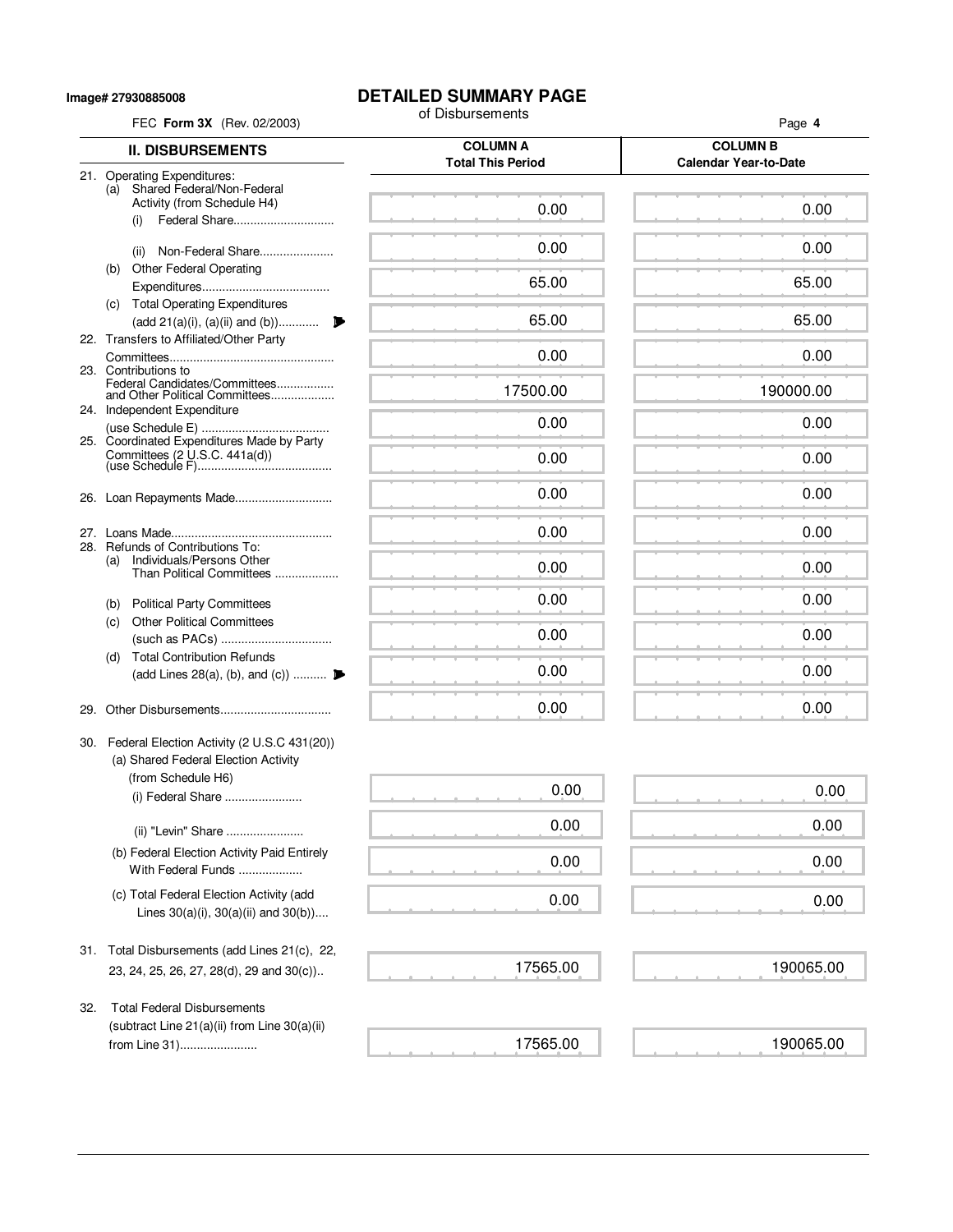#### **Image# 27930885009**

### **DETAILED SUMMARY PAGE**

|     | FEC Form 3X (Rev. 02/2003)                                                             | of Disbursements                            | Page 5                                          |
|-----|----------------------------------------------------------------------------------------|---------------------------------------------|-------------------------------------------------|
|     | III. Net Contributions/Operating<br><b>Expenditures</b>                                | <b>COLUMN A</b><br><b>Total This Period</b> | <b>COLUMN B</b><br><b>Calendar Year-to-Date</b> |
| 33. | Total Contributions (other than loans)<br>from Line 11(d), page 3)                     | 24803.92                                    | 139933.74                                       |
| 34. | <b>Total Contribution Refunds</b>                                                      | 0.00                                        | 0.00                                            |
| 35. | Net Contributions (other than loans)<br>(subtract Line 34 from Line 33)                | 24803.92                                    | 139933.74                                       |
| 36. | <b>Total Federal Operating Expenditures</b><br>(add Line $21(a)(i)$ and Line $21(b)$ ) | 65.00                                       | 65.00                                           |
| 37. | Offsets to Operating Expenditures<br>(from Line 15, page 3)                            | 65.00                                       | 65.00                                           |
| 38. | Net Operating Expenditures<br>(subtract Line 37 from Line 36)                          | 0.00                                        | 0.00                                            |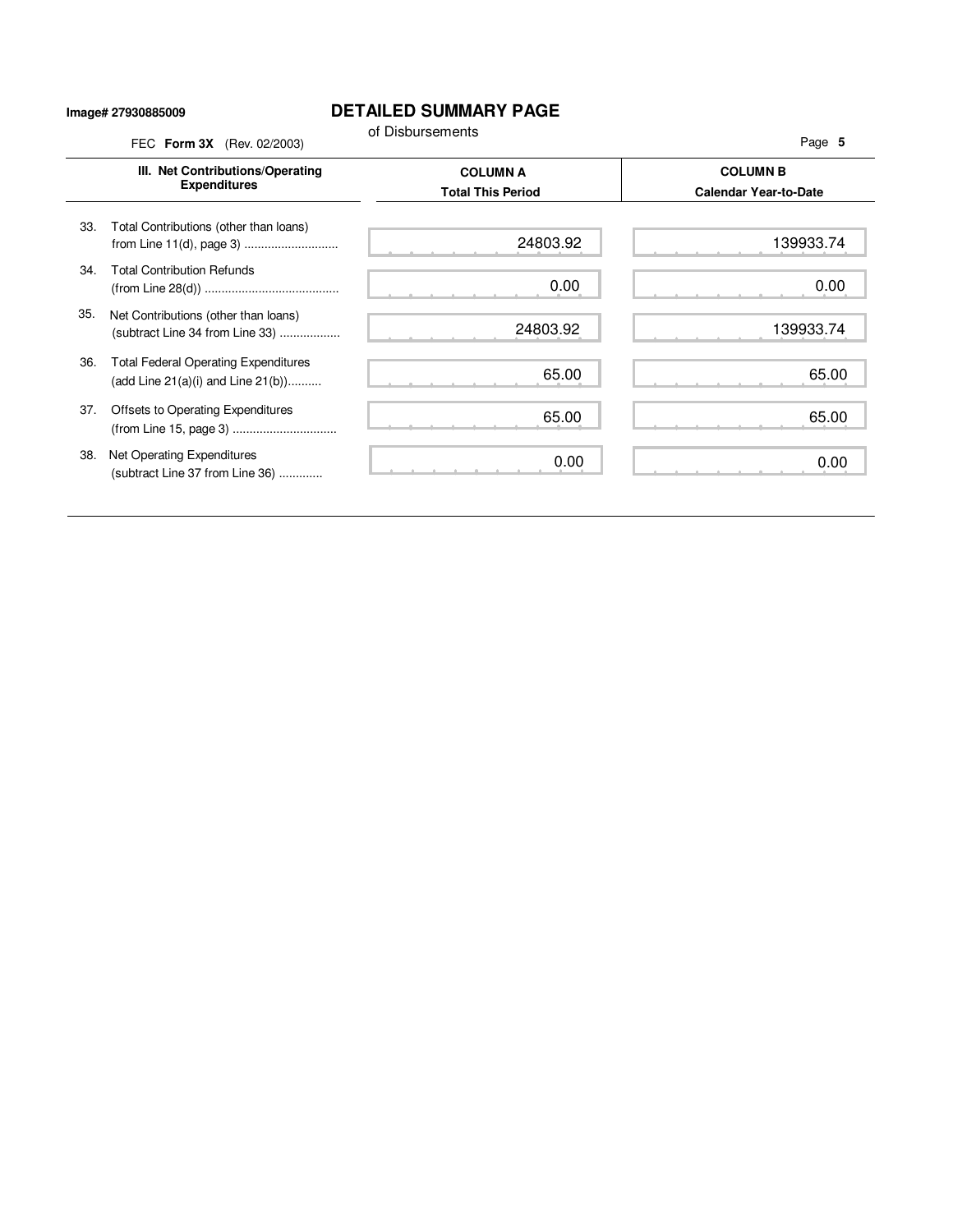| <b>SCHEDULE A (FEC Form 3X)</b> |                                                                                                                                            |                                                                                              | Use separate schedule(s)<br>or each category of the | PAGE 6/26<br>FOR LINE NUMBER:<br>(check only one) |  |  |  |
|---------------------------------|--------------------------------------------------------------------------------------------------------------------------------------------|----------------------------------------------------------------------------------------------|-----------------------------------------------------|---------------------------------------------------|--|--|--|
|                                 | <b>ITEMIZED RECEIPTS</b>                                                                                                                   |                                                                                              | <b>Detailed Summary Page</b>                        | X<br>11a<br>11 <sub>b</sub><br>11c<br>12          |  |  |  |
|                                 | Any information copied from such Reports and Statements may not be sold or used by any person for the purpose of soliciting contributions  |                                                                                              |                                                     | 15<br>13<br>14<br>16<br>17                        |  |  |  |
|                                 | or for commercial purposes, other than using the name and address of any political committee to solicit contributions from such committee. |                                                                                              |                                                     |                                                   |  |  |  |
|                                 | NAME OF COMMITTEE (In Full)                                                                                                                |                                                                                              |                                                     |                                                   |  |  |  |
|                                 | PMA Group Political Action Committee                                                                                                       |                                                                                              |                                                     |                                                   |  |  |  |
|                                 | Full Name (Last, First, Middle Initial)<br>A. Paul Ted Anderson                                                                            |                                                                                              |                                                     | Date of Receipt                                   |  |  |  |
|                                 | Mailing Address<br>5594 Norham Drive                                                                                                       | $M$ $M$ /<br>$Y - Y - Y$<br>$\overline{D}$<br>$\overline{D}$<br>2007<br>06<br>0 <sub>4</sub> |                                                     |                                                   |  |  |  |
|                                 | City                                                                                                                                       | State                                                                                        | Zip Code                                            | Transaction ID: SA11A1.8966                       |  |  |  |
|                                 | Alexandria                                                                                                                                 | VA                                                                                           | 22310                                               | Amount of Each Receipt this Period                |  |  |  |
|                                 | FEC ID number of contributing<br>federal political committee.                                                                              | C                                                                                            |                                                     | 416.66                                            |  |  |  |
|                                 | Name of Employer<br>The PMA Group, Inc.                                                                                                    | Occupation                                                                                   |                                                     | Contribution                                      |  |  |  |
|                                 | Receipt For:                                                                                                                               | Associate                                                                                    | Aggregate Year-to-Date                              |                                                   |  |  |  |
|                                 | Primary<br>General                                                                                                                         |                                                                                              |                                                     |                                                   |  |  |  |
|                                 | Other (specify) $\blacktriangledown$                                                                                                       |                                                                                              | 2083.30                                             |                                                   |  |  |  |
|                                 | Full Name (Last, First, Middle Initial)<br><b>B.</b> Paul Ted Anderson                                                                     |                                                                                              |                                                     | Date of Receipt                                   |  |  |  |
|                                 | Mailing Address 5594 Norham Drive                                                                                                          | $Y - Y - Y$<br>$M$ $M$ /<br>D<br>D<br>29<br>2007<br>06                                       |                                                     |                                                   |  |  |  |
|                                 | City                                                                                                                                       | State                                                                                        | Zip Code                                            | Transaction ID: SA11A1.8994                       |  |  |  |
|                                 | Alexandria                                                                                                                                 | VA                                                                                           | 22310                                               | Amount of Each Receipt this Period                |  |  |  |
|                                 | FEC ID number of contributing<br>federal political committee.                                                                              | C                                                                                            |                                                     | 416.66                                            |  |  |  |
|                                 | Name of Employer<br>The PMA Group, Inc.                                                                                                    | Occupation<br>Associate                                                                      |                                                     | Contribution                                      |  |  |  |
|                                 | Receipt For:                                                                                                                               |                                                                                              | Aggregate Year-to-Date                              |                                                   |  |  |  |
|                                 | Primary<br>General<br>Other (specify) $\blacktriangledown$                                                                                 |                                                                                              | 2499.96                                             |                                                   |  |  |  |
| С.                              | Full Name (Last, First, Middle Initial)<br>Joe Boessen                                                                                     |                                                                                              |                                                     | Date of Receipt                                   |  |  |  |
|                                 | <b>Mailing Address</b><br>5406 Willcoxon Tavern Court                                                                                      | $Y$ $Y$ $Y$ $Y$<br>$M^+$ M<br>$\sqrt{2}$<br>$D$ $D$<br>2007<br>04<br>06                      |                                                     |                                                   |  |  |  |
|                                 | City                                                                                                                                       | State                                                                                        | Zip Code                                            | Transaction ID: SA11A1.8967                       |  |  |  |
|                                 | Fairfax                                                                                                                                    | VA                                                                                           | 22032                                               | Amount of Each Receipt this Period                |  |  |  |
|                                 | FEC ID number of contributing<br>federal political committee.                                                                              | C                                                                                            |                                                     | 415.00                                            |  |  |  |
|                                 | Name of Employer<br>The PMA Group, Inc.                                                                                                    | Contribution                                                                                 |                                                     |                                                   |  |  |  |
|                                 | Receipt For:                                                                                                                               |                                                                                              | Aggregate Year-to-Date ▼                            |                                                   |  |  |  |
|                                 | Primary<br>General<br>Other (specify) $\blacktriangledown$                                                                                 |                                                                                              | 2490.00                                             |                                                   |  |  |  |
|                                 |                                                                                                                                            |                                                                                              | ▶                                                   | 1248.32                                           |  |  |  |
|                                 |                                                                                                                                            |                                                                                              |                                                     |                                                   |  |  |  |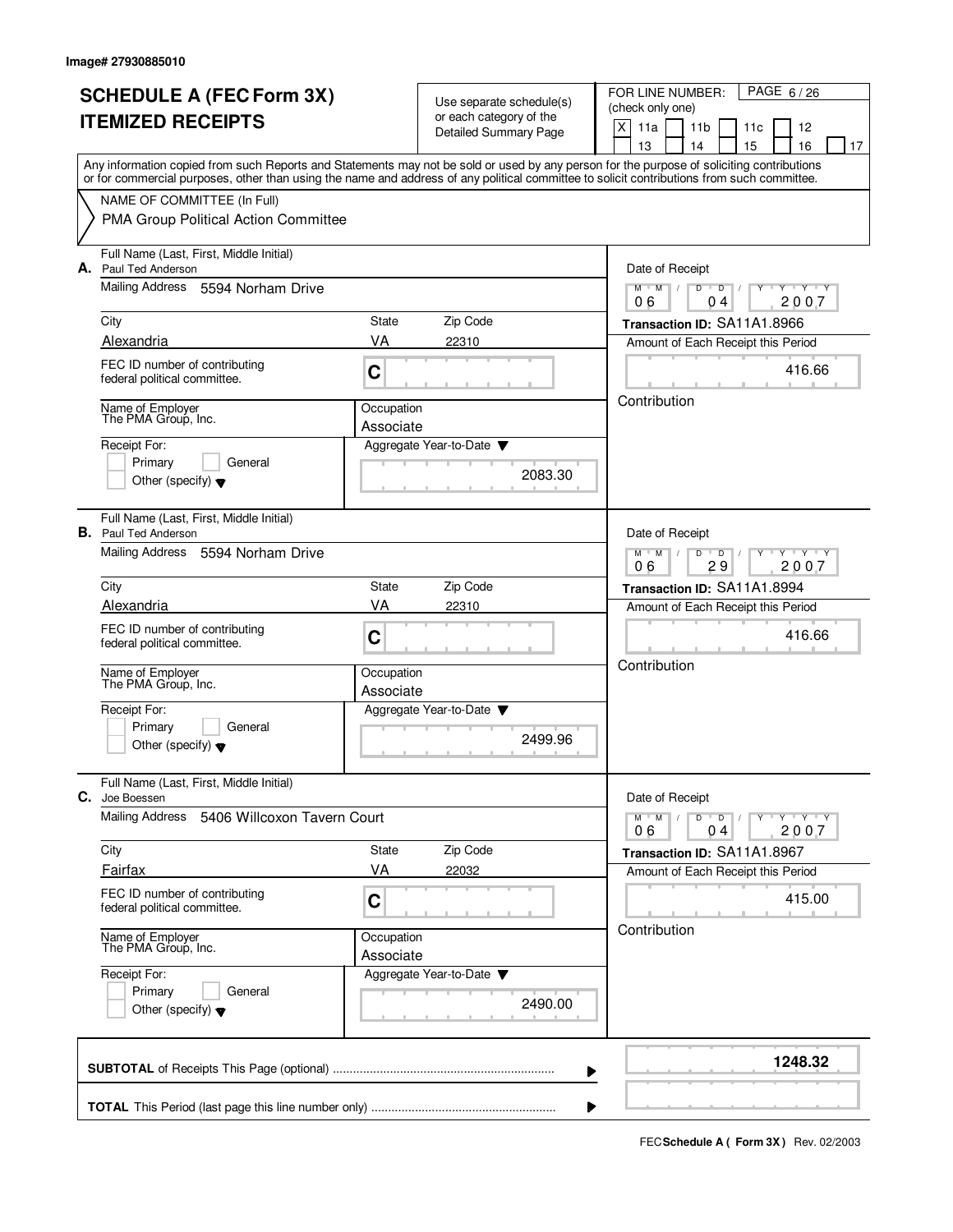|    | <b>SCHEDULE A (FEC Form 3X)</b>                                                                                                                                                                                                                                                         |                         | Use separate schedule(s)                                | PAGE 7/26<br>FOR LINE NUMBER:<br>(check only one)                                      |  |
|----|-----------------------------------------------------------------------------------------------------------------------------------------------------------------------------------------------------------------------------------------------------------------------------------------|-------------------------|---------------------------------------------------------|----------------------------------------------------------------------------------------|--|
|    | <b>ITEMIZED RECEIPTS</b>                                                                                                                                                                                                                                                                |                         | or each category of the<br><b>Detailed Summary Page</b> | X<br>11a<br>11 <sub>b</sub><br>12<br>11c                                               |  |
|    |                                                                                                                                                                                                                                                                                         |                         |                                                         | 15<br>13<br>14<br>16<br>17                                                             |  |
|    | Any information copied from such Reports and Statements may not be sold or used by any person for the purpose of soliciting contributions<br>or for commercial purposes, other than using the name and address of any political committee to solicit contributions from such committee. |                         |                                                         |                                                                                        |  |
|    | NAME OF COMMITTEE (In Full)                                                                                                                                                                                                                                                             |                         |                                                         |                                                                                        |  |
|    | PMA Group Political Action Committee                                                                                                                                                                                                                                                    |                         |                                                         |                                                                                        |  |
| А. | Full Name (Last, First, Middle Initial)<br>Joe Boessen                                                                                                                                                                                                                                  |                         |                                                         | Date of Receipt                                                                        |  |
|    | Mailing Address 5406 Willcoxon Tavern Court                                                                                                                                                                                                                                             |                         |                                                         | $\mathsf D$<br>$Y + Y + Y$<br>$M$ <sup>-1</sup><br>$M$ /<br>D<br>v<br>29<br>2007<br>06 |  |
|    | City                                                                                                                                                                                                                                                                                    | State                   | Zip Code                                                | Transaction ID: SA11A1.8995                                                            |  |
|    | Fairfax                                                                                                                                                                                                                                                                                 | VA                      | 22032                                                   | Amount of Each Receipt this Period                                                     |  |
|    | FEC ID number of contributing<br>federal political committee.                                                                                                                                                                                                                           | C                       |                                                         | 415.00                                                                                 |  |
|    | Name of Employer<br>The PMA Group, Inc.                                                                                                                                                                                                                                                 | Occupation<br>Associate |                                                         | Contribution                                                                           |  |
|    | Receipt For:                                                                                                                                                                                                                                                                            |                         | Aggregate Year-to-Date                                  |                                                                                        |  |
|    | Primary<br>General                                                                                                                                                                                                                                                                      |                         | 2905.00                                                 |                                                                                        |  |
|    | Other (specify) $\blacktriangledown$                                                                                                                                                                                                                                                    |                         |                                                         |                                                                                        |  |
|    | Full Name (Last, First, Middle Initial)<br><b>B.</b> Leo Clark                                                                                                                                                                                                                          |                         |                                                         | Date of Receipt                                                                        |  |
|    | Mailing Address 4411 Santa Clara Court                                                                                                                                                                                                                                                  |                         |                                                         |                                                                                        |  |
|    | City                                                                                                                                                                                                                                                                                    | State                   | Zip Code                                                | Transaction ID: SA11A1.8968                                                            |  |
|    | Fairfax                                                                                                                                                                                                                                                                                 | VA                      | 22030                                                   | Amount of Each Receipt this Period                                                     |  |
|    | FEC ID number of contributing<br>federal political committee.                                                                                                                                                                                                                           | C                       |                                                         | 415.00                                                                                 |  |
|    | Name of Employer<br>The PMA Group                                                                                                                                                                                                                                                       | Occupation              |                                                         | Contribution                                                                           |  |
|    |                                                                                                                                                                                                                                                                                         | Associate               |                                                         |                                                                                        |  |
|    | Receipt For:<br>Primary<br>General                                                                                                                                                                                                                                                      |                         | Aggregate Year-to-Date                                  |                                                                                        |  |
|    | Other (specify) $\blacktriangledown$                                                                                                                                                                                                                                                    |                         | 2490.00                                                 |                                                                                        |  |
| C. | Full Name (Last, First, Middle Initial)<br>Leo Clark                                                                                                                                                                                                                                    |                         |                                                         | Date of Receipt                                                                        |  |
|    | Mailing Address 4411 Santa Clara Court                                                                                                                                                                                                                                                  |                         |                                                         | $M$ $M$ $M$<br>$D$ $D$ $I$<br>Y Y Y Y Y Y<br>29<br>2007<br>06                          |  |
|    | City                                                                                                                                                                                                                                                                                    | State                   | Zip Code                                                | Transaction ID: SA11A1.8996                                                            |  |
|    | Fairfax                                                                                                                                                                                                                                                                                 | VA                      | 22030                                                   | Amount of Each Receipt this Period                                                     |  |
|    | FEC ID number of contributing<br>federal political committee.                                                                                                                                                                                                                           | $\mathbf C$             |                                                         | 415.00                                                                                 |  |
|    | Name of Employer<br>The PMA Group                                                                                                                                                                                                                                                       |                         | Occupation<br>Associate                                 | Contribution                                                                           |  |
|    | Receipt For:                                                                                                                                                                                                                                                                            |                         | Aggregate Year-to-Date                                  |                                                                                        |  |
|    | Primary<br>General<br>Other (specify) $\blacktriangledown$                                                                                                                                                                                                                              |                         | 2905.00                                                 |                                                                                        |  |
|    |                                                                                                                                                                                                                                                                                         |                         |                                                         |                                                                                        |  |
|    |                                                                                                                                                                                                                                                                                         |                         |                                                         | 1245.00<br>▶                                                                           |  |
|    |                                                                                                                                                                                                                                                                                         |                         |                                                         | ▶                                                                                      |  |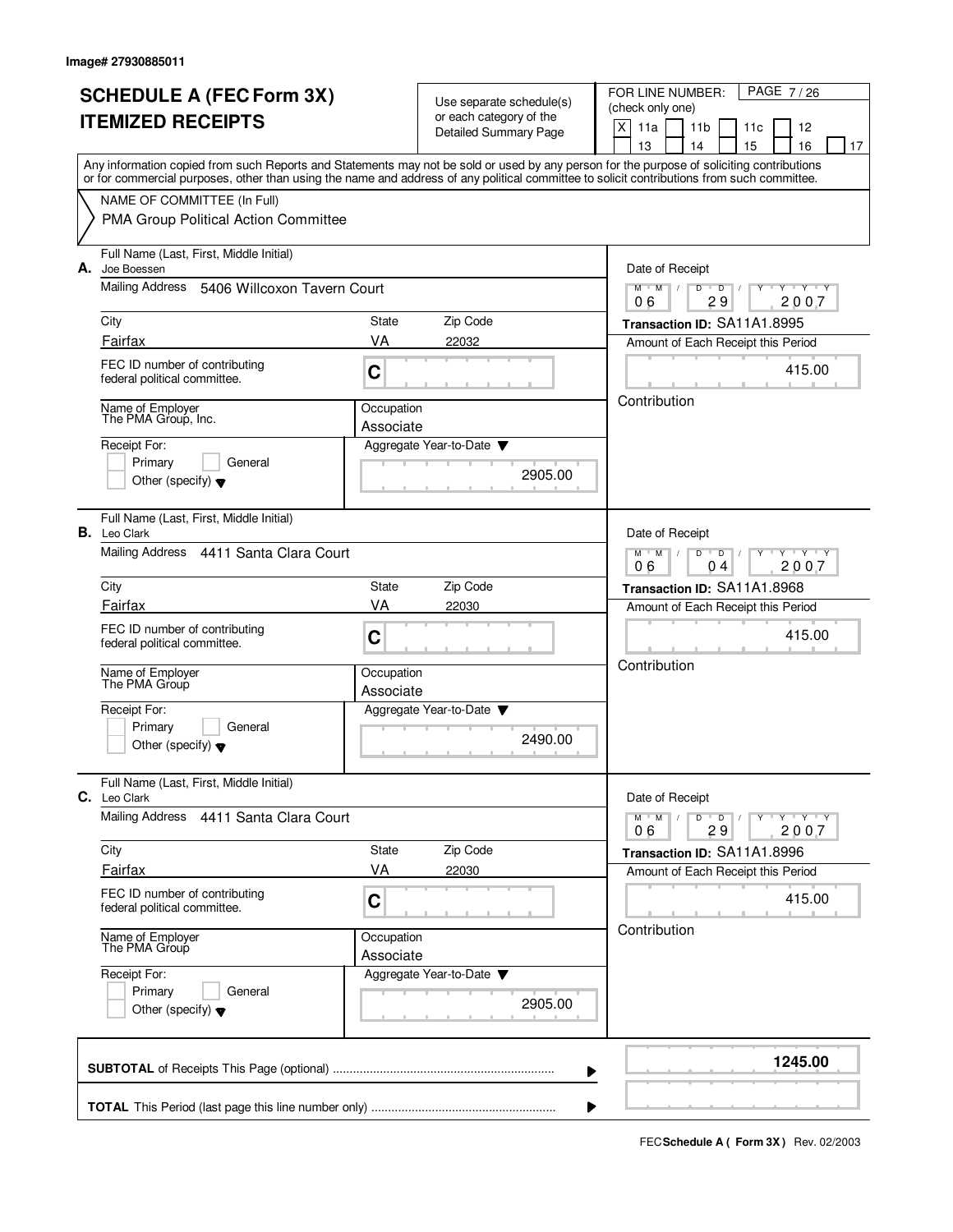| <b>SCHEDULE A (FEC Form 3X)</b>                                                                                                                                                                                                                                                         |                                                                               |                                                     | PAGE 8/26<br>FOR LINE NUMBER:                                           |  |
|-----------------------------------------------------------------------------------------------------------------------------------------------------------------------------------------------------------------------------------------------------------------------------------------|-------------------------------------------------------------------------------|-----------------------------------------------------|-------------------------------------------------------------------------|--|
|                                                                                                                                                                                                                                                                                         |                                                                               | Use separate schedule(s)<br>or each category of the | (check only one)                                                        |  |
| <b>ITEMIZED RECEIPTS</b>                                                                                                                                                                                                                                                                |                                                                               | <b>Detailed Summary Page</b>                        | X<br>11a<br>11 <sub>b</sub><br>12<br>11c                                |  |
|                                                                                                                                                                                                                                                                                         |                                                                               |                                                     | 13<br>15<br>16<br>14<br>17                                              |  |
| Any information copied from such Reports and Statements may not be sold or used by any person for the purpose of soliciting contributions<br>or for commercial purposes, other than using the name and address of any political committee to solicit contributions from such committee. |                                                                               |                                                     |                                                                         |  |
| NAME OF COMMITTEE (In Full)                                                                                                                                                                                                                                                             |                                                                               |                                                     |                                                                         |  |
| PMA Group Political Action Committee                                                                                                                                                                                                                                                    |                                                                               |                                                     |                                                                         |  |
| Full Name (Last, First, Middle Initial)<br>A. Dan Cunningham                                                                                                                                                                                                                            |                                                                               |                                                     | Date of Receipt                                                         |  |
| Mailing Address<br>7808 Creekside View Lane                                                                                                                                                                                                                                             | $M$ $M$ /<br>$Y - Y - Y$<br>D<br>$\overline{D}$<br>2007<br>06<br>04           |                                                     |                                                                         |  |
| City                                                                                                                                                                                                                                                                                    | State                                                                         | Zip Code                                            | Transaction ID: SA11A1.8969                                             |  |
| Springfield                                                                                                                                                                                                                                                                             | VA                                                                            | 22153                                               | Amount of Each Receipt this Period                                      |  |
| FEC ID number of contributing<br>federal political committee.                                                                                                                                                                                                                           | C                                                                             |                                                     | 415.00                                                                  |  |
| Name of Employer<br>The PMA Group, Inc.                                                                                                                                                                                                                                                 | Occupation                                                                    |                                                     | Contribution                                                            |  |
| Receipt For:                                                                                                                                                                                                                                                                            | Associate                                                                     | Aggregate Year-to-Date                              |                                                                         |  |
| Primary<br>General                                                                                                                                                                                                                                                                      |                                                                               |                                                     |                                                                         |  |
| Other (specify) $\blacktriangledown$                                                                                                                                                                                                                                                    |                                                                               | 2075.00                                             |                                                                         |  |
| Full Name (Last, First, Middle Initial)                                                                                                                                                                                                                                                 |                                                                               |                                                     |                                                                         |  |
| <b>B.</b> Dan Cunningham                                                                                                                                                                                                                                                                |                                                                               |                                                     | Date of Receipt                                                         |  |
| <b>Mailing Address</b><br>7808 Creekside View Lane                                                                                                                                                                                                                                      | $Y \vdash Y \vdash Y$<br>$M$ $M$ /<br>D<br>$\overline{D}$<br>06<br>29<br>2007 |                                                     |                                                                         |  |
| City                                                                                                                                                                                                                                                                                    | State                                                                         | Zip Code                                            | Transaction ID: SA11A1.8997                                             |  |
| Springfield                                                                                                                                                                                                                                                                             | VA                                                                            | 22153                                               | Amount of Each Receipt this Period                                      |  |
| FEC ID number of contributing                                                                                                                                                                                                                                                           | C                                                                             |                                                     | 415.00                                                                  |  |
| federal political committee.                                                                                                                                                                                                                                                            |                                                                               |                                                     |                                                                         |  |
| Name of Employer<br>The PMA Group, Inc.                                                                                                                                                                                                                                                 | Occupation                                                                    |                                                     | Contribution                                                            |  |
|                                                                                                                                                                                                                                                                                         | Associate                                                                     |                                                     |                                                                         |  |
| Receipt For:<br>Primary<br>General                                                                                                                                                                                                                                                      |                                                                               | Aggregate Year-to-Date ▼                            |                                                                         |  |
| Other (specify) $\blacktriangledown$                                                                                                                                                                                                                                                    |                                                                               | 2490.00                                             |                                                                         |  |
| Full Name (Last, First, Middle Initial)<br>C. Roomiya Efford                                                                                                                                                                                                                            |                                                                               |                                                     | Date of Receipt                                                         |  |
| <b>Mailing Address</b><br>6400 Velleity Lane                                                                                                                                                                                                                                            |                                                                               |                                                     | $Y \dashv Y \dashv Y$<br>$M$ $M$ $M$<br>$D$ $D$ $/$<br>$Y$ <sup>U</sup> |  |
|                                                                                                                                                                                                                                                                                         |                                                                               |                                                     | 2007<br>13<br>06                                                        |  |
| City                                                                                                                                                                                                                                                                                    | State                                                                         | Zip Code                                            | Transaction ID: SA11A1.8986                                             |  |
| Springfield                                                                                                                                                                                                                                                                             | VA                                                                            | 22152                                               | Amount of Each Receipt this Period                                      |  |
| FEC ID number of contributing<br>federal political committee.                                                                                                                                                                                                                           | C                                                                             |                                                     | 1500.00                                                                 |  |
| Name of Employer<br>Fairfax County Public Sch-<br>ools                                                                                                                                                                                                                                  | Occupation                                                                    |                                                     | Contribution                                                            |  |
| Receipt For:                                                                                                                                                                                                                                                                            |                                                                               | Aggregate Year-to-Date ▼                            |                                                                         |  |
| Primary<br>General                                                                                                                                                                                                                                                                      |                                                                               | 1500.00                                             |                                                                         |  |
| Other (specify) $\blacktriangledown$                                                                                                                                                                                                                                                    |                                                                               |                                                     |                                                                         |  |
|                                                                                                                                                                                                                                                                                         |                                                                               | ▶                                                   | 2330.00                                                                 |  |
|                                                                                                                                                                                                                                                                                         |                                                                               |                                                     |                                                                         |  |
|                                                                                                                                                                                                                                                                                         |                                                                               | ▶                                                   |                                                                         |  |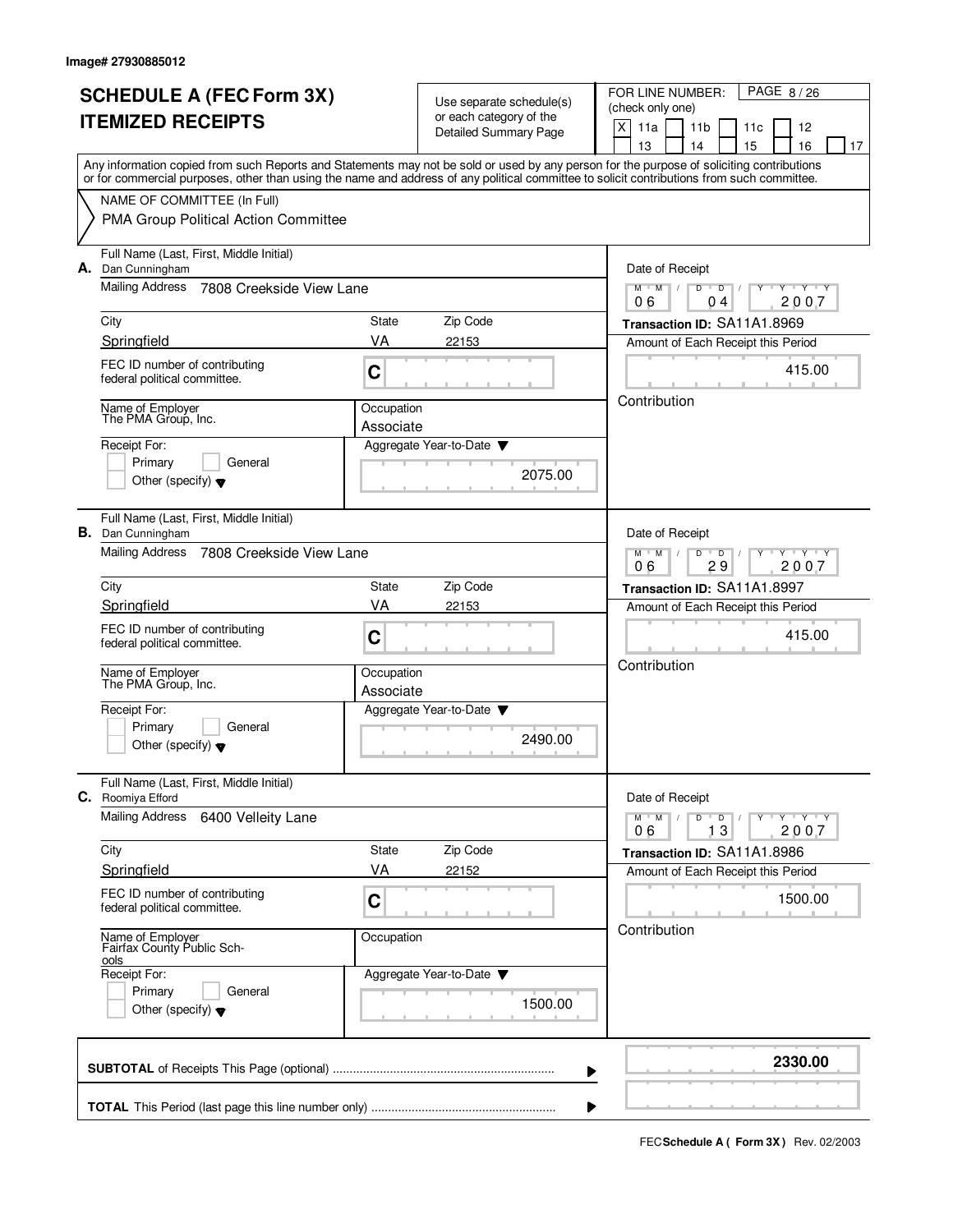| <b>SCHEDULE A (FEC Form 3X)</b><br><b>ITEMIZED RECEIPTS</b><br>Any information copied from such Reports and Statements may not be sold or used by any person for the purpose of soliciting contributions |                                                                                                                                            |                                                                                     | Use separate schedule(s)                                | PAGE 9/26<br>FOR LINE NUMBER:<br>(check only one)                                          |  |  |  |
|----------------------------------------------------------------------------------------------------------------------------------------------------------------------------------------------------------|--------------------------------------------------------------------------------------------------------------------------------------------|-------------------------------------------------------------------------------------|---------------------------------------------------------|--------------------------------------------------------------------------------------------|--|--|--|
|                                                                                                                                                                                                          |                                                                                                                                            |                                                                                     | or each category of the<br><b>Detailed Summary Page</b> | $\mathsf X$<br>11a<br>12<br>11b<br>11c                                                     |  |  |  |
|                                                                                                                                                                                                          |                                                                                                                                            |                                                                                     |                                                         | 13<br>14<br>15<br>16<br>17                                                                 |  |  |  |
|                                                                                                                                                                                                          | or for commercial purposes, other than using the name and address of any political committee to solicit contributions from such committee. |                                                                                     |                                                         |                                                                                            |  |  |  |
|                                                                                                                                                                                                          | NAME OF COMMITTEE (In Full)                                                                                                                |                                                                                     |                                                         |                                                                                            |  |  |  |
|                                                                                                                                                                                                          | PMA Group Political Action Committee                                                                                                       |                                                                                     |                                                         |                                                                                            |  |  |  |
|                                                                                                                                                                                                          | Full Name (Last, First, Middle Initial)<br>A. Sean Fogarty                                                                                 |                                                                                     |                                                         | Date of Receipt                                                                            |  |  |  |
|                                                                                                                                                                                                          | Mailing Address<br>9506 Yawl Court                                                                                                         | $Y - Y - Y$<br>$M$ $M$ /<br>D<br>$\overline{D}$<br>18<br>2007<br>06                 |                                                         |                                                                                            |  |  |  |
|                                                                                                                                                                                                          | City                                                                                                                                       | State                                                                               | Zip Code                                                | Transaction ID: SA11A1.8989                                                                |  |  |  |
|                                                                                                                                                                                                          | <b>Burke</b>                                                                                                                               | VA                                                                                  | 22015                                                   | Amount of Each Receipt this Period                                                         |  |  |  |
|                                                                                                                                                                                                          | FEC ID number of contributing<br>federal political committee.                                                                              | C                                                                                   |                                                         | 1000.00                                                                                    |  |  |  |
|                                                                                                                                                                                                          | Name of Employer<br>The PMA Group, Inc.                                                                                                    | Occupation                                                                          |                                                         | Contribution                                                                               |  |  |  |
|                                                                                                                                                                                                          | Receipt For:                                                                                                                               | Associate                                                                           | Aggregate Year-to-Date                                  |                                                                                            |  |  |  |
|                                                                                                                                                                                                          | General<br>Primary                                                                                                                         |                                                                                     |                                                         |                                                                                            |  |  |  |
|                                                                                                                                                                                                          | Other (specify) $\blacktriangledown$                                                                                                       |                                                                                     | 3000.00                                                 |                                                                                            |  |  |  |
| В.                                                                                                                                                                                                       | Full Name (Last, First, Middle Initial)<br>Jennifer Gorham                                                                                 |                                                                                     |                                                         | Date of Receipt                                                                            |  |  |  |
|                                                                                                                                                                                                          | Mailing Address<br>4669 Lawton Way, #304                                                                                                   | $\overline{Y}$ $\overline{Y}$ $\overline{Y}$<br>$M$ M<br>D<br>D<br>2007<br>06<br>04 |                                                         |                                                                                            |  |  |  |
|                                                                                                                                                                                                          | City                                                                                                                                       | State                                                                               | Zip Code                                                | Transaction ID: SA11A1.8971                                                                |  |  |  |
|                                                                                                                                                                                                          | Alexandria                                                                                                                                 | VA                                                                                  | 22311                                                   | Amount of Each Receipt this Period                                                         |  |  |  |
|                                                                                                                                                                                                          | FEC ID number of contributing<br>federal political committee.                                                                              | C                                                                                   |                                                         | 50.00                                                                                      |  |  |  |
|                                                                                                                                                                                                          | Name of Employer<br>The PMA Group, Inc.                                                                                                    | Occupation                                                                          |                                                         | Contribution                                                                               |  |  |  |
|                                                                                                                                                                                                          | Receipt For:                                                                                                                               |                                                                                     | Legislative Assistant<br>Aggregate Year-to-Date         |                                                                                            |  |  |  |
|                                                                                                                                                                                                          | Primary<br>General<br>Other (specify) $\blacktriangledown$                                                                                 |                                                                                     |                                                         |                                                                                            |  |  |  |
| C.                                                                                                                                                                                                       | Full Name (Last, First, Middle Initial)<br>Jennifer Gorham                                                                                 |                                                                                     |                                                         | Date of Receipt                                                                            |  |  |  |
|                                                                                                                                                                                                          | <b>Mailing Address</b><br>4669 Lawton Way, #304                                                                                            |                                                                                     |                                                         | Y ' Y ' Y<br>$M$ <sup><math>+</math></sup><br>M<br>D<br>$\overline{D}$<br>2007<br>29<br>06 |  |  |  |
|                                                                                                                                                                                                          | City                                                                                                                                       | State                                                                               | Zip Code                                                | Transaction ID: SA11A1.8999                                                                |  |  |  |
|                                                                                                                                                                                                          | Alexandria                                                                                                                                 | VA                                                                                  | 22311                                                   | Amount of Each Receipt this Period                                                         |  |  |  |
|                                                                                                                                                                                                          | FEC ID number of contributing<br>federal political committee.                                                                              | C                                                                                   |                                                         | 50.00                                                                                      |  |  |  |
|                                                                                                                                                                                                          | Name of Employer<br>The PMA Group, Inc.                                                                                                    | Contribution                                                                        |                                                         |                                                                                            |  |  |  |
|                                                                                                                                                                                                          | Receipt For:                                                                                                                               |                                                                                     |                                                         |                                                                                            |  |  |  |
|                                                                                                                                                                                                          | Primary<br>General<br>Other (specify) $\blacktriangledown$                                                                                 |                                                                                     |                                                         |                                                                                            |  |  |  |
|                                                                                                                                                                                                          |                                                                                                                                            |                                                                                     | ▶                                                       | 1100.00                                                                                    |  |  |  |
|                                                                                                                                                                                                          |                                                                                                                                            |                                                                                     |                                                         |                                                                                            |  |  |  |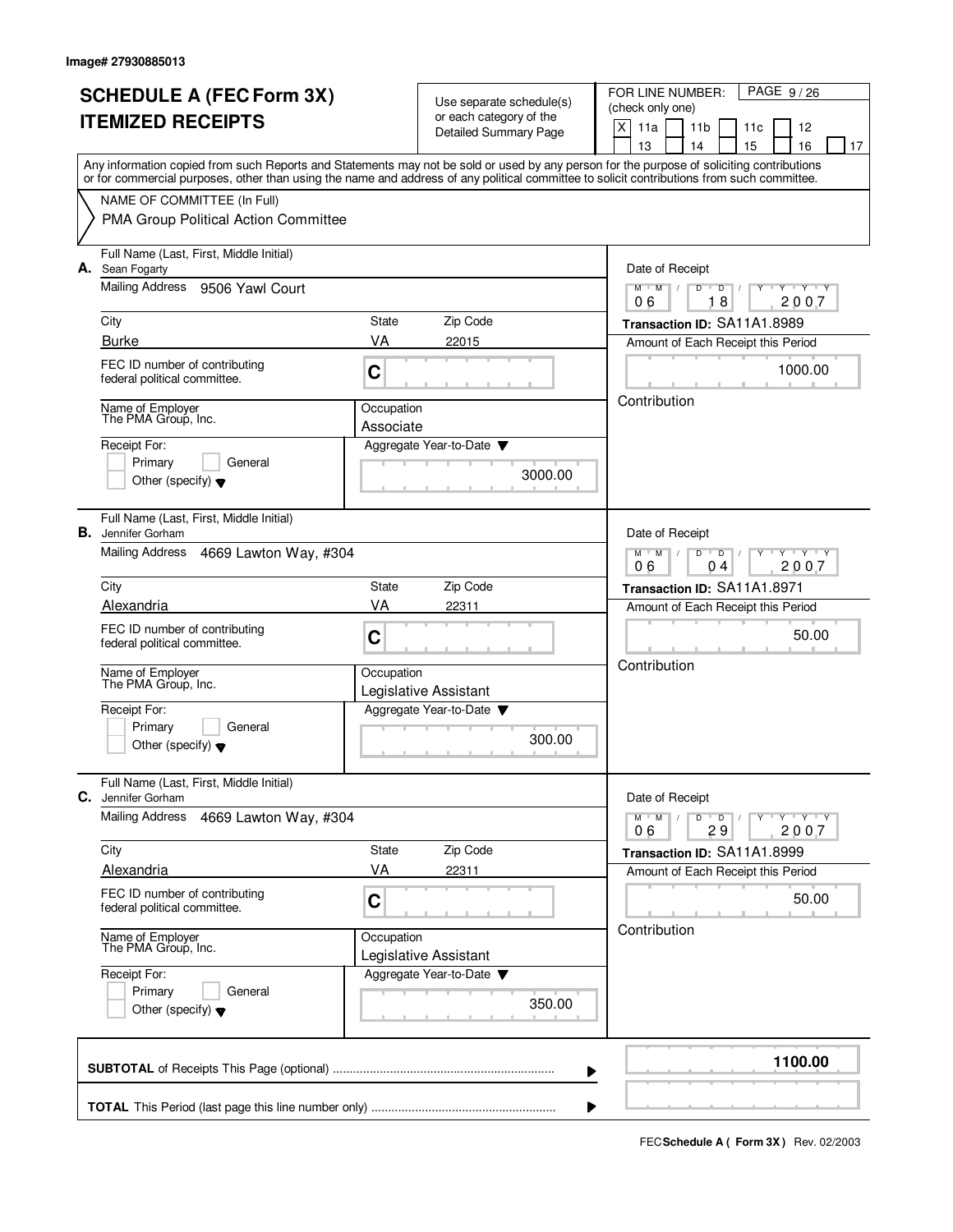|                          | <b>SCHEDULE A (FEC Form 3X)</b>                                                                                                                                                                                                                                                         |                                                                                |                                                     | PAGE 10/26<br>FOR LINE NUMBER:                                      |  |
|--------------------------|-----------------------------------------------------------------------------------------------------------------------------------------------------------------------------------------------------------------------------------------------------------------------------------------|--------------------------------------------------------------------------------|-----------------------------------------------------|---------------------------------------------------------------------|--|
| <b>ITEMIZED RECEIPTS</b> |                                                                                                                                                                                                                                                                                         |                                                                                | Use separate schedule(s)<br>or each category of the | (check only one)                                                    |  |
|                          |                                                                                                                                                                                                                                                                                         |                                                                                | Detailed Summary Page                               | X<br>11a<br>11 <sub>b</sub><br>12<br>11c                            |  |
|                          |                                                                                                                                                                                                                                                                                         |                                                                                |                                                     | 13<br>15<br>16<br>14<br>17                                          |  |
|                          | Any information copied from such Reports and Statements may not be sold or used by any person for the purpose of soliciting contributions<br>or for commercial purposes, other than using the name and address of any political committee to solicit contributions from such committee. |                                                                                |                                                     |                                                                     |  |
|                          | NAME OF COMMITTEE (In Full)                                                                                                                                                                                                                                                             |                                                                                |                                                     |                                                                     |  |
|                          | PMA Group Political Action Committee                                                                                                                                                                                                                                                    |                                                                                |                                                     |                                                                     |  |
| А.                       | Full Name (Last, First, Middle Initial)<br><b>Mark Hamilton</b>                                                                                                                                                                                                                         |                                                                                |                                                     | Date of Receipt                                                     |  |
|                          | Mailing Address<br>6305 Blackburn Ford Drive                                                                                                                                                                                                                                            | $Y + Y + Y$<br>$M$ /<br>D<br>$\overline{D}$<br>M<br>2007<br>06<br>04           |                                                     |                                                                     |  |
|                          | City                                                                                                                                                                                                                                                                                    | State                                                                          | Zip Code                                            | Transaction ID: SA11A1.8972                                         |  |
|                          | <b>Fairfax Station</b>                                                                                                                                                                                                                                                                  | VA                                                                             | 22039                                               | Amount of Each Receipt this Period                                  |  |
|                          | FEC ID number of contributing<br>federal political committee.                                                                                                                                                                                                                           | C                                                                              |                                                     | 415.00                                                              |  |
|                          | Name of Employer<br>The PMA Group                                                                                                                                                                                                                                                       | Occupation                                                                     |                                                     | Contribution                                                        |  |
|                          |                                                                                                                                                                                                                                                                                         | Associate                                                                      |                                                     |                                                                     |  |
|                          | Receipt For:<br>Primary<br>General                                                                                                                                                                                                                                                      |                                                                                | Aggregate Year-to-Date                              |                                                                     |  |
|                          | Other (specify) $\blacktriangledown$                                                                                                                                                                                                                                                    |                                                                                | 2490.00                                             |                                                                     |  |
|                          |                                                                                                                                                                                                                                                                                         |                                                                                |                                                     |                                                                     |  |
| В.                       | Full Name (Last, First, Middle Initial)<br><b>Mark Hamilton</b>                                                                                                                                                                                                                         |                                                                                |                                                     | Date of Receipt                                                     |  |
|                          | <b>Mailing Address</b><br>6305 Blackburn Ford Drive                                                                                                                                                                                                                                     | $M^+M^-$ /<br>D<br>$Y \vdash Y \vdash Y$<br>$\overline{D}$<br>29<br>06<br>2007 |                                                     |                                                                     |  |
|                          | City                                                                                                                                                                                                                                                                                    | State                                                                          | Zip Code                                            | Transaction ID: SA11A1.9000                                         |  |
|                          | <b>Fairfax Station</b>                                                                                                                                                                                                                                                                  | VA                                                                             | 22039                                               | Amount of Each Receipt this Period                                  |  |
|                          | FEC ID number of contributing                                                                                                                                                                                                                                                           | C                                                                              |                                                     | 415.00                                                              |  |
|                          | federal political committee.                                                                                                                                                                                                                                                            |                                                                                |                                                     |                                                                     |  |
|                          | Name of Employer<br>The PMA Group                                                                                                                                                                                                                                                       | Occupation                                                                     |                                                     | Contribution                                                        |  |
|                          |                                                                                                                                                                                                                                                                                         | Associate                                                                      |                                                     |                                                                     |  |
|                          | Receipt For:<br>Primary<br>General                                                                                                                                                                                                                                                      |                                                                                | Aggregate Year-to-Date                              |                                                                     |  |
|                          | Other (specify) $\blacktriangledown$                                                                                                                                                                                                                                                    |                                                                                | 2905.00                                             |                                                                     |  |
| C.                       | Full Name (Last, First, Middle Initial)<br>John Hawkins                                                                                                                                                                                                                                 |                                                                                |                                                     | Date of Receipt                                                     |  |
|                          | <b>Mailing Address</b><br>2123 Apple Tree Lane                                                                                                                                                                                                                                          |                                                                                |                                                     | $Y \dashv Y \dashv Y$<br>$M = M$<br>$D$ $D$ $/$<br>$Y$ <sup>U</sup> |  |
|                          |                                                                                                                                                                                                                                                                                         |                                                                                |                                                     | 2007<br>06<br>04                                                    |  |
|                          | City<br><b>Silver Spring</b>                                                                                                                                                                                                                                                            | State<br>MD                                                                    | Zip Code<br>20905                                   | Transaction ID: SA11A1.8973                                         |  |
|                          |                                                                                                                                                                                                                                                                                         |                                                                                |                                                     | Amount of Each Receipt this Period                                  |  |
|                          | FEC ID number of contributing<br>federal political committee.                                                                                                                                                                                                                           | C                                                                              |                                                     | 250.00                                                              |  |
|                          | Name of Employer<br>The PMA Group, Inc.                                                                                                                                                                                                                                                 |                                                                                | Occupation                                          | Contribution                                                        |  |
|                          | Receipt For:                                                                                                                                                                                                                                                                            | Associate                                                                      | Aggregate Year-to-Date                              |                                                                     |  |
|                          | Primary<br>General                                                                                                                                                                                                                                                                      |                                                                                | 1250.00                                             |                                                                     |  |
|                          | Other (specify) $\blacktriangledown$                                                                                                                                                                                                                                                    |                                                                                |                                                     |                                                                     |  |
|                          |                                                                                                                                                                                                                                                                                         |                                                                                | ▶                                                   | 1080.00                                                             |  |
|                          |                                                                                                                                                                                                                                                                                         |                                                                                |                                                     |                                                                     |  |
|                          |                                                                                                                                                                                                                                                                                         |                                                                                |                                                     |                                                                     |  |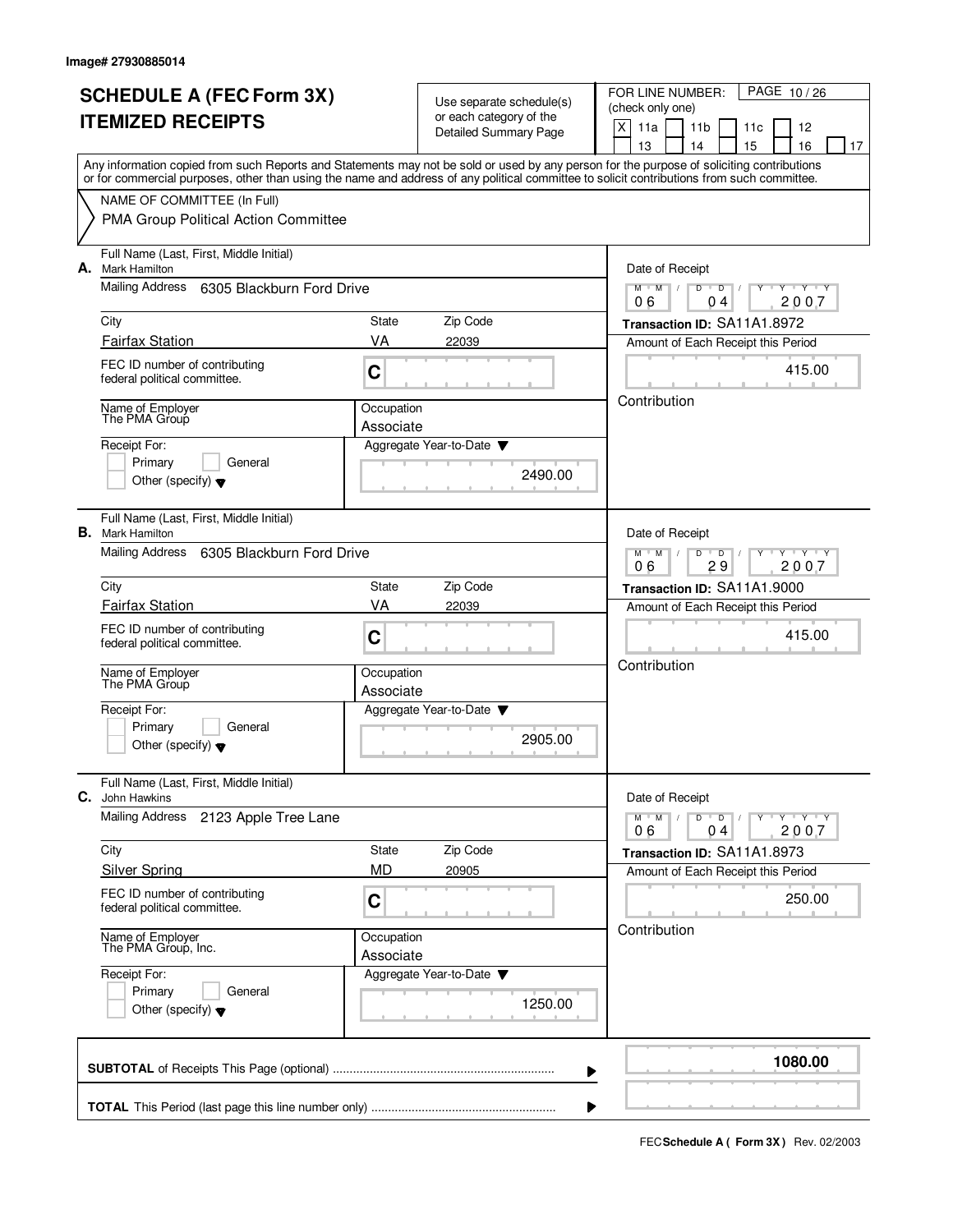|  | <b>SCHEDULE A (FEC Form 3X)</b>                                                                                                                                                                                                                                                         |                                                                               |                                                     | PAGE 11/26<br>FOR LINE NUMBER:                                                  |  |
|--|-----------------------------------------------------------------------------------------------------------------------------------------------------------------------------------------------------------------------------------------------------------------------------------------|-------------------------------------------------------------------------------|-----------------------------------------------------|---------------------------------------------------------------------------------|--|
|  |                                                                                                                                                                                                                                                                                         |                                                                               | Use separate schedule(s)<br>or each category of the | (check only one)                                                                |  |
|  | <b>ITEMIZED RECEIPTS</b>                                                                                                                                                                                                                                                                |                                                                               | Detailed Summary Page                               | X<br>11a<br>11 <sub>b</sub><br>12<br>11c                                        |  |
|  |                                                                                                                                                                                                                                                                                         |                                                                               |                                                     | 13<br>14<br>15<br>16<br>17                                                      |  |
|  | Any information copied from such Reports and Statements may not be sold or used by any person for the purpose of soliciting contributions<br>or for commercial purposes, other than using the name and address of any political committee to solicit contributions from such committee. |                                                                               |                                                     |                                                                                 |  |
|  | NAME OF COMMITTEE (In Full)                                                                                                                                                                                                                                                             |                                                                               |                                                     |                                                                                 |  |
|  | PMA Group Political Action Committee                                                                                                                                                                                                                                                    |                                                                               |                                                     |                                                                                 |  |
|  |                                                                                                                                                                                                                                                                                         |                                                                               |                                                     |                                                                                 |  |
|  | Full Name (Last, First, Middle Initial)<br>A. John Hawkins                                                                                                                                                                                                                              |                                                                               |                                                     | Date of Receipt                                                                 |  |
|  | Mailing Address<br>2123 Apple Tree Lane                                                                                                                                                                                                                                                 |                                                                               |                                                     | $+Y+Y$<br>$M$ /<br>D<br>$\overline{D}$<br>Y<br>M<br>29<br>2007<br>06            |  |
|  | City                                                                                                                                                                                                                                                                                    | State                                                                         | Zip Code                                            | Transaction ID: SA11A1.9001                                                     |  |
|  | <b>Silver Spring</b>                                                                                                                                                                                                                                                                    | <b>MD</b>                                                                     | 20905                                               | Amount of Each Receipt this Period                                              |  |
|  | FEC ID number of contributing                                                                                                                                                                                                                                                           |                                                                               |                                                     | 250.00                                                                          |  |
|  | federal political committee.                                                                                                                                                                                                                                                            | C                                                                             |                                                     |                                                                                 |  |
|  | Name of Employer                                                                                                                                                                                                                                                                        | Occupation                                                                    |                                                     | Contribution                                                                    |  |
|  | The PMA Group, Inc.                                                                                                                                                                                                                                                                     | Associate                                                                     |                                                     |                                                                                 |  |
|  | Receipt For:                                                                                                                                                                                                                                                                            |                                                                               | Aggregate Year-to-Date                              |                                                                                 |  |
|  | Primary<br>General                                                                                                                                                                                                                                                                      |                                                                               | 1500.00                                             |                                                                                 |  |
|  | Other (specify) $\blacktriangledown$                                                                                                                                                                                                                                                    |                                                                               |                                                     |                                                                                 |  |
|  | Full Name (Last, First, Middle Initial)                                                                                                                                                                                                                                                 |                                                                               |                                                     |                                                                                 |  |
|  | <b>B.</b> Lynn Henselman                                                                                                                                                                                                                                                                |                                                                               |                                                     | Date of Receipt                                                                 |  |
|  | <b>Mailing Address</b><br>59 Beaver Lodge Road                                                                                                                                                                                                                                          | D<br>$Y \vdash Y \vdash Y$<br>$M$ $M$ /<br>$\overline{D}$<br>2007<br>06<br>04 |                                                     |                                                                                 |  |
|  | City                                                                                                                                                                                                                                                                                    | State                                                                         | Zip Code                                            | Transaction ID: SA11A1.8974                                                     |  |
|  | Stafford                                                                                                                                                                                                                                                                                | VA                                                                            | 22556                                               | Amount of Each Receipt this Period                                              |  |
|  | FEC ID number of contributing                                                                                                                                                                                                                                                           |                                                                               |                                                     |                                                                                 |  |
|  | federal political committee.                                                                                                                                                                                                                                                            | C                                                                             |                                                     | 416.66                                                                          |  |
|  |                                                                                                                                                                                                                                                                                         | Occupation                                                                    |                                                     | Contribution                                                                    |  |
|  | Name of Employer<br>The PMA Group, Inc.                                                                                                                                                                                                                                                 | Associate                                                                     |                                                     |                                                                                 |  |
|  | Receipt For:                                                                                                                                                                                                                                                                            |                                                                               | Aggregate Year-to-Date                              |                                                                                 |  |
|  | Primary<br>General                                                                                                                                                                                                                                                                      |                                                                               |                                                     |                                                                                 |  |
|  | Other (specify) $\blacktriangledown$                                                                                                                                                                                                                                                    |                                                                               | 2499.96                                             |                                                                                 |  |
|  | Full Name (Last, First, Middle Initial)                                                                                                                                                                                                                                                 |                                                                               |                                                     |                                                                                 |  |
|  | C. Lynn Henselman<br><b>Mailing Address</b><br>59 Beaver Lodge Road                                                                                                                                                                                                                     |                                                                               |                                                     | Date of Receipt<br>$M^{\prime}$ M $\rightarrow$ /<br>$D$ $D$ $/$<br>Y Y Y Y Y Y |  |
|  |                                                                                                                                                                                                                                                                                         |                                                                               |                                                     | 2007<br>29<br>06                                                                |  |
|  | City                                                                                                                                                                                                                                                                                    | State                                                                         | Zip Code                                            | Transaction ID: SA11A1.9002                                                     |  |
|  | Stafford                                                                                                                                                                                                                                                                                | VA                                                                            | 22556                                               | Amount of Each Receipt this Period                                              |  |
|  | FEC ID number of contributing                                                                                                                                                                                                                                                           | C                                                                             |                                                     | 416.66                                                                          |  |
|  | federal political committee.                                                                                                                                                                                                                                                            |                                                                               |                                                     |                                                                                 |  |
|  | Name of Employer<br>The PMA Group, Inc.                                                                                                                                                                                                                                                 | Occupation                                                                    |                                                     | Contribution                                                                    |  |
|  |                                                                                                                                                                                                                                                                                         | Associate                                                                     |                                                     |                                                                                 |  |
|  | Receipt For:<br>Primary<br>General                                                                                                                                                                                                                                                      |                                                                               | Aggregate Year-to-Date                              |                                                                                 |  |
|  | Other (specify) $\blacktriangledown$                                                                                                                                                                                                                                                    |                                                                               | 2916.62                                             |                                                                                 |  |
|  |                                                                                                                                                                                                                                                                                         |                                                                               |                                                     |                                                                                 |  |
|  |                                                                                                                                                                                                                                                                                         |                                                                               |                                                     | 1083.32                                                                         |  |
|  |                                                                                                                                                                                                                                                                                         |                                                                               | ▶                                                   |                                                                                 |  |
|  |                                                                                                                                                                                                                                                                                         |                                                                               |                                                     |                                                                                 |  |
|  |                                                                                                                                                                                                                                                                                         |                                                                               | ▶                                                   |                                                                                 |  |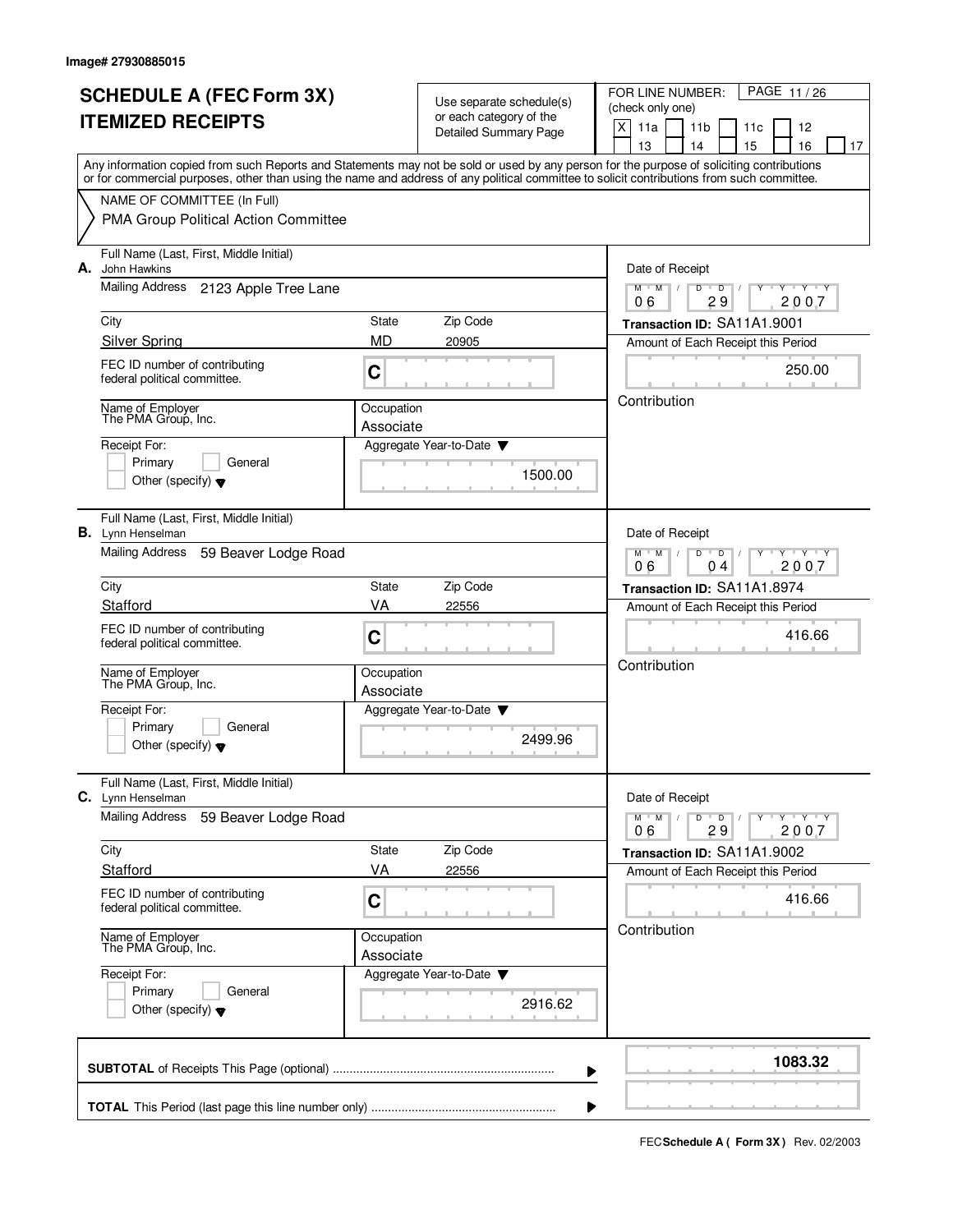| <b>SCHEDULE A (FEC Form 3X)</b>                                                                                                                                                                                                                                                         |                         |                                                     | PAGE 12/26<br>FOR LINE NUMBER:                                                                                       |  |  |  |  |  |  |  |  |  |  |
|-----------------------------------------------------------------------------------------------------------------------------------------------------------------------------------------------------------------------------------------------------------------------------------------|-------------------------|-----------------------------------------------------|----------------------------------------------------------------------------------------------------------------------|--|--|--|--|--|--|--|--|--|--|
|                                                                                                                                                                                                                                                                                         |                         | Use separate schedule(s)<br>or each category of the | (check only one)                                                                                                     |  |  |  |  |  |  |  |  |  |  |
| <b>ITEMIZED RECEIPTS</b>                                                                                                                                                                                                                                                                |                         | Detailed Summary Page                               | X<br>11a<br>11 <sub>b</sub><br>12<br>11c                                                                             |  |  |  |  |  |  |  |  |  |  |
|                                                                                                                                                                                                                                                                                         |                         |                                                     | 13<br>15<br>16<br>14<br>17                                                                                           |  |  |  |  |  |  |  |  |  |  |
| Any information copied from such Reports and Statements may not be sold or used by any person for the purpose of soliciting contributions<br>or for commercial purposes, other than using the name and address of any political committee to solicit contributions from such committee. |                         |                                                     |                                                                                                                      |  |  |  |  |  |  |  |  |  |  |
| NAME OF COMMITTEE (In Full)                                                                                                                                                                                                                                                             |                         |                                                     |                                                                                                                      |  |  |  |  |  |  |  |  |  |  |
| PMA Group Political Action Committee                                                                                                                                                                                                                                                    |                         |                                                     |                                                                                                                      |  |  |  |  |  |  |  |  |  |  |
| Full Name (Last, First, Middle Initial)<br>A. Gillian Jaeger                                                                                                                                                                                                                            |                         |                                                     | Date of Receipt                                                                                                      |  |  |  |  |  |  |  |  |  |  |
| Mailing Address<br>20748 Windmere Court                                                                                                                                                                                                                                                 |                         |                                                     | $Y + Y + Y$<br>$M$ /<br>D<br>$\overline{D}$<br>M<br>2007<br>06<br>04                                                 |  |  |  |  |  |  |  |  |  |  |
| City                                                                                                                                                                                                                                                                                    | State                   | Zip Code                                            | Transaction ID: SA11A1.8975                                                                                          |  |  |  |  |  |  |  |  |  |  |
| Potomac Falls                                                                                                                                                                                                                                                                           | VA                      | 20165                                               | Amount of Each Receipt this Period                                                                                   |  |  |  |  |  |  |  |  |  |  |
| FEC ID number of contributing<br>federal political committee.                                                                                                                                                                                                                           | $\mathbf C$             |                                                     | 400.00                                                                                                               |  |  |  |  |  |  |  |  |  |  |
| Name of Employer<br>The PMA Group, Inc.                                                                                                                                                                                                                                                 | Occupation<br>Associate |                                                     | Contribution                                                                                                         |  |  |  |  |  |  |  |  |  |  |
| Receipt For:                                                                                                                                                                                                                                                                            |                         | Aggregate Year-to-Date                              |                                                                                                                      |  |  |  |  |  |  |  |  |  |  |
| Primary<br>General                                                                                                                                                                                                                                                                      |                         |                                                     |                                                                                                                      |  |  |  |  |  |  |  |  |  |  |
| Other (specify) $\blacktriangledown$                                                                                                                                                                                                                                                    |                         | 2400.00                                             |                                                                                                                      |  |  |  |  |  |  |  |  |  |  |
| Full Name (Last, First, Middle Initial)<br><b>B.</b> Gillian Jaeger                                                                                                                                                                                                                     |                         |                                                     | Date of Receipt                                                                                                      |  |  |  |  |  |  |  |  |  |  |
| Mailing Address 20748 Windmere Court                                                                                                                                                                                                                                                    |                         |                                                     | $Y - Y - Y$<br>$M$ $M$ /<br>D<br>$\overline{D}$<br>29<br>06<br>2007                                                  |  |  |  |  |  |  |  |  |  |  |
| City                                                                                                                                                                                                                                                                                    | State                   | Zip Code                                            | Transaction ID: SA11A1.9003                                                                                          |  |  |  |  |  |  |  |  |  |  |
| Potomac Falls                                                                                                                                                                                                                                                                           | VA                      | 20165                                               | Amount of Each Receipt this Period                                                                                   |  |  |  |  |  |  |  |  |  |  |
| FEC ID number of contributing<br>federal political committee.                                                                                                                                                                                                                           | C                       |                                                     | 400.00                                                                                                               |  |  |  |  |  |  |  |  |  |  |
| Name of Employer<br>The PMA Group, Inc.                                                                                                                                                                                                                                                 | Occupation<br>Associate |                                                     | Contribution                                                                                                         |  |  |  |  |  |  |  |  |  |  |
| Receipt For:                                                                                                                                                                                                                                                                            |                         | Aggregate Year-to-Date                              |                                                                                                                      |  |  |  |  |  |  |  |  |  |  |
| Primary<br>General<br>Other (specify) $\blacktriangledown$                                                                                                                                                                                                                              |                         | 2800.00                                             |                                                                                                                      |  |  |  |  |  |  |  |  |  |  |
| Full Name (Last, First, Middle Initial)<br><b>C.</b> Melissa Koloszar                                                                                                                                                                                                                   |                         |                                                     | Date of Receipt                                                                                                      |  |  |  |  |  |  |  |  |  |  |
| <b>Mailing Address</b><br>106 S Wise Street                                                                                                                                                                                                                                             |                         |                                                     | $\mathsf{Y} \dashv \mathsf{Y} \dashv \mathsf{Y} \dashv \mathsf{Y}$<br>$M$ $M$ $M$<br>$D$ $D$ $I$<br>2007<br>06<br>04 |  |  |  |  |  |  |  |  |  |  |
| City                                                                                                                                                                                                                                                                                    | State                   | Zip Code                                            | Transaction ID: SA11A1.8970                                                                                          |  |  |  |  |  |  |  |  |  |  |
| Arlington                                                                                                                                                                                                                                                                               | VA                      | 22204                                               | Amount of Each Receipt this Period                                                                                   |  |  |  |  |  |  |  |  |  |  |
| FEC ID number of contributing<br>federal political committee.                                                                                                                                                                                                                           | C                       |                                                     | 415.00                                                                                                               |  |  |  |  |  |  |  |  |  |  |
| Name of Employer<br>The PMA Group, Inc.                                                                                                                                                                                                                                                 | Occupation<br>Associate |                                                     | Contribution                                                                                                         |  |  |  |  |  |  |  |  |  |  |
| Receipt For:<br>Primary<br>General<br>Other (specify) $\blacktriangledown$                                                                                                                                                                                                              |                         | Aggregate Year-to-Date<br>2490.00                   |                                                                                                                      |  |  |  |  |  |  |  |  |  |  |
|                                                                                                                                                                                                                                                                                         |                         |                                                     | 1215.00                                                                                                              |  |  |  |  |  |  |  |  |  |  |
|                                                                                                                                                                                                                                                                                         | ▶                       |                                                     |                                                                                                                      |  |  |  |  |  |  |  |  |  |  |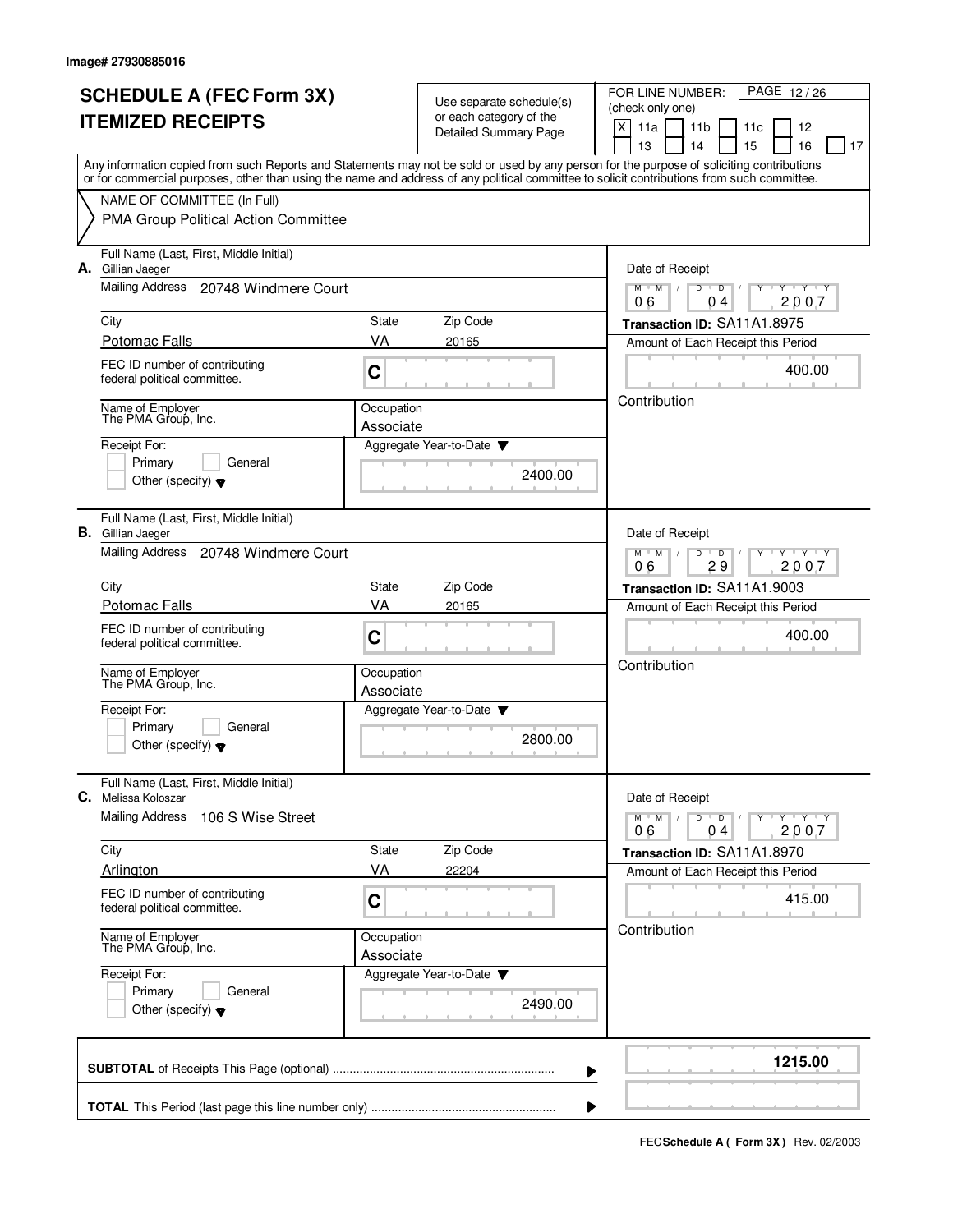| <b>SCHEDULE A (FEC Form 3X)</b>                                                                                                                                                                                                                                                         |                         | Use separate schedule(s)<br>or each category of the | PAGE 13/26<br>FOR LINE NUMBER:<br>(check only one)                                     |  |  |  |  |  |  |  |  |  |  |  |
|-----------------------------------------------------------------------------------------------------------------------------------------------------------------------------------------------------------------------------------------------------------------------------------------|-------------------------|-----------------------------------------------------|----------------------------------------------------------------------------------------|--|--|--|--|--|--|--|--|--|--|--|
| <b>ITEMIZED RECEIPTS</b>                                                                                                                                                                                                                                                                |                         | <b>Detailed Summary Page</b>                        | X<br>11a<br>11 <sub>b</sub><br>12<br>11c                                               |  |  |  |  |  |  |  |  |  |  |  |
|                                                                                                                                                                                                                                                                                         |                         |                                                     | 13<br>14<br>15<br>16<br>17                                                             |  |  |  |  |  |  |  |  |  |  |  |
| Any information copied from such Reports and Statements may not be sold or used by any person for the purpose of soliciting contributions<br>or for commercial purposes, other than using the name and address of any political committee to solicit contributions from such committee. |                         |                                                     |                                                                                        |  |  |  |  |  |  |  |  |  |  |  |
| NAME OF COMMITTEE (In Full)                                                                                                                                                                                                                                                             |                         |                                                     |                                                                                        |  |  |  |  |  |  |  |  |  |  |  |
| PMA Group Political Action Committee                                                                                                                                                                                                                                                    |                         |                                                     |                                                                                        |  |  |  |  |  |  |  |  |  |  |  |
| Full Name (Last, First, Middle Initial)<br>A. Melissa Koloszar                                                                                                                                                                                                                          |                         |                                                     | Date of Receipt                                                                        |  |  |  |  |  |  |  |  |  |  |  |
| Mailing Address<br>106 S Wise Street                                                                                                                                                                                                                                                    |                         |                                                     | $Y - Y - Y$<br>$M$ $M$ /<br>D<br>$\overline{D}$<br>29<br>2007<br>06                    |  |  |  |  |  |  |  |  |  |  |  |
| City                                                                                                                                                                                                                                                                                    | State                   | Zip Code                                            | Transaction ID: SA11A1.8998                                                            |  |  |  |  |  |  |  |  |  |  |  |
| Arlington                                                                                                                                                                                                                                                                               | VA                      | 22204                                               | Amount of Each Receipt this Period                                                     |  |  |  |  |  |  |  |  |  |  |  |
| FEC ID number of contributing<br>federal political committee.                                                                                                                                                                                                                           | C                       |                                                     | 415.00                                                                                 |  |  |  |  |  |  |  |  |  |  |  |
| Name of Employer<br>The PMA Group, Inc.                                                                                                                                                                                                                                                 | Occupation<br>Associate |                                                     | Contribution                                                                           |  |  |  |  |  |  |  |  |  |  |  |
| Receipt For:                                                                                                                                                                                                                                                                            |                         | Aggregate Year-to-Date                              |                                                                                        |  |  |  |  |  |  |  |  |  |  |  |
| Primary<br>General                                                                                                                                                                                                                                                                      |                         |                                                     |                                                                                        |  |  |  |  |  |  |  |  |  |  |  |
| Other (specify) $\blacktriangledown$                                                                                                                                                                                                                                                    |                         | 2905.00                                             |                                                                                        |  |  |  |  |  |  |  |  |  |  |  |
| Full Name (Last, First, Middle Initial)<br><b>B.</b> Joseph S. Littleton, III, III                                                                                                                                                                                                      |                         |                                                     | Date of Receipt<br>$Y - Y - Y$<br>$M$ $M$ /<br>D<br>$\overline{D}$<br>2007<br>06<br>04 |  |  |  |  |  |  |  |  |  |  |  |
| Mailing Address 79 Canterbury Drive                                                                                                                                                                                                                                                     |                         |                                                     |                                                                                        |  |  |  |  |  |  |  |  |  |  |  |
| City                                                                                                                                                                                                                                                                                    | State                   | Zip Code                                            | Transaction ID: SA11A1.8976                                                            |  |  |  |  |  |  |  |  |  |  |  |
| Stafford                                                                                                                                                                                                                                                                                | VA                      | 22554                                               | Amount of Each Receipt this Period                                                     |  |  |  |  |  |  |  |  |  |  |  |
| FEC ID number of contributing<br>federal political committee.                                                                                                                                                                                                                           | C                       |                                                     | 415.00                                                                                 |  |  |  |  |  |  |  |  |  |  |  |
| Name of Employer<br>The PMA Group, Inc.                                                                                                                                                                                                                                                 | Occupation<br>Associate |                                                     | Contribution                                                                           |  |  |  |  |  |  |  |  |  |  |  |
| Receipt For:                                                                                                                                                                                                                                                                            |                         | Aggregate Year-to-Date                              |                                                                                        |  |  |  |  |  |  |  |  |  |  |  |
| Primary<br>General<br>Other (specify) $\blacktriangledown$                                                                                                                                                                                                                              |                         | 2490.00                                             |                                                                                        |  |  |  |  |  |  |  |  |  |  |  |
| Full Name (Last, First, Middle Initial)<br><b>C.</b> Joseph S. Littleton, III, III                                                                                                                                                                                                      |                         |                                                     | Date of Receipt                                                                        |  |  |  |  |  |  |  |  |  |  |  |
| <b>Mailing Address</b><br>79 Canterbury Drive                                                                                                                                                                                                                                           |                         |                                                     | Y ' Y ' Y<br>$M$ $M$<br>$D$ $D$                                                        |  |  |  |  |  |  |  |  |  |  |  |
|                                                                                                                                                                                                                                                                                         |                         |                                                     | 2007<br>29<br>06                                                                       |  |  |  |  |  |  |  |  |  |  |  |
| City                                                                                                                                                                                                                                                                                    | State                   | Zip Code                                            | Transaction ID: SA11A1.9004                                                            |  |  |  |  |  |  |  |  |  |  |  |
| Stafford                                                                                                                                                                                                                                                                                | VA                      | 22554                                               | Amount of Each Receipt this Period                                                     |  |  |  |  |  |  |  |  |  |  |  |
| FEC ID number of contributing<br>federal political committee.                                                                                                                                                                                                                           | С                       |                                                     | 415.00                                                                                 |  |  |  |  |  |  |  |  |  |  |  |
| Name of Employer<br>The PMA Group, Inc.                                                                                                                                                                                                                                                 | Occupation<br>Associate |                                                     | Contribution                                                                           |  |  |  |  |  |  |  |  |  |  |  |
| Receipt For:<br>Primary<br>General<br>Other (specify) $\blacktriangledown$                                                                                                                                                                                                              |                         | Aggregate Year-to-Date ▼<br>2905.00                 |                                                                                        |  |  |  |  |  |  |  |  |  |  |  |
|                                                                                                                                                                                                                                                                                         |                         |                                                     |                                                                                        |  |  |  |  |  |  |  |  |  |  |  |
|                                                                                                                                                                                                                                                                                         |                         | ▶                                                   | 1245.00                                                                                |  |  |  |  |  |  |  |  |  |  |  |
|                                                                                                                                                                                                                                                                                         |                         |                                                     |                                                                                        |  |  |  |  |  |  |  |  |  |  |  |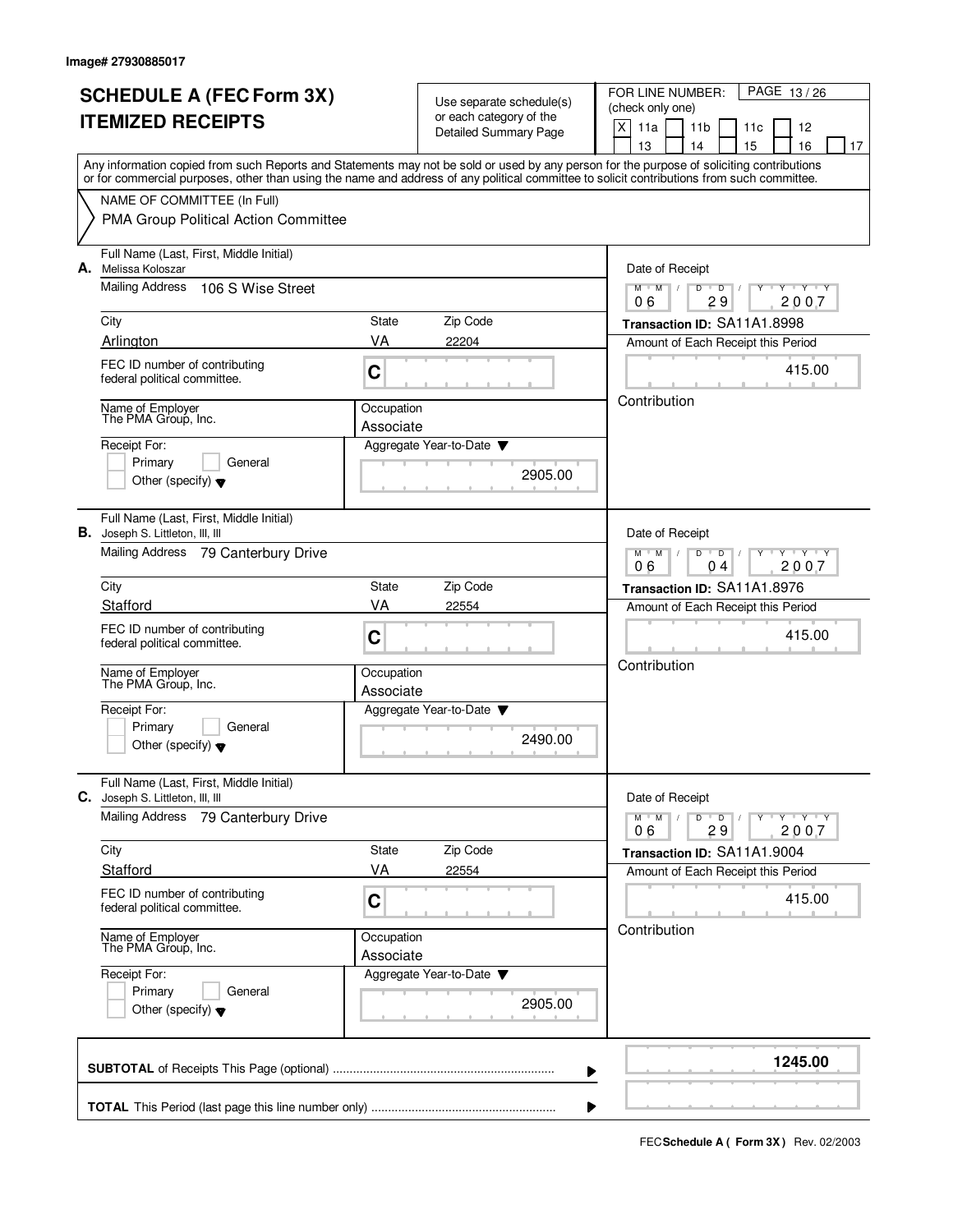|    | <b>SCHEDULE A (FEC Form 3X)</b>                                                                                                                                                                                                                                                         |                         |                                                     | PAGE 14/26<br>FOR LINE NUMBER:                                                         |  |  |  |  |  |  |  |  |  |  |
|----|-----------------------------------------------------------------------------------------------------------------------------------------------------------------------------------------------------------------------------------------------------------------------------------------|-------------------------|-----------------------------------------------------|----------------------------------------------------------------------------------------|--|--|--|--|--|--|--|--|--|--|
|    | <b>ITEMIZED RECEIPTS</b>                                                                                                                                                                                                                                                                |                         | Use separate schedule(s)<br>or each category of the | (check only one)                                                                       |  |  |  |  |  |  |  |  |  |  |
|    |                                                                                                                                                                                                                                                                                         |                         | Detailed Summary Page                               | X<br>11a<br>11 <sub>b</sub><br>12<br>11c                                               |  |  |  |  |  |  |  |  |  |  |
|    |                                                                                                                                                                                                                                                                                         |                         |                                                     | 15<br>13<br>14<br>16<br>17                                                             |  |  |  |  |  |  |  |  |  |  |
|    | Any information copied from such Reports and Statements may not be sold or used by any person for the purpose of soliciting contributions<br>or for commercial purposes, other than using the name and address of any political committee to solicit contributions from such committee. |                         |                                                     |                                                                                        |  |  |  |  |  |  |  |  |  |  |
|    | NAME OF COMMITTEE (In Full)                                                                                                                                                                                                                                                             |                         |                                                     |                                                                                        |  |  |  |  |  |  |  |  |  |  |
|    | PMA Group Political Action Committee                                                                                                                                                                                                                                                    |                         |                                                     |                                                                                        |  |  |  |  |  |  |  |  |  |  |
| А. | Full Name (Last, First, Middle Initial)<br><b>Kevin Miller</b>                                                                                                                                                                                                                          |                         |                                                     | Date of Receipt                                                                        |  |  |  |  |  |  |  |  |  |  |
|    | Mailing Address<br>4220 Maple Ave                                                                                                                                                                                                                                                       |                         |                                                     | $\mathsf D$<br>$Y + Y + Y$<br>$M$ <sup>-1</sup><br>$M$ /<br>D<br>υ<br>2007<br>06<br>04 |  |  |  |  |  |  |  |  |  |  |
|    | City                                                                                                                                                                                                                                                                                    | State                   | Zip Code                                            | Transaction ID: SA11A1.8977                                                            |  |  |  |  |  |  |  |  |  |  |
|    | Fairfax                                                                                                                                                                                                                                                                                 | VA                      | 22032                                               | Amount of Each Receipt this Period                                                     |  |  |  |  |  |  |  |  |  |  |
|    | FEC ID number of contributing<br>federal political committee.                                                                                                                                                                                                                           | C                       |                                                     | 416.66                                                                                 |  |  |  |  |  |  |  |  |  |  |
|    | Name of Employer<br>PMA Group, Inc.                                                                                                                                                                                                                                                     | Occupation<br>Associate |                                                     | Contribution                                                                           |  |  |  |  |  |  |  |  |  |  |
|    | Receipt For:                                                                                                                                                                                                                                                                            |                         | Aggregate Year-to-Date                              |                                                                                        |  |  |  |  |  |  |  |  |  |  |
|    | Primary<br>General                                                                                                                                                                                                                                                                      |                         | 2483.30                                             |                                                                                        |  |  |  |  |  |  |  |  |  |  |
|    | Other (specify) $\blacktriangledown$                                                                                                                                                                                                                                                    |                         |                                                     |                                                                                        |  |  |  |  |  |  |  |  |  |  |
|    | Full Name (Last, First, Middle Initial)<br><b>B.</b> Kevin Miller                                                                                                                                                                                                                       |                         |                                                     | Date of Receipt                                                                        |  |  |  |  |  |  |  |  |  |  |
|    | Mailing Address<br>4220 Maple Ave                                                                                                                                                                                                                                                       |                         |                                                     | $M$ $M$ /<br>D<br>Y 'Y 'Y<br>$\overline{D}$<br>29<br>2007<br>06                        |  |  |  |  |  |  |  |  |  |  |
|    | City                                                                                                                                                                                                                                                                                    | State                   | Zip Code                                            | Transaction ID: SA11A1.9005                                                            |  |  |  |  |  |  |  |  |  |  |
|    | Fairfax                                                                                                                                                                                                                                                                                 | VA                      | 22032                                               | Amount of Each Receipt this Period                                                     |  |  |  |  |  |  |  |  |  |  |
|    | FEC ID number of contributing<br>federal political committee.                                                                                                                                                                                                                           | C                       |                                                     | 416.66                                                                                 |  |  |  |  |  |  |  |  |  |  |
|    | Name of Employer<br>PMA Group, Inc.                                                                                                                                                                                                                                                     | Occupation              |                                                     | Contribution                                                                           |  |  |  |  |  |  |  |  |  |  |
|    |                                                                                                                                                                                                                                                                                         | Associate               |                                                     |                                                                                        |  |  |  |  |  |  |  |  |  |  |
|    | Receipt For:<br>Primary<br>General                                                                                                                                                                                                                                                      |                         | Aggregate Year-to-Date $\blacktriangledown$         |                                                                                        |  |  |  |  |  |  |  |  |  |  |
|    | Other (specify) $\blacktriangledown$                                                                                                                                                                                                                                                    |                         | 2899.96                                             |                                                                                        |  |  |  |  |  |  |  |  |  |  |
| C. | Full Name (Last, First, Middle Initial)<br><b>Matt Miller</b>                                                                                                                                                                                                                           |                         |                                                     | Date of Receipt                                                                        |  |  |  |  |  |  |  |  |  |  |
|    | <b>Mailing Address</b><br>3825 Dittmar Drive                                                                                                                                                                                                                                            |                         |                                                     | $M^{\prime}$ M $\rightarrow$<br>$D$ $D$ $/$<br>y ry ry y ry<br>04<br>2007<br>06        |  |  |  |  |  |  |  |  |  |  |
|    | City                                                                                                                                                                                                                                                                                    | State                   | Zip Code                                            | Transaction ID: SA11A1.8978                                                            |  |  |  |  |  |  |  |  |  |  |
|    | Arlington                                                                                                                                                                                                                                                                               | VA                      | 22207                                               | Amount of Each Receipt this Period                                                     |  |  |  |  |  |  |  |  |  |  |
|    | FEC ID number of contributing<br>federal political committee.                                                                                                                                                                                                                           | $\mathbf C$             |                                                     | 416.00                                                                                 |  |  |  |  |  |  |  |  |  |  |
|    | Name of Employer<br>The PMA Group, Inc.                                                                                                                                                                                                                                                 | Occupation<br>Associate |                                                     | Contribution                                                                           |  |  |  |  |  |  |  |  |  |  |
|    | Receipt For:                                                                                                                                                                                                                                                                            |                         | Aggregate Year-to-Date                              |                                                                                        |  |  |  |  |  |  |  |  |  |  |
|    | Primary<br>General<br>Other (specify) $\blacktriangledown$                                                                                                                                                                                                                              |                         | 2496.00                                             |                                                                                        |  |  |  |  |  |  |  |  |  |  |
|    |                                                                                                                                                                                                                                                                                         |                         |                                                     |                                                                                        |  |  |  |  |  |  |  |  |  |  |
|    |                                                                                                                                                                                                                                                                                         |                         | ▶                                                   | 1249.32                                                                                |  |  |  |  |  |  |  |  |  |  |
|    |                                                                                                                                                                                                                                                                                         |                         | ▶                                                   |                                                                                        |  |  |  |  |  |  |  |  |  |  |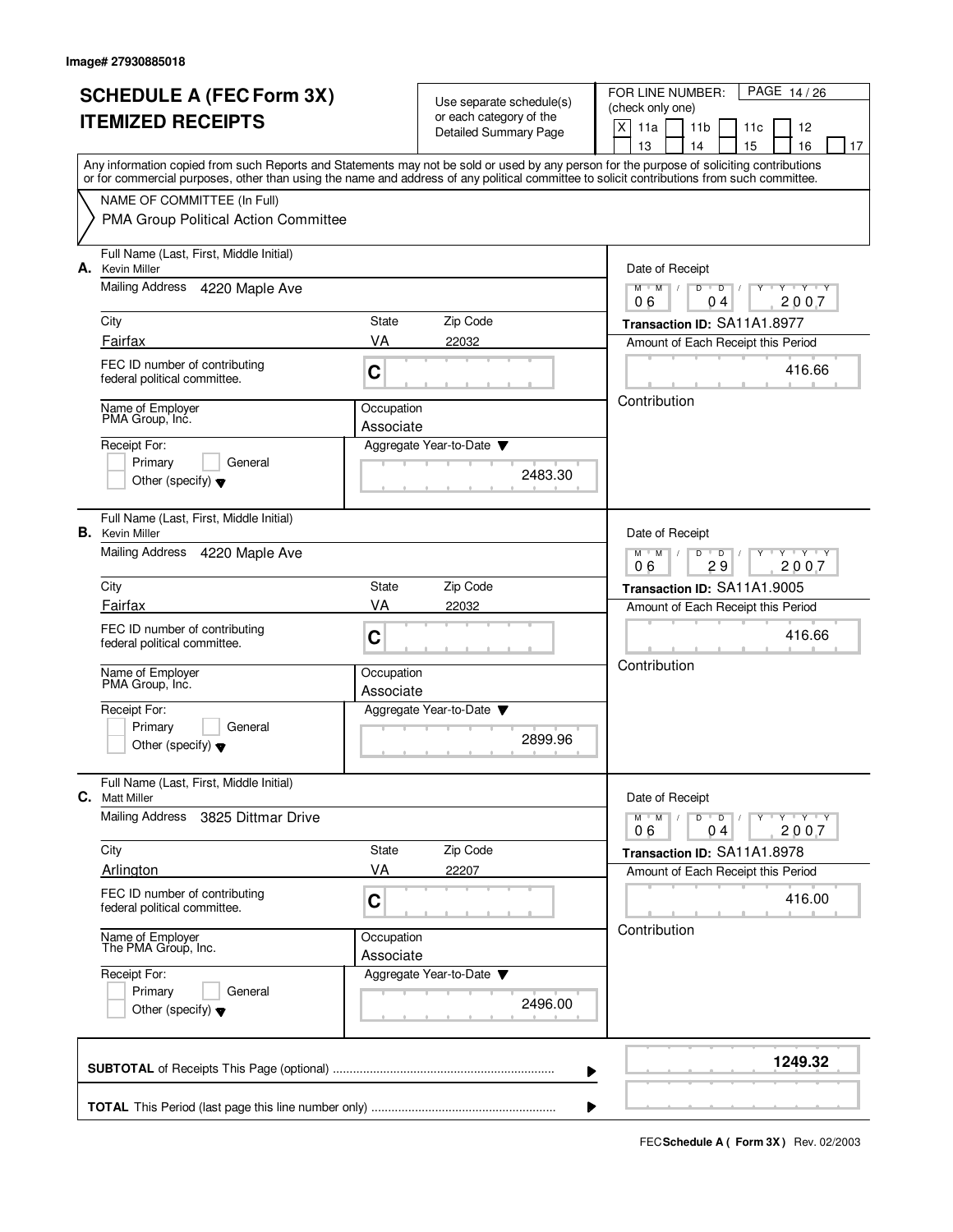|    | <b>SCHEDULE A (FEC Form 3X)</b>                                                                                                                                                                                                                                                         |                         |                                                  | PAGE 15/26<br>FOR LINE NUMBER:                                                |  |  |  |  |  |  |  |  |  |  |
|----|-----------------------------------------------------------------------------------------------------------------------------------------------------------------------------------------------------------------------------------------------------------------------------------------|-------------------------|--------------------------------------------------|-------------------------------------------------------------------------------|--|--|--|--|--|--|--|--|--|--|
|    |                                                                                                                                                                                                                                                                                         |                         | (check only one)                                 |                                                                               |  |  |  |  |  |  |  |  |  |  |
|    | <b>ITEMIZED RECEIPTS</b>                                                                                                                                                                                                                                                                |                         | or each category of the<br>Detailed Summary Page | X<br>11a<br>11 <sub>b</sub><br>12<br>11c                                      |  |  |  |  |  |  |  |  |  |  |
|    |                                                                                                                                                                                                                                                                                         |                         |                                                  | 13<br>15<br>16<br>14<br>17                                                    |  |  |  |  |  |  |  |  |  |  |
|    | Any information copied from such Reports and Statements may not be sold or used by any person for the purpose of soliciting contributions<br>or for commercial purposes, other than using the name and address of any political committee to solicit contributions from such committee. |                         |                                                  |                                                                               |  |  |  |  |  |  |  |  |  |  |
|    | NAME OF COMMITTEE (In Full)                                                                                                                                                                                                                                                             |                         |                                                  |                                                                               |  |  |  |  |  |  |  |  |  |  |
|    | PMA Group Political Action Committee                                                                                                                                                                                                                                                    |                         |                                                  |                                                                               |  |  |  |  |  |  |  |  |  |  |
| А. | Full Name (Last, First, Middle Initial)<br><b>Matt Miller</b>                                                                                                                                                                                                                           |                         |                                                  | Date of Receipt                                                               |  |  |  |  |  |  |  |  |  |  |
|    | Mailing Address<br>3825 Dittmar Drive                                                                                                                                                                                                                                                   |                         |                                                  | $Y + Y + Y$<br>$M$ /<br>D<br>$\overline{D}$<br>M<br>2007<br>29<br>06          |  |  |  |  |  |  |  |  |  |  |
|    | City                                                                                                                                                                                                                                                                                    | State                   | Zip Code                                         | Transaction ID: SA11A1.9006                                                   |  |  |  |  |  |  |  |  |  |  |
|    | Arlington                                                                                                                                                                                                                                                                               | VA                      | 22207                                            | Amount of Each Receipt this Period                                            |  |  |  |  |  |  |  |  |  |  |
|    | FEC ID number of contributing<br>federal political committee.                                                                                                                                                                                                                           | $\mathbf C$             |                                                  | 416.00                                                                        |  |  |  |  |  |  |  |  |  |  |
|    | Name of Employer<br>The PMA Group, Inc.                                                                                                                                                                                                                                                 | Occupation<br>Associate |                                                  | Contribution                                                                  |  |  |  |  |  |  |  |  |  |  |
|    | Receipt For:                                                                                                                                                                                                                                                                            |                         | Aggregate Year-to-Date                           |                                                                               |  |  |  |  |  |  |  |  |  |  |
|    | Primary<br>General                                                                                                                                                                                                                                                                      |                         |                                                  |                                                                               |  |  |  |  |  |  |  |  |  |  |
|    | Other (specify) $\blacktriangledown$                                                                                                                                                                                                                                                    |                         | 2912.00                                          |                                                                               |  |  |  |  |  |  |  |  |  |  |
|    | Full Name (Last, First, Middle Initial)<br><b>B.</b> Brian Morgan                                                                                                                                                                                                                       |                         |                                                  | Date of Receipt                                                               |  |  |  |  |  |  |  |  |  |  |
|    | Mailing Address 8611 Mallard View                                                                                                                                                                                                                                                       |                         |                                                  | $Y \vdash Y \vdash Y$<br>$M$ $M$ /<br>D<br>$\overline{D}$<br>06<br>2007<br>04 |  |  |  |  |  |  |  |  |  |  |
|    | City                                                                                                                                                                                                                                                                                    | <b>State</b>            | Zip Code                                         | Transaction ID: SA11A1.8979                                                   |  |  |  |  |  |  |  |  |  |  |
|    | <b>Fairfax Station</b>                                                                                                                                                                                                                                                                  | VA                      | 22039                                            | Amount of Each Receipt this Period                                            |  |  |  |  |  |  |  |  |  |  |
|    | FEC ID number of contributing<br>federal political committee.                                                                                                                                                                                                                           | C                       |                                                  | 415.00                                                                        |  |  |  |  |  |  |  |  |  |  |
|    | Name of Employer<br>The PMA Group, Inc.                                                                                                                                                                                                                                                 | Occupation<br>Associate |                                                  | Contribution                                                                  |  |  |  |  |  |  |  |  |  |  |
|    | Receipt For:                                                                                                                                                                                                                                                                            |                         | Aggregate Year-to-Date                           |                                                                               |  |  |  |  |  |  |  |  |  |  |
|    | Primary<br>General<br>Other (specify) $\blacktriangledown$                                                                                                                                                                                                                              |                         | 2490.00                                          |                                                                               |  |  |  |  |  |  |  |  |  |  |
|    | Full Name (Last, First, Middle Initial)<br>C. Brian Morgan                                                                                                                                                                                                                              |                         |                                                  | Date of Receipt                                                               |  |  |  |  |  |  |  |  |  |  |
|    | <b>Mailing Address</b><br>8611 Mallard View                                                                                                                                                                                                                                             |                         |                                                  | $Y$ $Y$ $Y$<br>$M$ $M$ $M$<br>$D$ $D$ $/$<br>Y<br>2007<br>29<br>06            |  |  |  |  |  |  |  |  |  |  |
|    | City                                                                                                                                                                                                                                                                                    | State                   | Zip Code                                         | Transaction ID: SA11A1.9007                                                   |  |  |  |  |  |  |  |  |  |  |
|    | <b>Fairfax Station</b>                                                                                                                                                                                                                                                                  | VA                      | 22039                                            | Amount of Each Receipt this Period                                            |  |  |  |  |  |  |  |  |  |  |
|    | FEC ID number of contributing<br>federal political committee.                                                                                                                                                                                                                           | C                       |                                                  | 415.00                                                                        |  |  |  |  |  |  |  |  |  |  |
|    | Name of Employer<br>The PMA Group, Inc.                                                                                                                                                                                                                                                 | Occupation<br>Associate |                                                  | Contribution                                                                  |  |  |  |  |  |  |  |  |  |  |
|    | Receipt For:<br>Primary<br>General<br>Other (specify) $\blacktriangledown$                                                                                                                                                                                                              |                         | Aggregate Year-to-Date ▼<br>2905.00              |                                                                               |  |  |  |  |  |  |  |  |  |  |
|    |                                                                                                                                                                                                                                                                                         |                         |                                                  | 1246.00                                                                       |  |  |  |  |  |  |  |  |  |  |
|    |                                                                                                                                                                                                                                                                                         | ▶                       |                                                  |                                                                               |  |  |  |  |  |  |  |  |  |  |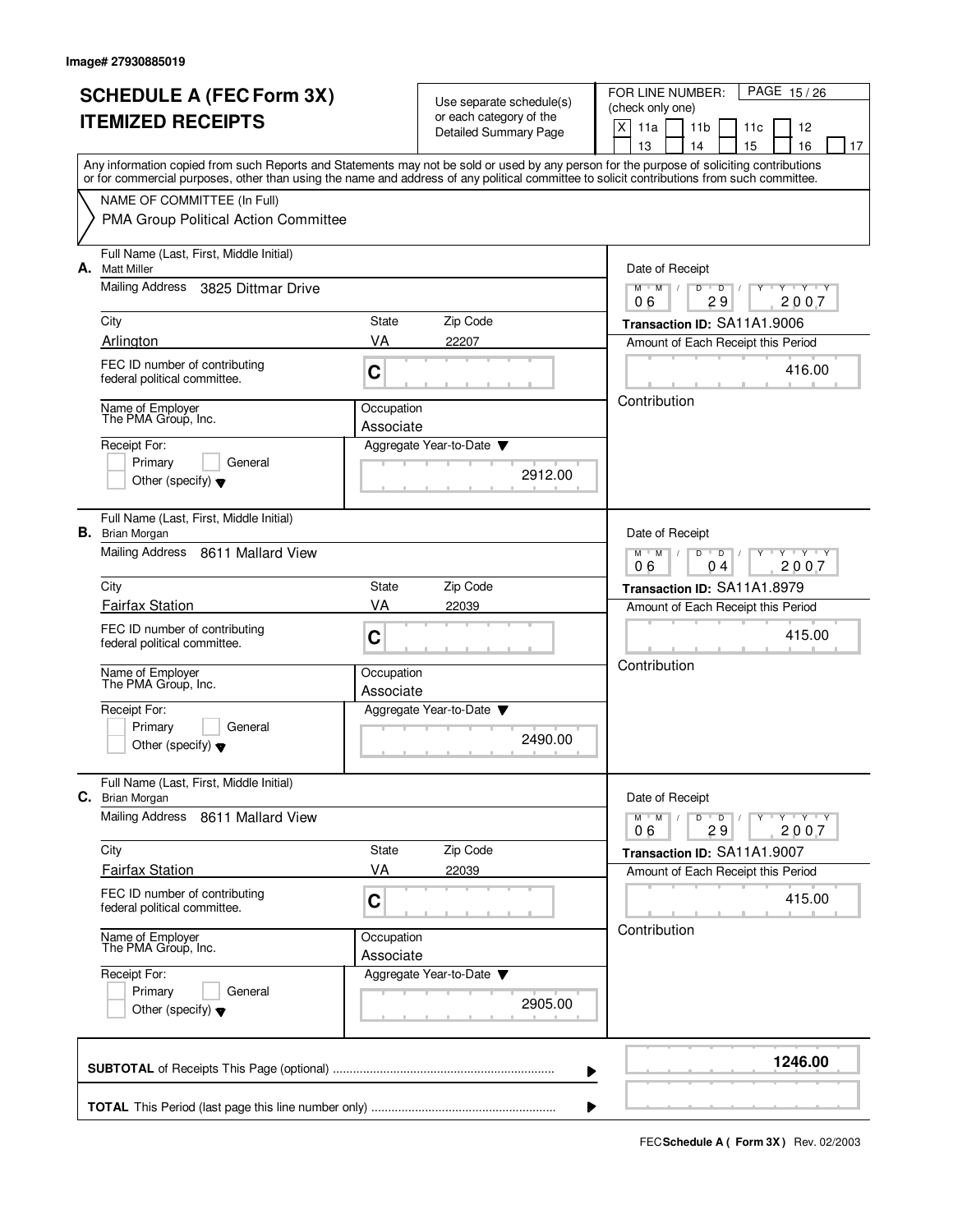|    | <b>SCHEDULE A (FEC Form 3X)</b><br><b>ITEMIZED RECEIPTS</b>                                                                                                                                                                                                                             |                                     | Use separate schedule(s)<br>or each category of the | PAGE 16/26<br>FOR LINE NUMBER:<br>(check only one)<br>X<br>11a<br>11 <sub>b</sub><br>11c<br>12 |  |  |  |  |  |  |  |  |  |  |  |  |
|----|-----------------------------------------------------------------------------------------------------------------------------------------------------------------------------------------------------------------------------------------------------------------------------------------|-------------------------------------|-----------------------------------------------------|------------------------------------------------------------------------------------------------|--|--|--|--|--|--|--|--|--|--|--|--|
|    |                                                                                                                                                                                                                                                                                         |                                     | <b>Detailed Summary Page</b>                        | 13<br>14<br>15<br>16<br>17                                                                     |  |  |  |  |  |  |  |  |  |  |  |  |
|    | Any information copied from such Reports and Statements may not be sold or used by any person for the purpose of soliciting contributions<br>or for commercial purposes, other than using the name and address of any political committee to solicit contributions from such committee. |                                     |                                                     |                                                                                                |  |  |  |  |  |  |  |  |  |  |  |  |
|    | NAME OF COMMITTEE (In Full)                                                                                                                                                                                                                                                             |                                     |                                                     |                                                                                                |  |  |  |  |  |  |  |  |  |  |  |  |
|    | PMA Group Political Action Committee                                                                                                                                                                                                                                                    |                                     |                                                     |                                                                                                |  |  |  |  |  |  |  |  |  |  |  |  |
|    | Full Name (Last, First, Middle Initial)<br>A. Mr. Stan O'Connor                                                                                                                                                                                                                         |                                     |                                                     | Date of Receipt                                                                                |  |  |  |  |  |  |  |  |  |  |  |  |
|    | Mailing Address<br>2046 Farragut Drive                                                                                                                                                                                                                                                  |                                     |                                                     | $Y - Y - Y$<br>$M$ $M$ /<br>D<br>$\overline{D}$<br>2007<br>06<br>0 <sub>4</sub>                |  |  |  |  |  |  |  |  |  |  |  |  |
|    | City                                                                                                                                                                                                                                                                                    | State                               | Zip Code                                            | Transaction ID: SA11A1.8980                                                                    |  |  |  |  |  |  |  |  |  |  |  |  |
|    | Stafford                                                                                                                                                                                                                                                                                | VA                                  | 22554                                               | Amount of Each Receipt this Period                                                             |  |  |  |  |  |  |  |  |  |  |  |  |
|    | FEC ID number of contributing<br>federal political committee.                                                                                                                                                                                                                           | C                                   |                                                     | 416.66                                                                                         |  |  |  |  |  |  |  |  |  |  |  |  |
|    | Name of Employer<br>The PMA Group                                                                                                                                                                                                                                                       | Occupation<br>Associate             |                                                     | Contribution                                                                                   |  |  |  |  |  |  |  |  |  |  |  |  |
|    | Receipt For:                                                                                                                                                                                                                                                                            |                                     | Aggregate Year-to-Date                              |                                                                                                |  |  |  |  |  |  |  |  |  |  |  |  |
|    | Primary<br>General<br>Other (specify) $\blacktriangledown$                                                                                                                                                                                                                              |                                     | 2083.30                                             |                                                                                                |  |  |  |  |  |  |  |  |  |  |  |  |
|    |                                                                                                                                                                                                                                                                                         |                                     |                                                     |                                                                                                |  |  |  |  |  |  |  |  |  |  |  |  |
| В. | Full Name (Last, First, Middle Initial)<br>Mr. Stan O'Connor                                                                                                                                                                                                                            |                                     |                                                     | Date of Receipt                                                                                |  |  |  |  |  |  |  |  |  |  |  |  |
|    | Mailing Address 2046 Farragut Drive                                                                                                                                                                                                                                                     |                                     |                                                     | $Y - Y - Y$<br>$M^+$ M<br>D<br>D<br>29<br>2007<br>06                                           |  |  |  |  |  |  |  |  |  |  |  |  |
|    | City                                                                                                                                                                                                                                                                                    | State                               | Zip Code                                            | Transaction ID: SA11A1.9008                                                                    |  |  |  |  |  |  |  |  |  |  |  |  |
|    | Stafford                                                                                                                                                                                                                                                                                | VA                                  | 22554                                               | Amount of Each Receipt this Period                                                             |  |  |  |  |  |  |  |  |  |  |  |  |
|    | FEC ID number of contributing<br>federal political committee.                                                                                                                                                                                                                           | C                                   |                                                     | 416.66<br>Contribution                                                                         |  |  |  |  |  |  |  |  |  |  |  |  |
|    | Name of Employer<br>The PMA Group                                                                                                                                                                                                                                                       | Occupation<br>Associate             |                                                     |                                                                                                |  |  |  |  |  |  |  |  |  |  |  |  |
|    | Receipt For:                                                                                                                                                                                                                                                                            |                                     | Aggregate Year-to-Date                              |                                                                                                |  |  |  |  |  |  |  |  |  |  |  |  |
|    | Primary<br>General<br>Other (specify) $\blacktriangledown$                                                                                                                                                                                                                              |                                     | 2499.96                                             |                                                                                                |  |  |  |  |  |  |  |  |  |  |  |  |
|    | Full Name (Last, First, Middle Initial)<br><b>C.</b> Liz Roberts                                                                                                                                                                                                                        |                                     |                                                     | Date of Receipt                                                                                |  |  |  |  |  |  |  |  |  |  |  |  |
|    | <b>Mailing Address</b><br>211 11th Street, SE                                                                                                                                                                                                                                           |                                     |                                                     | $Y - Y - Y$<br>$D$ $D$<br>$M^+$ M<br>$\sqrt{ }$<br>2007<br>0 <sub>4</sub><br>06                |  |  |  |  |  |  |  |  |  |  |  |  |
|    | City                                                                                                                                                                                                                                                                                    | State                               | Zip Code                                            | Transaction ID: SA11A1.8981                                                                    |  |  |  |  |  |  |  |  |  |  |  |  |
|    | Washington                                                                                                                                                                                                                                                                              | DC                                  | 20003                                               | Amount of Each Receipt this Period                                                             |  |  |  |  |  |  |  |  |  |  |  |  |
|    | FEC ID number of contributing<br>federal political committee.                                                                                                                                                                                                                           | C                                   |                                                     | 416.00                                                                                         |  |  |  |  |  |  |  |  |  |  |  |  |
|    | Name of Employer<br>The PMA Group                                                                                                                                                                                                                                                       | Occupation<br>Associate             |                                                     | Contribution                                                                                   |  |  |  |  |  |  |  |  |  |  |  |  |
|    | Receipt For:<br>Primary<br>General<br>Other (specify) $\blacktriangledown$                                                                                                                                                                                                              | Aggregate Year-to-Date ▼<br>2496.00 |                                                     |                                                                                                |  |  |  |  |  |  |  |  |  |  |  |  |
|    |                                                                                                                                                                                                                                                                                         |                                     | ▶                                                   | 1249.32                                                                                        |  |  |  |  |  |  |  |  |  |  |  |  |
|    |                                                                                                                                                                                                                                                                                         |                                     |                                                     |                                                                                                |  |  |  |  |  |  |  |  |  |  |  |  |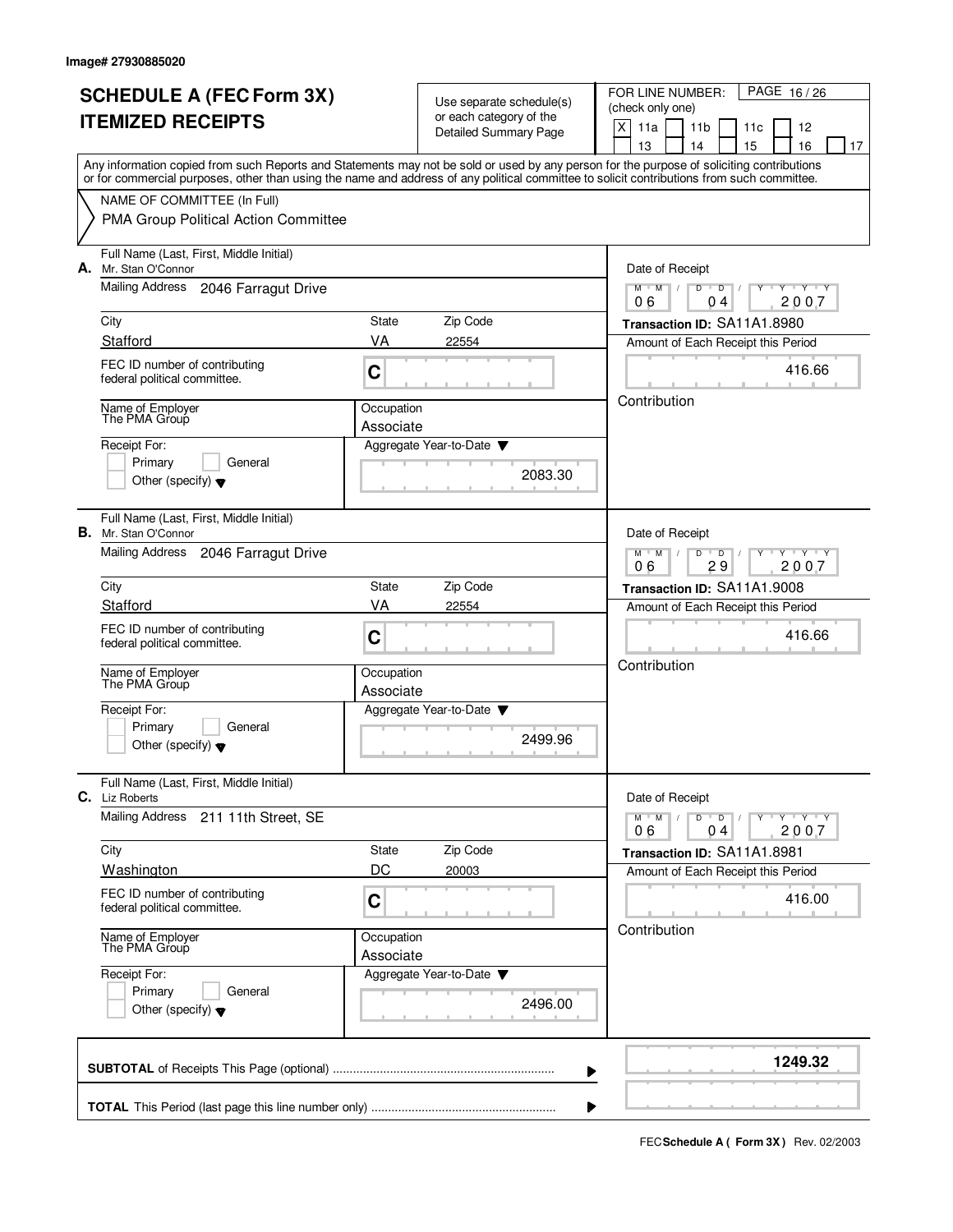|    | <b>SCHEDULE A (FEC Form 3X)</b>                                                                                                                                                                                                                                                         |                         |                                                     | PAGE 17/26<br>FOR LINE NUMBER:                                                               |  |  |  |  |  |  |  |  |  |  |
|----|-----------------------------------------------------------------------------------------------------------------------------------------------------------------------------------------------------------------------------------------------------------------------------------------|-------------------------|-----------------------------------------------------|----------------------------------------------------------------------------------------------|--|--|--|--|--|--|--|--|--|--|
|    |                                                                                                                                                                                                                                                                                         |                         | Use separate schedule(s)<br>or each category of the | (check only one)                                                                             |  |  |  |  |  |  |  |  |  |  |
|    | <b>ITEMIZED RECEIPTS</b>                                                                                                                                                                                                                                                                |                         | Detailed Summary Page                               | X<br>11a<br>11 <sub>b</sub><br>12<br>11c                                                     |  |  |  |  |  |  |  |  |  |  |
|    |                                                                                                                                                                                                                                                                                         |                         |                                                     | 15<br>13<br>14<br>16<br>17                                                                   |  |  |  |  |  |  |  |  |  |  |
|    | Any information copied from such Reports and Statements may not be sold or used by any person for the purpose of soliciting contributions<br>or for commercial purposes, other than using the name and address of any political committee to solicit contributions from such committee. |                         |                                                     |                                                                                              |  |  |  |  |  |  |  |  |  |  |
|    |                                                                                                                                                                                                                                                                                         |                         |                                                     |                                                                                              |  |  |  |  |  |  |  |  |  |  |
|    | NAME OF COMMITTEE (In Full)                                                                                                                                                                                                                                                             |                         |                                                     |                                                                                              |  |  |  |  |  |  |  |  |  |  |
|    | PMA Group Political Action Committee                                                                                                                                                                                                                                                    |                         |                                                     |                                                                                              |  |  |  |  |  |  |  |  |  |  |
|    | Full Name (Last, First, Middle Initial)                                                                                                                                                                                                                                                 |                         |                                                     |                                                                                              |  |  |  |  |  |  |  |  |  |  |
| А. | Liz Roberts                                                                                                                                                                                                                                                                             |                         |                                                     | Date of Receipt                                                                              |  |  |  |  |  |  |  |  |  |  |
|    | Mailing Address 211 11th Street, SE                                                                                                                                                                                                                                                     |                         |                                                     | $M$ $M$ /<br>$\mathsf D$<br>$\overline{D}$<br>Y Y Y Y<br>Y<br>$\sqrt{ }$<br>29<br>2007<br>06 |  |  |  |  |  |  |  |  |  |  |
|    |                                                                                                                                                                                                                                                                                         | State                   | Zip Code                                            |                                                                                              |  |  |  |  |  |  |  |  |  |  |
|    | City<br>Washington                                                                                                                                                                                                                                                                      | DC                      | 20003                                               | Transaction ID: SA11A1.9009                                                                  |  |  |  |  |  |  |  |  |  |  |
|    |                                                                                                                                                                                                                                                                                         |                         |                                                     | Amount of Each Receipt this Period                                                           |  |  |  |  |  |  |  |  |  |  |
|    | FEC ID number of contributing<br>federal political committee.                                                                                                                                                                                                                           | C                       |                                                     | 416.00                                                                                       |  |  |  |  |  |  |  |  |  |  |
|    |                                                                                                                                                                                                                                                                                         |                         |                                                     | Contribution                                                                                 |  |  |  |  |  |  |  |  |  |  |
|    | Name of Employer<br>The PMA Group                                                                                                                                                                                                                                                       | Occupation              |                                                     |                                                                                              |  |  |  |  |  |  |  |  |  |  |
|    |                                                                                                                                                                                                                                                                                         | Associate               |                                                     |                                                                                              |  |  |  |  |  |  |  |  |  |  |
|    | Receipt For:<br>Primary<br>General                                                                                                                                                                                                                                                      |                         | Aggregate Year-to-Date                              |                                                                                              |  |  |  |  |  |  |  |  |  |  |
|    | Other (specify) $\blacktriangledown$                                                                                                                                                                                                                                                    |                         | 2912.00                                             |                                                                                              |  |  |  |  |  |  |  |  |  |  |
|    |                                                                                                                                                                                                                                                                                         |                         |                                                     |                                                                                              |  |  |  |  |  |  |  |  |  |  |
|    | Full Name (Last, First, Middle Initial)                                                                                                                                                                                                                                                 |                         |                                                     |                                                                                              |  |  |  |  |  |  |  |  |  |  |
|    | <b>B.</b> Mr. Charles Smith                                                                                                                                                                                                                                                             |                         |                                                     | Date of Receipt                                                                              |  |  |  |  |  |  |  |  |  |  |
|    | Mailing Address 4021 Vacation Lane                                                                                                                                                                                                                                                      |                         |                                                     | $M$ $M$ /<br>$Y - Y - Y$<br>D<br>$\overline{D}$                                              |  |  |  |  |  |  |  |  |  |  |
|    |                                                                                                                                                                                                                                                                                         |                         |                                                     | 29<br>2007<br>06                                                                             |  |  |  |  |  |  |  |  |  |  |
|    | City<br>Arlington                                                                                                                                                                                                                                                                       | State<br>VA             | Zip Code<br>22207                                   | Transaction ID: SA11A1.8992                                                                  |  |  |  |  |  |  |  |  |  |  |
|    |                                                                                                                                                                                                                                                                                         |                         |                                                     | Amount of Each Receipt this Period                                                           |  |  |  |  |  |  |  |  |  |  |
|    | FEC ID number of contributing<br>federal political committee.                                                                                                                                                                                                                           | C                       |                                                     | 3000.00                                                                                      |  |  |  |  |  |  |  |  |  |  |
|    |                                                                                                                                                                                                                                                                                         |                         |                                                     | Contribution                                                                                 |  |  |  |  |  |  |  |  |  |  |
|    | Name of Employer<br>The PMA Group, Inc.                                                                                                                                                                                                                                                 | Occupation              |                                                     |                                                                                              |  |  |  |  |  |  |  |  |  |  |
|    |                                                                                                                                                                                                                                                                                         | Associate               |                                                     |                                                                                              |  |  |  |  |  |  |  |  |  |  |
|    | Receipt For:<br>Primary<br>General                                                                                                                                                                                                                                                      |                         | Aggregate Year-to-Date                              |                                                                                              |  |  |  |  |  |  |  |  |  |  |
|    | Other (specify) $\blacktriangledown$                                                                                                                                                                                                                                                    |                         | 3500.00                                             |                                                                                              |  |  |  |  |  |  |  |  |  |  |
|    |                                                                                                                                                                                                                                                                                         |                         |                                                     |                                                                                              |  |  |  |  |  |  |  |  |  |  |
|    | Full Name (Last, First, Middle Initial)                                                                                                                                                                                                                                                 |                         |                                                     |                                                                                              |  |  |  |  |  |  |  |  |  |  |
| С. | Joe Spata                                                                                                                                                                                                                                                                               |                         |                                                     | Date of Receipt                                                                              |  |  |  |  |  |  |  |  |  |  |
|    | <b>Mailing Address</b><br>7850 Vervain Court                                                                                                                                                                                                                                            |                         |                                                     | $D$ $D$<br>$M$ $M$ $/$<br>$Y \rightarrow Y \rightarrow Y$<br>2007<br>06<br>04                |  |  |  |  |  |  |  |  |  |  |
|    | City                                                                                                                                                                                                                                                                                    | State                   | Zip Code                                            | Transaction ID: SA11A1.8982                                                                  |  |  |  |  |  |  |  |  |  |  |
|    | Springfield                                                                                                                                                                                                                                                                             | VA                      | 22152                                               | Amount of Each Receipt this Period                                                           |  |  |  |  |  |  |  |  |  |  |
|    | FEC ID number of contributing                                                                                                                                                                                                                                                           |                         |                                                     |                                                                                              |  |  |  |  |  |  |  |  |  |  |
|    | federal political committee.                                                                                                                                                                                                                                                            | C                       |                                                     | 400.00                                                                                       |  |  |  |  |  |  |  |  |  |  |
|    |                                                                                                                                                                                                                                                                                         |                         |                                                     | Contribution                                                                                 |  |  |  |  |  |  |  |  |  |  |
|    | Name of Employer<br>The PMA Group, Inc.                                                                                                                                                                                                                                                 | Occupation<br>Associate |                                                     |                                                                                              |  |  |  |  |  |  |  |  |  |  |
|    | Receipt For:                                                                                                                                                                                                                                                                            |                         | Aggregate Year-to-Date                              |                                                                                              |  |  |  |  |  |  |  |  |  |  |
|    | Primary<br>General                                                                                                                                                                                                                                                                      |                         |                                                     |                                                                                              |  |  |  |  |  |  |  |  |  |  |
|    | Other (specify) $\blacktriangledown$                                                                                                                                                                                                                                                    |                         | 2400.00                                             |                                                                                              |  |  |  |  |  |  |  |  |  |  |
|    |                                                                                                                                                                                                                                                                                         |                         |                                                     |                                                                                              |  |  |  |  |  |  |  |  |  |  |
|    |                                                                                                                                                                                                                                                                                         |                         |                                                     |                                                                                              |  |  |  |  |  |  |  |  |  |  |
|    |                                                                                                                                                                                                                                                                                         |                         | ▶                                                   | 3816.00                                                                                      |  |  |  |  |  |  |  |  |  |  |
|    |                                                                                                                                                                                                                                                                                         |                         |                                                     |                                                                                              |  |  |  |  |  |  |  |  |  |  |
|    |                                                                                                                                                                                                                                                                                         |                         |                                                     |                                                                                              |  |  |  |  |  |  |  |  |  |  |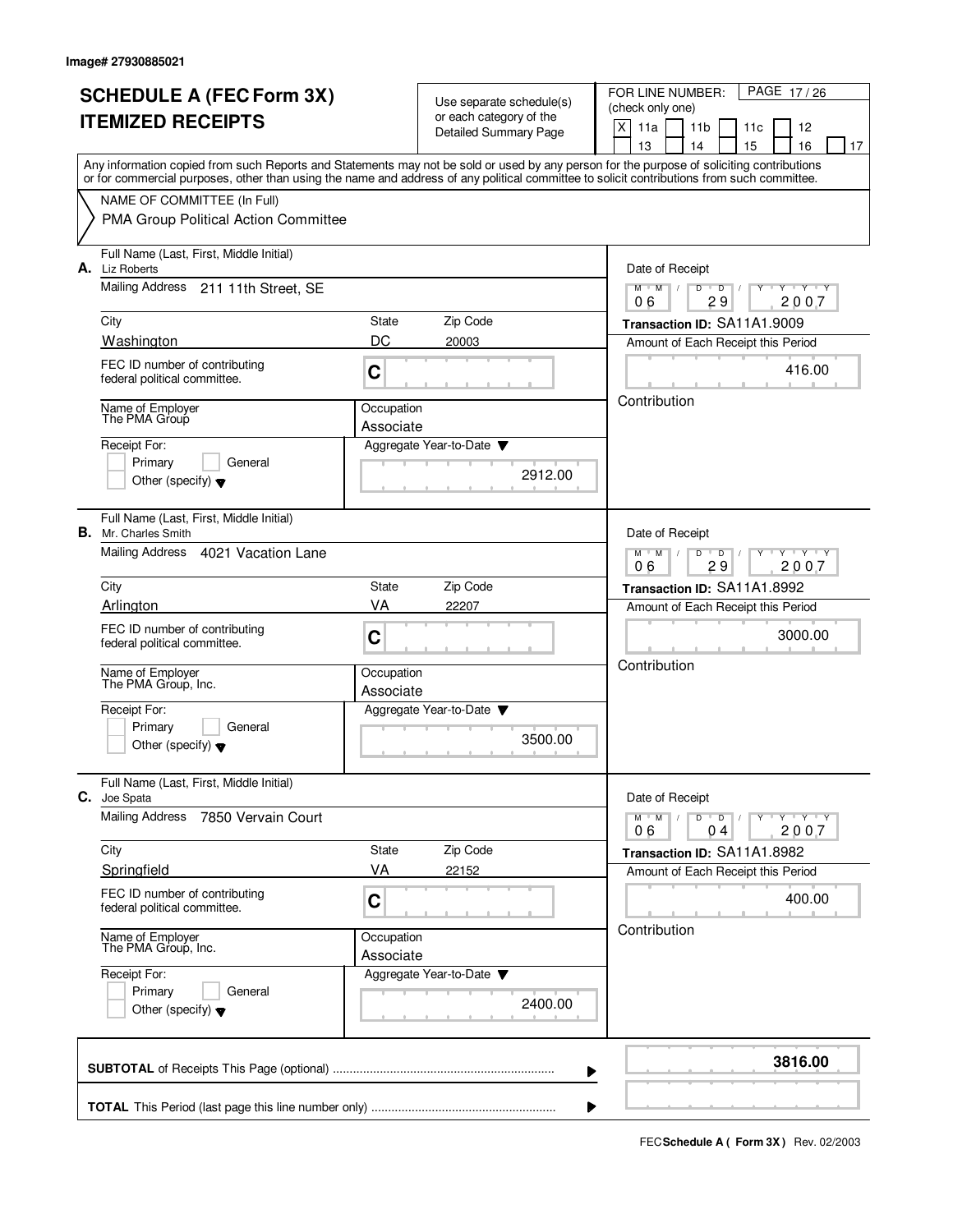|    | <b>SCHEDULE A (FEC Form 3X)</b>                                                                                                                                                                                                                                                         |                         |                                                     | PAGE 18/26<br>FOR LINE NUMBER:                                          |  |  |  |  |  |  |  |  |  |  |
|----|-----------------------------------------------------------------------------------------------------------------------------------------------------------------------------------------------------------------------------------------------------------------------------------------|-------------------------|-----------------------------------------------------|-------------------------------------------------------------------------|--|--|--|--|--|--|--|--|--|--|
|    |                                                                                                                                                                                                                                                                                         |                         | Use separate schedule(s)<br>or each category of the | (check only one)                                                        |  |  |  |  |  |  |  |  |  |  |
|    | <b>ITEMIZED RECEIPTS</b>                                                                                                                                                                                                                                                                |                         | Detailed Summary Page                               | X<br>11a<br>11 <sub>b</sub><br>12<br>11c                                |  |  |  |  |  |  |  |  |  |  |
|    |                                                                                                                                                                                                                                                                                         |                         |                                                     | 13<br>15<br>16<br>14<br>17                                              |  |  |  |  |  |  |  |  |  |  |
|    | Any information copied from such Reports and Statements may not be sold or used by any person for the purpose of soliciting contributions<br>or for commercial purposes, other than using the name and address of any political committee to solicit contributions from such committee. |                         |                                                     |                                                                         |  |  |  |  |  |  |  |  |  |  |
|    | NAME OF COMMITTEE (In Full)                                                                                                                                                                                                                                                             |                         |                                                     |                                                                         |  |  |  |  |  |  |  |  |  |  |
|    | PMA Group Political Action Committee                                                                                                                                                                                                                                                    |                         |                                                     |                                                                         |  |  |  |  |  |  |  |  |  |  |
| А. | Full Name (Last, First, Middle Initial)<br>Joe Spata                                                                                                                                                                                                                                    |                         |                                                     | Date of Receipt                                                         |  |  |  |  |  |  |  |  |  |  |
|    | Mailing Address<br>7850 Vervain Court                                                                                                                                                                                                                                                   |                         |                                                     | $Y + Y + Y$<br>$M$ /<br>D<br>$\overline{D}$<br>M<br>2007<br>29<br>06    |  |  |  |  |  |  |  |  |  |  |
|    | City                                                                                                                                                                                                                                                                                    | State                   | Zip Code                                            | Transaction ID: SA11A1.9010                                             |  |  |  |  |  |  |  |  |  |  |
|    | Springfield                                                                                                                                                                                                                                                                             | VA                      | 22152                                               | Amount of Each Receipt this Period                                      |  |  |  |  |  |  |  |  |  |  |
|    | FEC ID number of contributing<br>federal political committee.                                                                                                                                                                                                                           | $\mathbf C$             |                                                     | 400.00                                                                  |  |  |  |  |  |  |  |  |  |  |
|    | Name of Employer<br>The PMA Group, Inc.                                                                                                                                                                                                                                                 | Occupation              |                                                     | Contribution                                                            |  |  |  |  |  |  |  |  |  |  |
|    | Receipt For:                                                                                                                                                                                                                                                                            | Associate               | Aggregate Year-to-Date                              |                                                                         |  |  |  |  |  |  |  |  |  |  |
|    | Primary<br>General                                                                                                                                                                                                                                                                      |                         |                                                     |                                                                         |  |  |  |  |  |  |  |  |  |  |
|    | Other (specify) $\blacktriangledown$                                                                                                                                                                                                                                                    |                         | 2800.00                                             |                                                                         |  |  |  |  |  |  |  |  |  |  |
|    | Full Name (Last, First, Middle Initial)<br><b>B.</b> Kelli Tomasulo                                                                                                                                                                                                                     |                         |                                                     | Date of Receipt                                                         |  |  |  |  |  |  |  |  |  |  |
|    | Mailing Address<br>2369 South Queen Street                                                                                                                                                                                                                                              |                         |                                                     | $Y - Y - Y$<br>$M$ $M$ /<br>D<br>D<br>06<br>13<br>2007                  |  |  |  |  |  |  |  |  |  |  |
|    | City                                                                                                                                                                                                                                                                                    | State                   | Zip Code                                            | Transaction ID: SA11A1.8988                                             |  |  |  |  |  |  |  |  |  |  |
|    | Arlington                                                                                                                                                                                                                                                                               | VA                      | 22202                                               | Amount of Each Receipt this Period                                      |  |  |  |  |  |  |  |  |  |  |
|    | FEC ID number of contributing<br>federal political committee.                                                                                                                                                                                                                           | C                       |                                                     | 800.00                                                                  |  |  |  |  |  |  |  |  |  |  |
|    | Name of Employer<br>The PMA Group, Inc.                                                                                                                                                                                                                                                 | Occupation<br>Associate |                                                     | Contribution                                                            |  |  |  |  |  |  |  |  |  |  |
|    | Receipt For:                                                                                                                                                                                                                                                                            |                         | Aggregate Year-to-Date                              |                                                                         |  |  |  |  |  |  |  |  |  |  |
|    | Primary<br>General<br>Other (specify) $\blacktriangledown$                                                                                                                                                                                                                              |                         | 2600.00                                             |                                                                         |  |  |  |  |  |  |  |  |  |  |
|    | Full Name (Last, First, Middle Initial)<br>C. Scott VandeSand                                                                                                                                                                                                                           |                         |                                                     | Date of Receipt                                                         |  |  |  |  |  |  |  |  |  |  |
|    | <b>Mailing Address</b><br>6010 Washington Boulevard                                                                                                                                                                                                                                     |                         |                                                     | $Y \dashv Y \dashv Y$<br>$M$ $M$ $M$<br>$D$ $D$ $I$<br>$Y$ <sup>U</sup> |  |  |  |  |  |  |  |  |  |  |
|    |                                                                                                                                                                                                                                                                                         | State                   |                                                     | 2007<br>06<br>04                                                        |  |  |  |  |  |  |  |  |  |  |
|    | City<br>Arlington                                                                                                                                                                                                                                                                       | VA                      | Zip Code<br>22205                                   | Transaction ID: SA11A1.8983<br>Amount of Each Receipt this Period       |  |  |  |  |  |  |  |  |  |  |
|    |                                                                                                                                                                                                                                                                                         |                         |                                                     |                                                                         |  |  |  |  |  |  |  |  |  |  |
|    | FEC ID number of contributing<br>federal political committee.                                                                                                                                                                                                                           | C                       |                                                     | 416.66<br>Contribution                                                  |  |  |  |  |  |  |  |  |  |  |
|    | Name of Employer<br>The PMA Group, Inc.                                                                                                                                                                                                                                                 | Occupation<br>Associate |                                                     |                                                                         |  |  |  |  |  |  |  |  |  |  |
|    | Receipt For:<br>Primary<br>General                                                                                                                                                                                                                                                      |                         | Aggregate Year-to-Date ▼<br>2499.96                 |                                                                         |  |  |  |  |  |  |  |  |  |  |
|    | Other (specify) $\blacktriangledown$                                                                                                                                                                                                                                                    |                         |                                                     |                                                                         |  |  |  |  |  |  |  |  |  |  |
|    |                                                                                                                                                                                                                                                                                         |                         | ▶                                                   | 1616.66                                                                 |  |  |  |  |  |  |  |  |  |  |
|    |                                                                                                                                                                                                                                                                                         |                         |                                                     |                                                                         |  |  |  |  |  |  |  |  |  |  |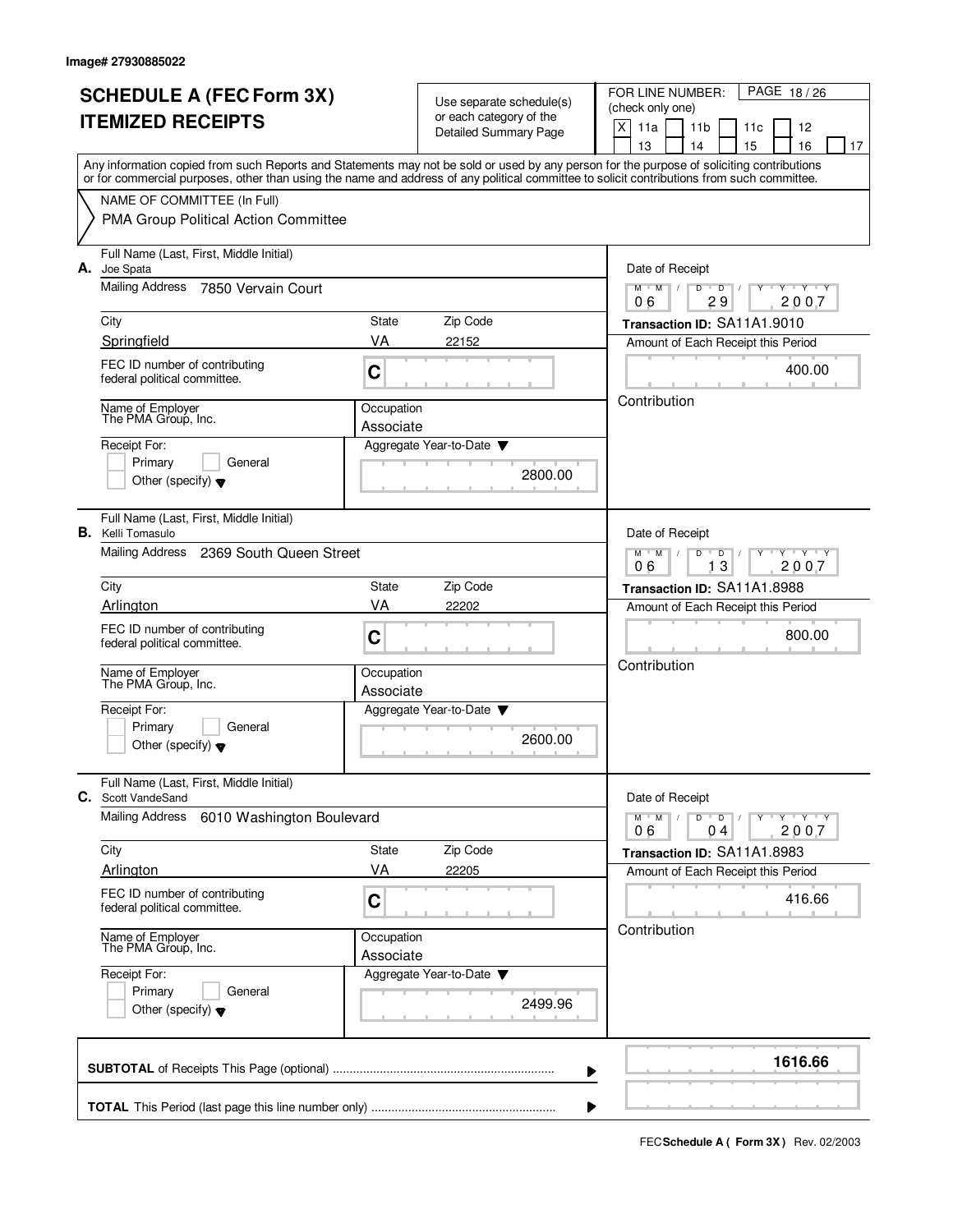|    | <b>SCHEDULE A (FEC Form 3X)</b><br><b>ITEMIZED RECEIPTS</b>                                                                                                                                                                                                                             |                         | Use separate schedule(s)<br>or each category of the | PAGE 19/26<br>FOR LINE NUMBER:<br>(check only one)                        |  |  |  |  |  |  |  |  |  |  |  |  |
|----|-----------------------------------------------------------------------------------------------------------------------------------------------------------------------------------------------------------------------------------------------------------------------------------------|-------------------------|-----------------------------------------------------|---------------------------------------------------------------------------|--|--|--|--|--|--|--|--|--|--|--|--|
|    |                                                                                                                                                                                                                                                                                         |                         | <b>Detailed Summary Page</b>                        | X<br>11a<br>11 <sub>b</sub><br>11c<br>12                                  |  |  |  |  |  |  |  |  |  |  |  |  |
|    | Any information copied from such Reports and Statements may not be sold or used by any person for the purpose of soliciting contributions<br>or for commercial purposes, other than using the name and address of any political committee to solicit contributions from such committee. |                         |                                                     | 13<br>14<br>15<br>16<br>17                                                |  |  |  |  |  |  |  |  |  |  |  |  |
|    | NAME OF COMMITTEE (In Full)                                                                                                                                                                                                                                                             |                         |                                                     |                                                                           |  |  |  |  |  |  |  |  |  |  |  |  |
|    | PMA Group Political Action Committee                                                                                                                                                                                                                                                    |                         |                                                     |                                                                           |  |  |  |  |  |  |  |  |  |  |  |  |
|    | Full Name (Last, First, Middle Initial)<br>A. Scott VandeSand                                                                                                                                                                                                                           |                         |                                                     | Date of Receipt                                                           |  |  |  |  |  |  |  |  |  |  |  |  |
|    | Mailing Address<br>6010 Washington Boulevard                                                                                                                                                                                                                                            |                         |                                                     | $Y - Y - Y$<br>$M$ $M$ /<br>D<br>$\overline{D}$<br>2007<br>29<br>06       |  |  |  |  |  |  |  |  |  |  |  |  |
|    | City                                                                                                                                                                                                                                                                                    | State                   | Zip Code                                            | Transaction ID: SA11A1.9011                                               |  |  |  |  |  |  |  |  |  |  |  |  |
|    | Arlington                                                                                                                                                                                                                                                                               | VA                      | 22205                                               | Amount of Each Receipt this Period                                        |  |  |  |  |  |  |  |  |  |  |  |  |
|    | FEC ID number of contributing<br>federal political committee.                                                                                                                                                                                                                           | C                       |                                                     | 416.66                                                                    |  |  |  |  |  |  |  |  |  |  |  |  |
|    | Name of Employer<br>The PMA Group, Inc.                                                                                                                                                                                                                                                 | Occupation              |                                                     | Contribution                                                              |  |  |  |  |  |  |  |  |  |  |  |  |
|    | Receipt For:                                                                                                                                                                                                                                                                            | Associate               | Aggregate Year-to-Date                              |                                                                           |  |  |  |  |  |  |  |  |  |  |  |  |
|    | Primary<br>General                                                                                                                                                                                                                                                                      |                         |                                                     |                                                                           |  |  |  |  |  |  |  |  |  |  |  |  |
|    | Other (specify) $\bullet$                                                                                                                                                                                                                                                               |                         | 2916.62                                             |                                                                           |  |  |  |  |  |  |  |  |  |  |  |  |
|    | Full Name (Last, First, Middle Initial)<br><b>B.</b> Tom Veltri                                                                                                                                                                                                                         |                         |                                                     | Date of Receipt                                                           |  |  |  |  |  |  |  |  |  |  |  |  |
|    | <b>Mailing Address</b><br>713 Hawkins Way                                                                                                                                                                                                                                               |                         |                                                     | $Y - Y - Y$<br>$M$ M<br>D<br>D<br>2007<br>06<br>04                        |  |  |  |  |  |  |  |  |  |  |  |  |
|    | City                                                                                                                                                                                                                                                                                    | State                   | Zip Code                                            | Transaction ID: SA11A1.8984                                               |  |  |  |  |  |  |  |  |  |  |  |  |
|    | Alexandria                                                                                                                                                                                                                                                                              | VA                      | 22314                                               | Amount of Each Receipt this Period                                        |  |  |  |  |  |  |  |  |  |  |  |  |
|    | FEC ID number of contributing<br>federal political committee.                                                                                                                                                                                                                           | C                       |                                                     | 416.66<br>Contribution                                                    |  |  |  |  |  |  |  |  |  |  |  |  |
|    | Name of Employer<br>The PMA Group, Inc.                                                                                                                                                                                                                                                 | Occupation<br>Associate |                                                     |                                                                           |  |  |  |  |  |  |  |  |  |  |  |  |
|    | Receipt For:                                                                                                                                                                                                                                                                            |                         | Aggregate Year-to-Date                              |                                                                           |  |  |  |  |  |  |  |  |  |  |  |  |
|    | Primary<br>General<br>Other (specify) $\blacktriangledown$                                                                                                                                                                                                                              |                         | 2499.96                                             |                                                                           |  |  |  |  |  |  |  |  |  |  |  |  |
| C. | Full Name (Last, First, Middle Initial)<br><b>Tom Veltri</b>                                                                                                                                                                                                                            |                         |                                                     | Date of Receipt                                                           |  |  |  |  |  |  |  |  |  |  |  |  |
|    | <b>Mailing Address</b><br>713 Hawkins Way                                                                                                                                                                                                                                               |                         |                                                     | Y Y Y Y<br>$M$ M<br>$\sqrt{ }$<br>D<br>$\overline{D}$<br>2007<br>29<br>06 |  |  |  |  |  |  |  |  |  |  |  |  |
|    | City                                                                                                                                                                                                                                                                                    | State                   | Zip Code                                            | Transaction ID: SA11A1.9014                                               |  |  |  |  |  |  |  |  |  |  |  |  |
|    | Alexandria                                                                                                                                                                                                                                                                              | VA                      | 22314                                               | Amount of Each Receipt this Period                                        |  |  |  |  |  |  |  |  |  |  |  |  |
|    | FEC ID number of contributing<br>federal political committee.                                                                                                                                                                                                                           | C                       |                                                     | 416.66                                                                    |  |  |  |  |  |  |  |  |  |  |  |  |
|    | Name of Employer<br>The PMA Group, Inc.                                                                                                                                                                                                                                                 | Occupation<br>Associate |                                                     | Contribution                                                              |  |  |  |  |  |  |  |  |  |  |  |  |
|    | Receipt For:<br>Primary<br>General<br>Other (specify) $\blacktriangledown$                                                                                                                                                                                                              |                         |                                                     |                                                                           |  |  |  |  |  |  |  |  |  |  |  |  |
|    |                                                                                                                                                                                                                                                                                         |                         |                                                     | 1249.98<br>▶                                                              |  |  |  |  |  |  |  |  |  |  |  |  |
|    |                                                                                                                                                                                                                                                                                         |                         |                                                     |                                                                           |  |  |  |  |  |  |  |  |  |  |  |  |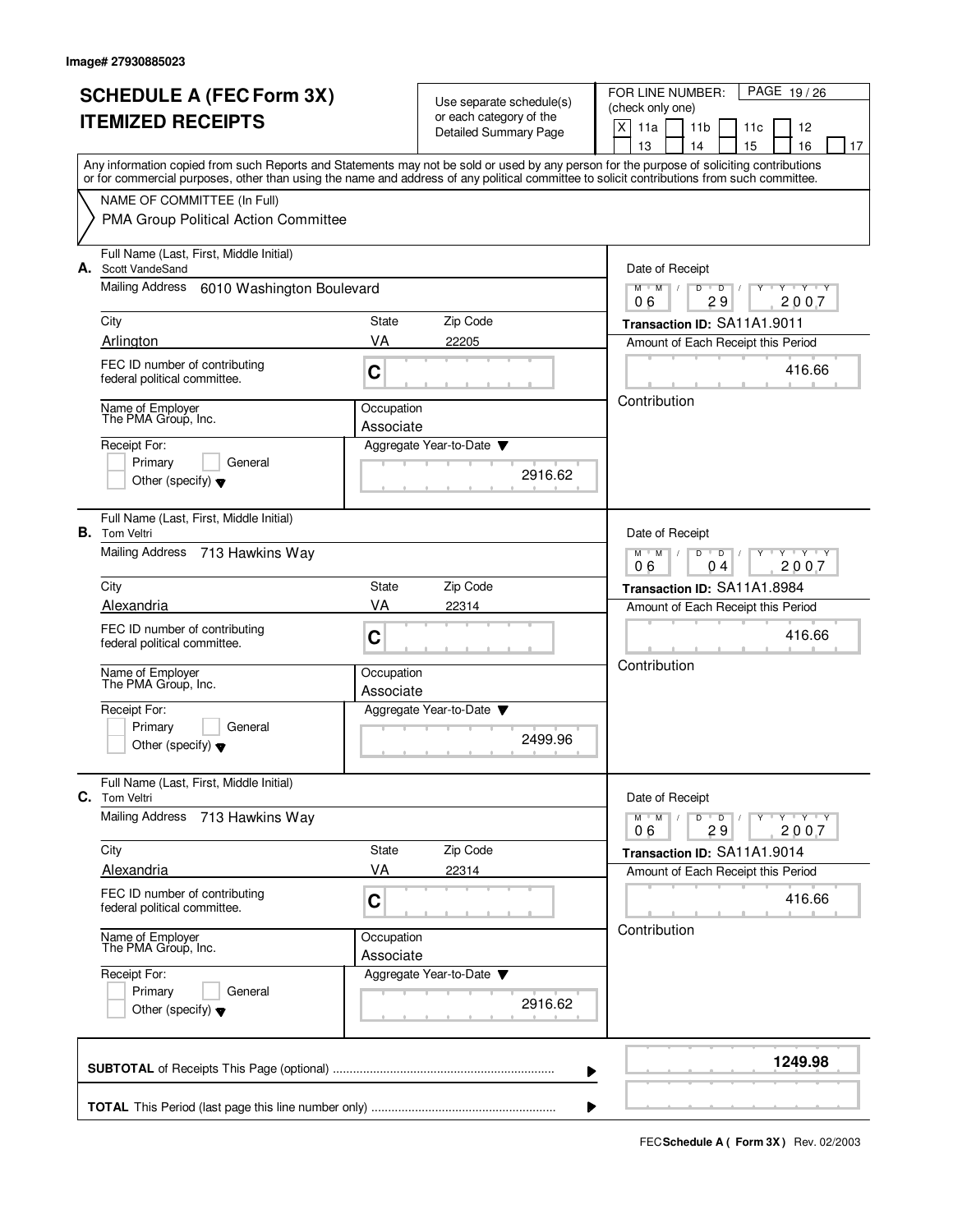|    | <b>SCHEDULE A (FEC Form 3X)</b><br><b>ITEMIZED RECEIPTS</b>                                                                                                                                                                                                                             |                                     | Use separate schedule(s)<br>or each category of the | PAGE 20 / 26<br>FOR LINE NUMBER:<br>(check only one) |                                                                   |                      |           |                         |    |  |  |  |  |  |  |  |
|----|-----------------------------------------------------------------------------------------------------------------------------------------------------------------------------------------------------------------------------------------------------------------------------------------|-------------------------------------|-----------------------------------------------------|------------------------------------------------------|-------------------------------------------------------------------|----------------------|-----------|-------------------------|----|--|--|--|--|--|--|--|
|    |                                                                                                                                                                                                                                                                                         |                                     | <b>Detailed Summary Page</b>                        | X<br>11a                                             | 11 <sub>b</sub><br>14                                             |                      | 11c<br>15 | 12<br>16                | 17 |  |  |  |  |  |  |  |
|    | Any information copied from such Reports and Statements may not be sold or used by any person for the purpose of soliciting contributions<br>or for commercial purposes, other than using the name and address of any political committee to solicit contributions from such committee. |                                     |                                                     | 13                                                   |                                                                   |                      |           |                         |    |  |  |  |  |  |  |  |
|    | NAME OF COMMITTEE (In Full)                                                                                                                                                                                                                                                             |                                     |                                                     |                                                      |                                                                   |                      |           |                         |    |  |  |  |  |  |  |  |
|    | PMA Group Political Action Committee                                                                                                                                                                                                                                                    |                                     |                                                     |                                                      |                                                                   |                      |           |                         |    |  |  |  |  |  |  |  |
|    | Full Name (Last, First, Middle Initial)<br>A. Glen Woods                                                                                                                                                                                                                                |                                     |                                                     |                                                      | Date of Receipt                                                   |                      |           |                         |    |  |  |  |  |  |  |  |
|    | Mailing Address<br>5602 Meridian Hill Place                                                                                                                                                                                                                                             |                                     |                                                     | $M$ $M$ /<br>06                                      | D                                                                 | $\overline{D}$<br>18 |           | $Y - Y - Y$<br>2007     |    |  |  |  |  |  |  |  |
|    | City                                                                                                                                                                                                                                                                                    | State                               | Zip Code                                            |                                                      | Transaction ID: SA11A1.8990                                       |                      |           |                         |    |  |  |  |  |  |  |  |
|    | Burke                                                                                                                                                                                                                                                                                   | VA                                  | 22015                                               |                                                      | Amount of Each Receipt this Period                                |                      |           |                         |    |  |  |  |  |  |  |  |
|    | FEC ID number of contributing<br>federal political committee.                                                                                                                                                                                                                           | C                                   |                                                     | 1000.00<br>Contribution                              |                                                                   |                      |           |                         |    |  |  |  |  |  |  |  |
|    | Name of Employer<br>The PMA Group, Inc.                                                                                                                                                                                                                                                 | Occupation<br>Associate             |                                                     |                                                      |                                                                   |                      |           |                         |    |  |  |  |  |  |  |  |
|    | Receipt For:                                                                                                                                                                                                                                                                            |                                     | Aggregate Year-to-Date                              |                                                      |                                                                   |                      |           |                         |    |  |  |  |  |  |  |  |
|    | Primary<br>General<br>Other (specify) $\blacktriangledown$                                                                                                                                                                                                                              |                                     | 3000.00                                             |                                                      |                                                                   |                      |           |                         |    |  |  |  |  |  |  |  |
|    | Full Name (Last, First, Middle Initial)                                                                                                                                                                                                                                                 |                                     |                                                     |                                                      |                                                                   |                      |           |                         |    |  |  |  |  |  |  |  |
| В. | Glen Woods<br>Mailing Address<br>5602 Meridian Hill Place                                                                                                                                                                                                                               |                                     |                                                     | 06                                                   | Date of Receipt<br>$Y - Y - Y$<br>$M^+$ M<br>D<br>D<br>29<br>2007 |                      |           |                         |    |  |  |  |  |  |  |  |
|    | City                                                                                                                                                                                                                                                                                    | State                               | Zip Code                                            |                                                      | Transaction ID: SA11A1.8993                                       |                      |           |                         |    |  |  |  |  |  |  |  |
|    | <b>Burke</b>                                                                                                                                                                                                                                                                            | VA                                  | 22015                                               |                                                      | Amount of Each Receipt this Period                                |                      |           |                         |    |  |  |  |  |  |  |  |
|    | FEC ID number of contributing<br>federal political committee.                                                                                                                                                                                                                           | C                                   |                                                     |                                                      | 2000.00<br>Contribution                                           |                      |           |                         |    |  |  |  |  |  |  |  |
|    | Name of Employer<br>The PMA Group, Inc.                                                                                                                                                                                                                                                 | Occupation<br>Associate             |                                                     |                                                      |                                                                   |                      |           |                         |    |  |  |  |  |  |  |  |
|    | Receipt For:                                                                                                                                                                                                                                                                            |                                     | Aggregate Year-to-Date                              |                                                      |                                                                   |                      |           |                         |    |  |  |  |  |  |  |  |
|    | Primary<br>General<br>Other (specify) $\blacktriangledown$                                                                                                                                                                                                                              |                                     | 5000.00                                             |                                                      |                                                                   |                      |           |                         |    |  |  |  |  |  |  |  |
| C. | Full Name (Last, First, Middle Initial)<br>Judith Zink                                                                                                                                                                                                                                  |                                     |                                                     |                                                      | Date of Receipt                                                   |                      |           |                         |    |  |  |  |  |  |  |  |
|    | <b>Mailing Address</b><br>12505 Lolly Post Lane                                                                                                                                                                                                                                         |                                     |                                                     | $M^+$ M<br>06                                        | $D$ $D$<br>$\sqrt{ }$                                             | 04                   |           | $Y$ $Y$ $Y$ $Y$<br>2007 |    |  |  |  |  |  |  |  |
|    | City                                                                                                                                                                                                                                                                                    | State                               | Zip Code                                            |                                                      | Transaction ID: SA11A1.8985                                       |                      |           |                         |    |  |  |  |  |  |  |  |
|    | Woodbridge                                                                                                                                                                                                                                                                              | VA                                  | 22192                                               |                                                      | Amount of Each Receipt this Period                                |                      |           |                         |    |  |  |  |  |  |  |  |
|    | FEC ID number of contributing<br>federal political committee.                                                                                                                                                                                                                           | C                                   |                                                     |                                                      |                                                                   |                      |           | 415.00                  |    |  |  |  |  |  |  |  |
|    | Name of Employer<br>The PMA Group, Inc.                                                                                                                                                                                                                                                 | Occupation<br>Associate             |                                                     | Contribution                                         |                                                                   |                      |           |                         |    |  |  |  |  |  |  |  |
|    | Receipt For:<br>Primary<br>General<br>Other (specify) $\blacktriangledown$                                                                                                                                                                                                              | Aggregate Year-to-Date ▼<br>2075.00 |                                                     |                                                      |                                                                   |                      |           |                         |    |  |  |  |  |  |  |  |
|    |                                                                                                                                                                                                                                                                                         |                                     | ▶                                                   |                                                      |                                                                   |                      |           | 3415.00                 |    |  |  |  |  |  |  |  |
|    |                                                                                                                                                                                                                                                                                         |                                     |                                                     |                                                      |                                                                   |                      |           |                         |    |  |  |  |  |  |  |  |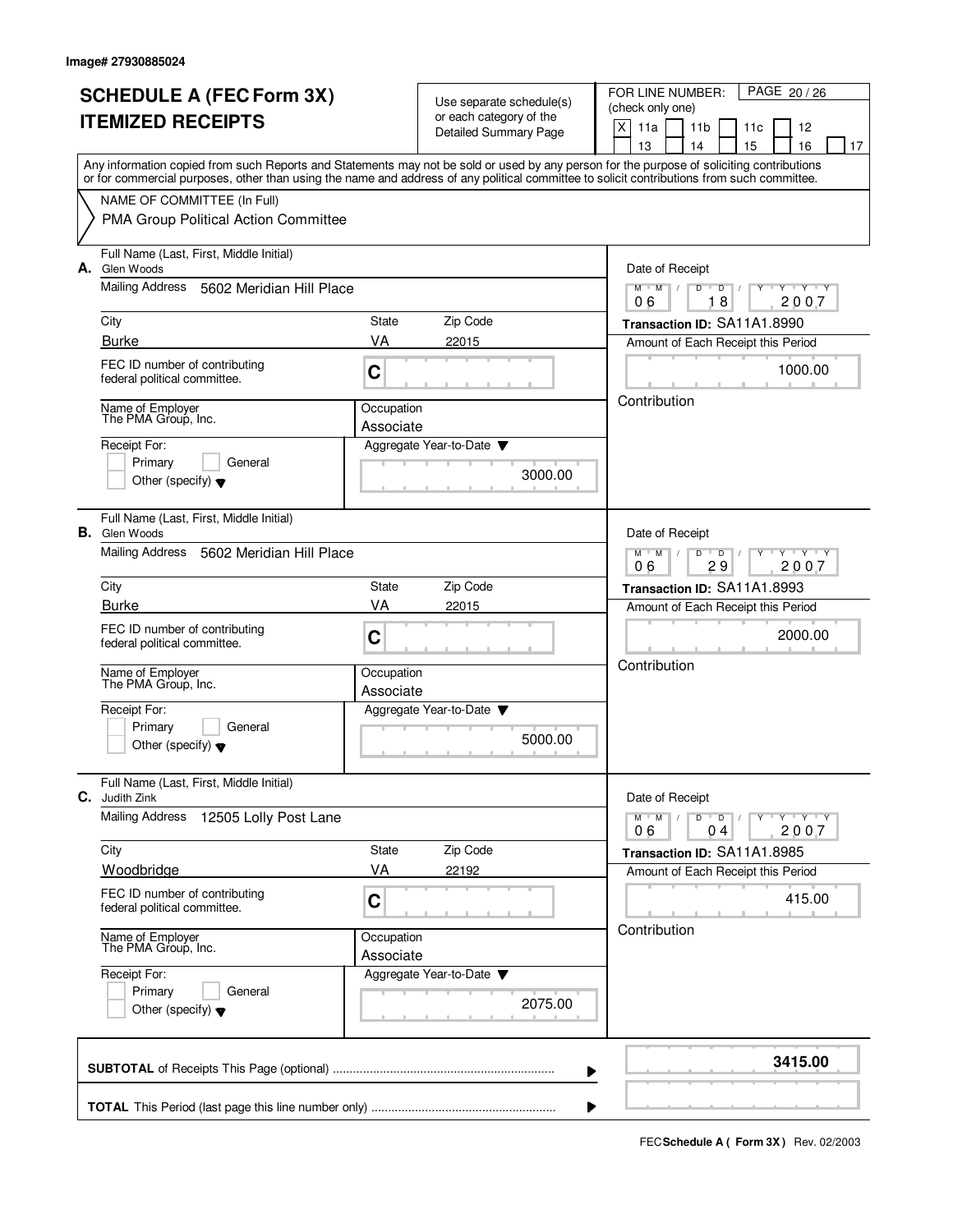| <b>SCHEDULE A (FEC Form 3X)</b><br><b>ITEMIZED RECEIPTS</b>                                                                                                                                                                                                                             |            | Use separate schedule(s)<br>or each category of the<br><b>Detailed Summary Page</b> | PAGE 21 / 26<br>FOR LINE NUMBER:<br>(check only one)<br>X<br>11 <sub>b</sub><br>12<br>11a<br>11c<br>15<br>13<br>16<br>17<br>14 |
|-----------------------------------------------------------------------------------------------------------------------------------------------------------------------------------------------------------------------------------------------------------------------------------------|------------|-------------------------------------------------------------------------------------|--------------------------------------------------------------------------------------------------------------------------------|
| Any information copied from such Reports and Statements may not be sold or used by any person for the purpose of soliciting contributions<br>or for commercial purposes, other than using the name and address of any political committee to solicit contributions from such committee. |            |                                                                                     |                                                                                                                                |
| NAME OF COMMITTEE (In Full)                                                                                                                                                                                                                                                             |            |                                                                                     |                                                                                                                                |
| <b>PMA Group Political Action Committee</b>                                                                                                                                                                                                                                             |            |                                                                                     |                                                                                                                                |
| Full Name (Last, First, Middle Initial)                                                                                                                                                                                                                                                 |            |                                                                                     |                                                                                                                                |
| А.<br>Judith Zink                                                                                                                                                                                                                                                                       |            |                                                                                     | Date of Receipt                                                                                                                |
| Mailing Address<br>12505 Lolly Post Lane                                                                                                                                                                                                                                                |            |                                                                                     | $D$ <sup><math>\Box</math></sup><br>$M$ $M$<br>$\overline{D}$<br>$V = Y$<br>29<br>06<br>2007                                   |
| City                                                                                                                                                                                                                                                                                    | State      | Zip Code                                                                            | Transaction ID: SA11A1.9012                                                                                                    |
| Woodbridge                                                                                                                                                                                                                                                                              | VA         | 22192                                                                               | Amount of Each Receipt this Period                                                                                             |
| FEC ID number of contributing<br>federal political committee.                                                                                                                                                                                                                           | C          |                                                                                     | 415.00                                                                                                                         |
| Name of Employer<br>The PMA Group, Inc.                                                                                                                                                                                                                                                 | Occupation |                                                                                     | Contribution                                                                                                                   |
|                                                                                                                                                                                                                                                                                         | Associate  |                                                                                     |                                                                                                                                |
| Receipt For:                                                                                                                                                                                                                                                                            |            | Aggregate Year-to-Date $\blacktriangledown$                                         |                                                                                                                                |
| Primary<br>General<br>Other (specify) $\blacktriangledown$                                                                                                                                                                                                                              |            | 2490.00                                                                             |                                                                                                                                |

|  | 415.00   |
|--|----------|
|  | 24803.92 |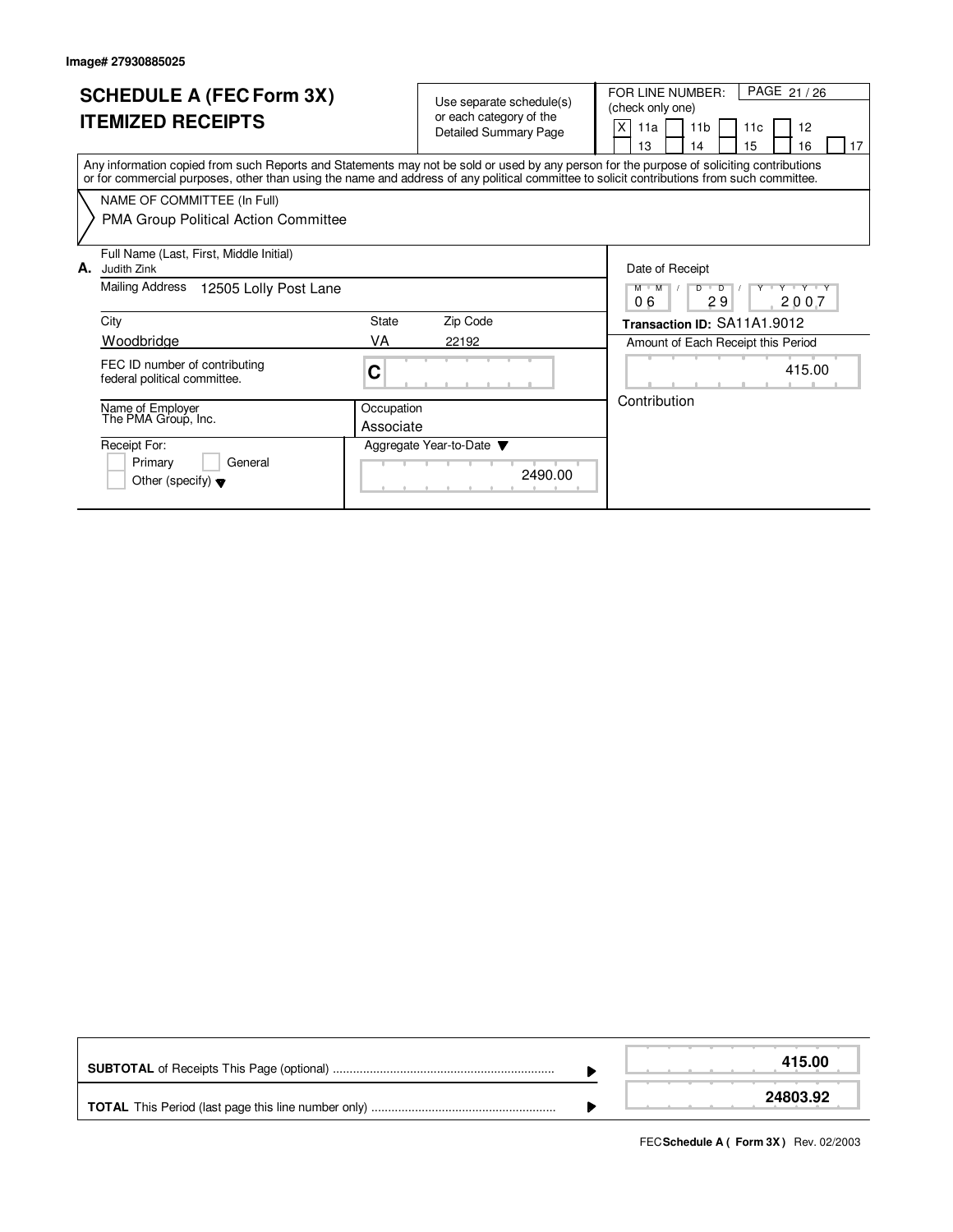| <b>SCHEDULE B (FEC Form 3X)</b> |                                                                  |                                                                                                                                           | Use seperate schedule(s) |                                                                                                 |                   |  |  |                   | FOR LINE NUMBER:<br>PAGE 22 / 26                  |   |                                         |                                 |         |  |         |  |                 |
|---------------------------------|------------------------------------------------------------------|-------------------------------------------------------------------------------------------------------------------------------------------|--------------------------|-------------------------------------------------------------------------------------------------|-------------------|--|--|-------------------|---------------------------------------------------|---|-----------------------------------------|---------------------------------|---------|--|---------|--|-----------------|
|                                 | <b>ITEMIZED DISBURSEMENTS</b>                                    |                                                                                                                                           |                          | (check only one)<br>for each category of the<br>21 <sub>b</sub><br><b>Detailed Summary Page</b> |                   |  |  |                   | 22                                                |   | 23                                      |                                 | 24      |  | 25      |  | 26              |
|                                 |                                                                  |                                                                                                                                           |                          |                                                                                                 |                   |  |  | 27                | 28a                                               |   | 28 <sub>b</sub>                         |                                 | 28c     |  | 29      |  | 30 <sub>b</sub> |
|                                 |                                                                  | Any Information copied from such Reports and Statements may not be sold or used by any person for the purpose of solicating contributions |                          |                                                                                                 |                   |  |  |                   |                                                   |   |                                         |                                 |         |  |         |  |                 |
|                                 |                                                                  | or for commercial purposes, other than using the name and address of any political committee to solicit contributions from such committee |                          |                                                                                                 |                   |  |  |                   |                                                   |   |                                         |                                 |         |  |         |  |                 |
|                                 | NAME OF COMMITTEE (In Full)                                      | PMA Group Political Action Committee                                                                                                      |                          |                                                                                                 |                   |  |  |                   |                                                   |   |                                         |                                 |         |  |         |  |                 |
| Α.                              |                                                                  | Full Name (Last, First, Middle Initial)<br>ANNA ESHOO FOR CONGRESS                                                                        |                          |                                                                                                 |                   |  |  |                   | Transaction ID: SB23.9034                         |   | Date of Disbursement                    |                                 |         |  |         |  |                 |
|                                 | <b>Mailing Address</b>                                           | 555 Capitol Mall Suite 1425                                                                                                               |                          |                                                                                                 |                   |  |  |                   | M<br>06                                           | M | D                                       | D<br>2 ğ                        |         |  | 2007    |  |                 |
|                                 | City<br>Sacramento                                               |                                                                                                                                           |                          | <b>State</b><br>CA                                                                              | Zip Code<br>95814 |  |  |                   |                                                   |   | Amount of Each Disbursement this Period |                                 |         |  |         |  |                 |
|                                 | Purpose of Disbursement<br>Contribution<br><b>Candidate Name</b> |                                                                                                                                           |                          |                                                                                                 |                   |  |  |                   |                                                   |   |                                         |                                 |         |  | 1000.00 |  |                 |
|                                 | Office Sought:                                                   | $x$ House                                                                                                                                 | Disbursement For:        |                                                                                                 | 2008              |  |  | Category/<br>Type |                                                   |   |                                         |                                 |         |  |         |  |                 |
|                                 |                                                                  | Senate<br>President                                                                                                                       |                          | $X$ Primary<br>Other (specify) $\blacktriangledown$                                             | General           |  |  |                   |                                                   |   |                                         |                                 |         |  |         |  |                 |
|                                 | State: CA                                                        | District: 14                                                                                                                              |                          |                                                                                                 |                   |  |  |                   |                                                   |   |                                         |                                 |         |  |         |  |                 |
| В.                              |                                                                  | Full Name (Last, First, Middle Initial)<br>CIRO D. RODRIGUEZ FOR CONGRESS                                                                 |                          |                                                                                                 |                   |  |  |                   | Transaction ID: SB23.9020<br>M                    | M | Date of Disbursement<br>$\overline{D}$  | D                               |         |  |         |  |                 |
|                                 | <b>Mailing Address</b>                                           | PO Box 14528                                                                                                                              |                          |                                                                                                 |                   |  |  |                   | 06                                                |   |                                         | $1\overline{4}$                 |         |  | 2007    |  |                 |
|                                 | City<br>San Antonio                                              |                                                                                                                                           |                          | Zip Code<br>State<br><b>TX</b><br>78214                                                         |                   |  |  |                   | Amount of Each Disbursement this Period<br>500.00 |   |                                         |                                 |         |  |         |  |                 |
|                                 | Purpose of Disbursement<br>Contribution<br><b>Candidate Name</b> |                                                                                                                                           |                          |                                                                                                 |                   |  |  | Category/         |                                                   |   |                                         |                                 |         |  |         |  |                 |
|                                 |                                                                  |                                                                                                                                           |                          |                                                                                                 |                   |  |  | <b>Type</b>       |                                                   |   |                                         |                                 |         |  |         |  |                 |
|                                 | Office Sought:                                                   | $x$ House<br>Senate<br>President                                                                                                          | Disbursement For:        | $X$ Primary<br>Other (specify) $\blacktriangledown$                                             | 2008<br>General   |  |  |                   |                                                   |   |                                         |                                 |         |  |         |  |                 |
|                                 | State: TX                                                        | District: 23                                                                                                                              |                          |                                                                                                 |                   |  |  |                   |                                                   |   |                                         |                                 |         |  |         |  |                 |
| C.                              |                                                                  | Full Name (Last, First, Middle Initial)<br>CUMMINGS FOR CONGRESS CAMPAIGN COMMITTEE                                                       |                          |                                                                                                 |                   |  |  |                   | Transaction ID: SB23.9028<br>М                    | M | Date of Disbursement                    |                                 |         |  |         |  |                 |
|                                 | <b>Mailing Address</b>                                           | PO BOX 1631                                                                                                                               |                          |                                                                                                 |                   |  |  |                   | 06                                                |   |                                         | $D$ <sub>2</sub> $\overline{9}$ |         |  | 2007    |  |                 |
|                                 | City<br><b>BALTIMORE</b>                                         |                                                                                                                                           |                          | State<br><b>MD</b>                                                                              | Zip Code<br>21203 |  |  |                   |                                                   |   | Amount of Each Disbursement this Period |                                 |         |  |         |  |                 |
|                                 | Purpose of Disbursement<br>Contribution                          |                                                                                                                                           |                          |                                                                                                 |                   |  |  |                   |                                                   |   |                                         |                                 | 1000.00 |  |         |  |                 |
|                                 | <b>Candidate Name</b>                                            |                                                                                                                                           |                          |                                                                                                 |                   |  |  | Category/<br>Type |                                                   |   |                                         |                                 |         |  |         |  |                 |
|                                 | Office Sought:                                                   | $x$ House<br>Senate<br>President                                                                                                          | Disbursement For:        | $X$ Primary<br>Other (specify) $\blacktriangledown$                                             | 2008<br>General   |  |  |                   |                                                   |   |                                         |                                 |         |  |         |  |                 |
|                                 | State: MD                                                        | District: 07                                                                                                                              |                          |                                                                                                 |                   |  |  |                   |                                                   |   |                                         |                                 |         |  |         |  |                 |
|                                 |                                                                  |                                                                                                                                           |                          |                                                                                                 |                   |  |  | ▶                 |                                                   |   |                                         |                                 |         |  | 2500.00 |  |                 |
|                                 |                                                                  |                                                                                                                                           |                          |                                                                                                 |                   |  |  | ▶                 |                                                   |   |                                         |                                 |         |  |         |  |                 |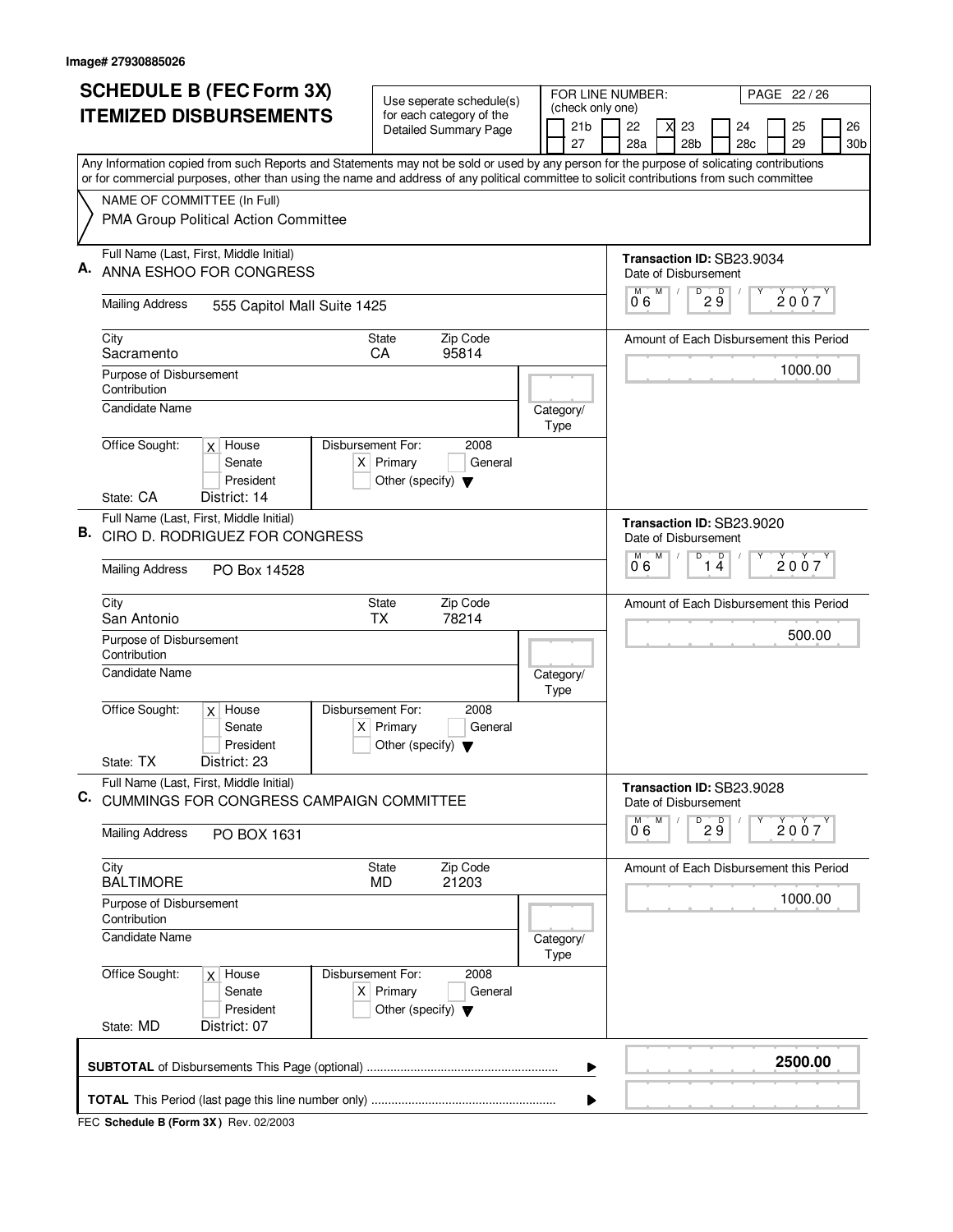| <b>SCHEDULE B (FEC Form 3X)</b> |                                                                                                                                                                                                                                                                                        |                                         |                                                                                                 |                                                     | Use seperate schedule(s) |  |  | FOR LINE NUMBER:  |    |                                                    |                                         |                                     | PAGE 23 / 26   |     |                                         |  |                 |  |  |  |  |  |
|---------------------------------|----------------------------------------------------------------------------------------------------------------------------------------------------------------------------------------------------------------------------------------------------------------------------------------|-----------------------------------------|-------------------------------------------------------------------------------------------------|-----------------------------------------------------|--------------------------|--|--|-------------------|----|----------------------------------------------------|-----------------------------------------|-------------------------------------|----------------|-----|-----------------------------------------|--|-----------------|--|--|--|--|--|
| <b>ITEMIZED DISBURSEMENTS</b>   |                                                                                                                                                                                                                                                                                        |                                         | (check only one)<br>for each category of the<br>21 <sub>b</sub><br><b>Detailed Summary Page</b> |                                                     |                          |  |  |                   | 22 | X                                                  | 23                                      |                                     | 26<br>24<br>25 |     |                                         |  |                 |  |  |  |  |  |
|                                 |                                                                                                                                                                                                                                                                                        |                                         |                                                                                                 |                                                     |                          |  |  | 27                |    | 28a                                                |                                         | 28 <sub>b</sub>                     |                | 28c | 29                                      |  | 30 <sub>b</sub> |  |  |  |  |  |
|                                 | Any Information copied from such Reports and Statements may not be sold or used by any person for the purpose of solicating contributions<br>or for commercial purposes, other than using the name and address of any political committee to solicit contributions from such committee |                                         |                                                                                                 |                                                     |                          |  |  |                   |    |                                                    |                                         |                                     |                |     |                                         |  |                 |  |  |  |  |  |
|                                 | NAME OF COMMITTEE (In Full)                                                                                                                                                                                                                                                            |                                         |                                                                                                 |                                                     |                          |  |  |                   |    |                                                    |                                         |                                     |                |     |                                         |  |                 |  |  |  |  |  |
|                                 | PMA Group Political Action Committee                                                                                                                                                                                                                                                   |                                         |                                                                                                 |                                                     |                          |  |  |                   |    |                                                    |                                         |                                     |                |     |                                         |  |                 |  |  |  |  |  |
| А.                              | Full Name (Last, First, Middle Initial)<br>FRIENDS OF CAROLYN MCCARTHY                                                                                                                                                                                                                 |                                         |                                                                                                 |                                                     |                          |  |  |                   |    | Transaction ID: SB23.9018                          |                                         |                                     |                |     |                                         |  |                 |  |  |  |  |  |
|                                 |                                                                                                                                                                                                                                                                                        |                                         |                                                                                                 |                                                     |                          |  |  |                   |    | Date of Disbursement<br>M<br>D<br>$\mathsf D$<br>М |                                         |                                     |                |     |                                         |  |                 |  |  |  |  |  |
|                                 | <b>Mailing Address</b><br><b>151 LINDEN ROAD</b>                                                                                                                                                                                                                                       |                                         |                                                                                                 |                                                     |                          |  |  |                   |    |                                                    | 2007<br>14<br>06                        |                                     |                |     |                                         |  |                 |  |  |  |  |  |
|                                 | Zip Code<br>City<br><b>State</b><br><b>MINEOLA</b><br>11501<br>NY.                                                                                                                                                                                                                     |                                         |                                                                                                 |                                                     |                          |  |  |                   |    |                                                    | Amount of Each Disbursement this Period |                                     |                |     |                                         |  |                 |  |  |  |  |  |
|                                 | Purpose of Disbursement<br>Contribution                                                                                                                                                                                                                                                |                                         |                                                                                                 |                                                     |                          |  |  |                   |    |                                                    |                                         |                                     |                |     | 2000.00                                 |  |                 |  |  |  |  |  |
|                                 | <b>Candidate Name</b>                                                                                                                                                                                                                                                                  |                                         |                                                                                                 |                                                     |                          |  |  | Category/<br>Type |    |                                                    |                                         |                                     |                |     |                                         |  |                 |  |  |  |  |  |
|                                 | Office Sought:                                                                                                                                                                                                                                                                         | $x$ House<br>Senate<br>President        | Disbursement For:                                                                               | $X$ Primary<br>Other (specify) $\blacktriangledown$ | 2008<br>General          |  |  |                   |    |                                                    |                                         |                                     |                |     |                                         |  |                 |  |  |  |  |  |
|                                 | State: NY                                                                                                                                                                                                                                                                              | District: 04                            |                                                                                                 |                                                     |                          |  |  |                   |    |                                                    |                                         |                                     |                |     |                                         |  |                 |  |  |  |  |  |
|                                 | <b>B.</b> FRIENDS OF JIM SAXTON                                                                                                                                                                                                                                                        | Full Name (Last, First, Middle Initial) |                                                                                                 |                                                     |                          |  |  |                   |    | Transaction ID: SB23.9016<br>Date of Disbursement  |                                         |                                     |                |     |                                         |  |                 |  |  |  |  |  |
|                                 | <b>Mailing Address</b>                                                                                                                                                                                                                                                                 | <b>PO BOX 795</b>                       |                                                                                                 |                                                     |                          |  |  |                   |    | D<br>D<br>M<br>M<br>2007<br>0 <sub>4</sub><br>06   |                                         |                                     |                |     |                                         |  |                 |  |  |  |  |  |
|                                 | City<br>Mount Holly                                                                                                                                                                                                                                                                    |                                         |                                                                                                 | State<br><b>NJ</b>                                  | Zip Code<br>08060        |  |  |                   |    | Amount of Each Disbursement this Period            |                                         |                                     |                |     |                                         |  |                 |  |  |  |  |  |
|                                 | Contribution                                                                                                                                                                                                                                                                           | Purpose of Disbursement                 |                                                                                                 |                                                     |                          |  |  |                   |    |                                                    |                                         | 1000.00                             |                |     |                                         |  |                 |  |  |  |  |  |
|                                 | <b>Candidate Name</b>                                                                                                                                                                                                                                                                  |                                         |                                                                                                 |                                                     |                          |  |  | Category/<br>Type |    |                                                    |                                         |                                     |                |     |                                         |  |                 |  |  |  |  |  |
|                                 | Office Sought:                                                                                                                                                                                                                                                                         | $x$ House<br>Senate<br>President        | Disbursement For:                                                                               | $X$ Primary<br>Other (specify) $\blacktriangledown$ | 2008<br>General          |  |  |                   |    |                                                    |                                         |                                     |                |     |                                         |  |                 |  |  |  |  |  |
|                                 | State: NJ                                                                                                                                                                                                                                                                              | District: 03                            |                                                                                                 |                                                     |                          |  |  |                   |    |                                                    |                                         |                                     |                |     |                                         |  |                 |  |  |  |  |  |
| C.                              | <b>FRIENDS OF PHIL HARE</b>                                                                                                                                                                                                                                                            | Full Name (Last, First, Middle Initial) |                                                                                                 |                                                     |                          |  |  |                   |    | Transaction ID: SB23.9023<br>Date of Disbursement  |                                         | D                                   |                | Υ   |                                         |  |                 |  |  |  |  |  |
|                                 | <b>Mailing Address</b><br>313 17th Street<br>P.O. Box 4183                                                                                                                                                                                                                             |                                         |                                                                                                 |                                                     |                          |  |  |                   |    |                                                    |                                         | M<br>$\overline{18}$<br>2007<br>0 6 |                |     |                                         |  |                 |  |  |  |  |  |
|                                 | City<br>Rock Island                                                                                                                                                                                                                                                                    |                                         |                                                                                                 | State<br>IL                                         | Zip Code<br>61202        |  |  |                   |    |                                                    |                                         |                                     |                |     | Amount of Each Disbursement this Period |  |                 |  |  |  |  |  |
|                                 | Purpose of Disbursement<br>Contribution                                                                                                                                                                                                                                                |                                         |                                                                                                 |                                                     |                          |  |  |                   |    |                                                    |                                         |                                     |                |     | 1000.00                                 |  |                 |  |  |  |  |  |
|                                 | <b>Candidate Name</b>                                                                                                                                                                                                                                                                  |                                         |                                                                                                 |                                                     |                          |  |  | Category/<br>Type |    |                                                    |                                         |                                     |                |     |                                         |  |                 |  |  |  |  |  |
|                                 | Office Sought:                                                                                                                                                                                                                                                                         | $x$ House<br>Senate<br>President        | Disbursement For:                                                                               | $X$ Primary<br>Other (specify) $\blacktriangledown$ | 2008<br>General          |  |  |                   |    |                                                    |                                         |                                     |                |     |                                         |  |                 |  |  |  |  |  |
|                                 | State: IL                                                                                                                                                                                                                                                                              | District: 17                            |                                                                                                 |                                                     |                          |  |  |                   |    |                                                    |                                         |                                     |                |     |                                         |  |                 |  |  |  |  |  |
|                                 |                                                                                                                                                                                                                                                                                        |                                         |                                                                                                 |                                                     |                          |  |  | ▶                 |    |                                                    |                                         |                                     |                |     | 4000.00                                 |  |                 |  |  |  |  |  |
|                                 |                                                                                                                                                                                                                                                                                        |                                         |                                                                                                 |                                                     |                          |  |  |                   |    |                                                    |                                         |                                     |                |     |                                         |  |                 |  |  |  |  |  |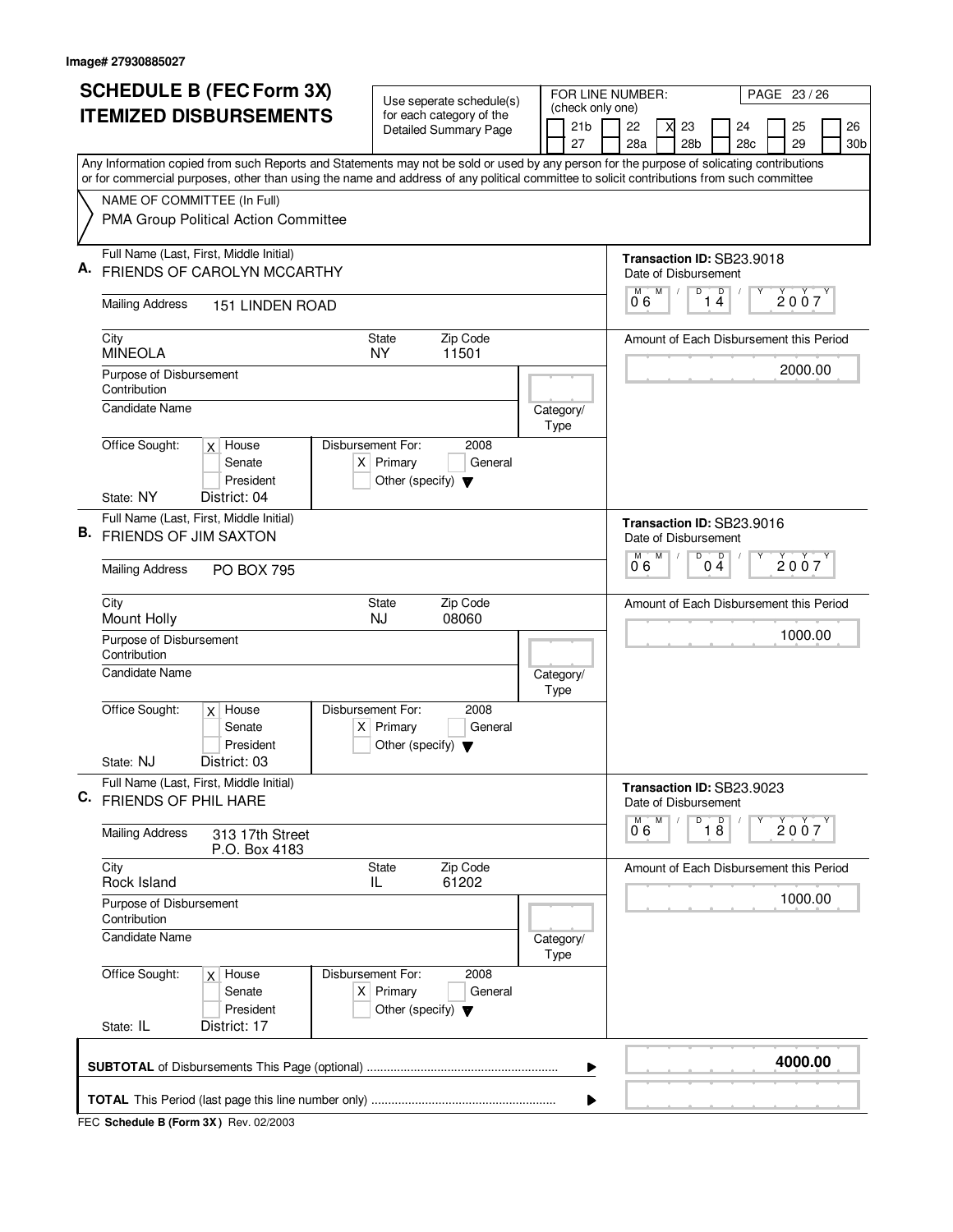|    | <b>SCHEDULE B (FEC Form 3X)</b>                                                                                                                                          | Use seperate schedule(s)                                               |                                  |      |                                     |                                | FOR LINE NUMBER:<br>PAGE 24 / 26 |                           |                      |                                                    |     |  |                                         |  |                 |  |  |  |  |
|----|--------------------------------------------------------------------------------------------------------------------------------------------------------------------------|------------------------------------------------------------------------|----------------------------------|------|-------------------------------------|--------------------------------|----------------------------------|---------------------------|----------------------|----------------------------------------------------|-----|--|-----------------------------------------|--|-----------------|--|--|--|--|
|    | <b>ITEMIZED DISBURSEMENTS</b>                                                                                                                                            | for each category of the                                               |                                  |      | (check only one)<br>21 <sub>b</sub> |                                | 22                               |                           | 23                   |                                                    | 24  |  | 25                                      |  | 26              |  |  |  |  |
|    |                                                                                                                                                                          | <b>Detailed Summary Page</b>                                           |                                  |      | 27                                  |                                | 28a                              |                           | 28 <sub>b</sub>      |                                                    | 28c |  | 29                                      |  | 30 <sub>b</sub> |  |  |  |  |
|    | Any Information copied from such Reports and Statements may not be sold or used by any person for the purpose of solicating contributions                                |                                                                        |                                  |      |                                     |                                |                                  |                           |                      |                                                    |     |  |                                         |  |                 |  |  |  |  |
|    | or for commercial purposes, other than using the name and address of any political committee to solicit contributions from such committee<br>NAME OF COMMITTEE (In Full) |                                                                        |                                  |      |                                     |                                |                                  |                           |                      |                                                    |     |  |                                         |  |                 |  |  |  |  |
|    | PMA Group Political Action Committee                                                                                                                                     |                                                                        |                                  |      |                                     |                                |                                  |                           |                      |                                                    |     |  |                                         |  |                 |  |  |  |  |
| А. | Full Name (Last, First, Middle Initial)<br><b>GALLEGLY FOR CONGRESS</b>                                                                                                  |                                                                        |                                  |      |                                     |                                | Transaction ID: SB23.9033        |                           | Date of Disbursement |                                                    |     |  |                                         |  |                 |  |  |  |  |
|    | <b>Mailing Address</b><br>PO BOX 940001                                                                                                                                  | M<br>$D^D$ 2 $\overline{9}$<br>M<br>2007<br>06                         |                                  |      |                                     |                                |                                  |                           |                      |                                                    |     |  |                                         |  |                 |  |  |  |  |
|    | City<br><b>State</b><br><b>SIMI VALLEY</b><br>CA                                                                                                                         | Amount of Each Disbursement this Period<br>1000.00                     |                                  |      |                                     |                                |                                  |                           |                      |                                                    |     |  |                                         |  |                 |  |  |  |  |
|    | Purpose of Disbursement<br>Contribution<br><b>Candidate Name</b>                                                                                                         |                                                                        |                                  |      |                                     |                                |                                  |                           |                      |                                                    |     |  |                                         |  |                 |  |  |  |  |
|    | Office Sought:<br>Disbursement For:<br>$x$ House                                                                                                                         | 2008                                                                   |                                  | Type | Category/                           |                                |                                  |                           |                      |                                                    |     |  |                                         |  |                 |  |  |  |  |
|    | Senate<br>President                                                                                                                                                      | $X$ Primary<br>General<br>Other (specify) $\blacktriangledown$         |                                  |      |                                     |                                |                                  |                           |                      |                                                    |     |  |                                         |  |                 |  |  |  |  |
|    | District: 23<br>State: CA                                                                                                                                                |                                                                        |                                  |      |                                     |                                |                                  |                           |                      |                                                    |     |  |                                         |  |                 |  |  |  |  |
| В. | Full Name (Last, First, Middle Initial)<br><b>HOBSON FOR CONGRESS</b>                                                                                                    |                                                                        |                                  |      |                                     | Transaction ID: SB23.9015<br>M | M                                | Date of Disbursement<br>D |                      |                                                    |     |  |                                         |  |                 |  |  |  |  |
|    | <b>Mailing Address</b><br>82 West Columbia                                                                                                                               |                                                                        | $0\stackrel{D}{4}$<br>2007<br>06 |      |                                     |                                |                                  |                           |                      |                                                    |     |  |                                         |  |                 |  |  |  |  |
|    | City<br>Springfield                                                                                                                                                      | Zip Code<br>State<br>OH<br>45503                                       |                                  |      |                                     |                                |                                  |                           |                      | Amount of Each Disbursement this Period<br>4000.00 |     |  |                                         |  |                 |  |  |  |  |
|    | Purpose of Disbursement<br>Contribution                                                                                                                                  |                                                                        |                                  |      |                                     |                                |                                  |                           |                      |                                                    |     |  |                                         |  |                 |  |  |  |  |
|    | <b>Candidate Name</b>                                                                                                                                                    |                                                                        |                                  |      |                                     |                                |                                  |                           |                      |                                                    |     |  |                                         |  |                 |  |  |  |  |
|    | Office Sought:<br>Disbursement For:<br>$x$ House<br>Senate<br>President                                                                                                  | 2008<br>$X$ Primary<br>General<br>Other (specify) $\blacktriangledown$ |                                  |      |                                     |                                |                                  |                           |                      |                                                    |     |  |                                         |  |                 |  |  |  |  |
|    | State: OH<br>District: 07                                                                                                                                                |                                                                        |                                  |      |                                     |                                |                                  |                           |                      |                                                    |     |  |                                         |  |                 |  |  |  |  |
| C. | Full Name (Last, First, Middle Initial)<br><b>KELLER FOR CONGRESS</b>                                                                                                    |                                                                        |                                  |      |                                     |                                | Transaction ID: SB23.9022        |                           | Date of Disbursement |                                                    |     |  |                                         |  |                 |  |  |  |  |
|    | <b>Mailing Address</b><br>P.O. Box 1453                                                                                                                                  |                                                                        |                                  |      |                                     |                                | M<br>06                          | M                         | D                    | 1 <sup>D</sup>                                     |     |  | 2007                                    |  |                 |  |  |  |  |
|    | City<br>Orlando                                                                                                                                                          | Zip Code<br>State<br>FL.<br>32802                                      |                                  |      |                                     |                                |                                  |                           |                      |                                                    |     |  | Amount of Each Disbursement this Period |  |                 |  |  |  |  |
|    | Purpose of Disbursement<br>Contribution                                                                                                                                  |                                                                        |                                  |      |                                     |                                |                                  |                           |                      | 500.00                                             |     |  |                                         |  |                 |  |  |  |  |
|    | <b>Candidate Name</b>                                                                                                                                                    |                                                                        |                                  |      | Category/<br>Type                   |                                |                                  |                           |                      |                                                    |     |  |                                         |  |                 |  |  |  |  |
|    | Office Sought:<br>Disbursement For:<br>$x$ House<br>Senate<br>President<br>State: FL<br>District: 08                                                                     | 2008<br>$X$ Primary<br>General<br>Other (specify) $\blacktriangledown$ |                                  |      |                                     |                                |                                  |                           |                      |                                                    |     |  |                                         |  |                 |  |  |  |  |
|    |                                                                                                                                                                          |                                                                        |                                  |      |                                     |                                |                                  |                           |                      |                                                    |     |  |                                         |  |                 |  |  |  |  |
|    |                                                                                                                                                                          |                                                                        |                                  |      | ▶                                   |                                |                                  |                           |                      |                                                    |     |  | 5500.00                                 |  |                 |  |  |  |  |
|    |                                                                                                                                                                          |                                                                        |                                  |      | ▶                                   |                                |                                  |                           |                      |                                                    |     |  |                                         |  |                 |  |  |  |  |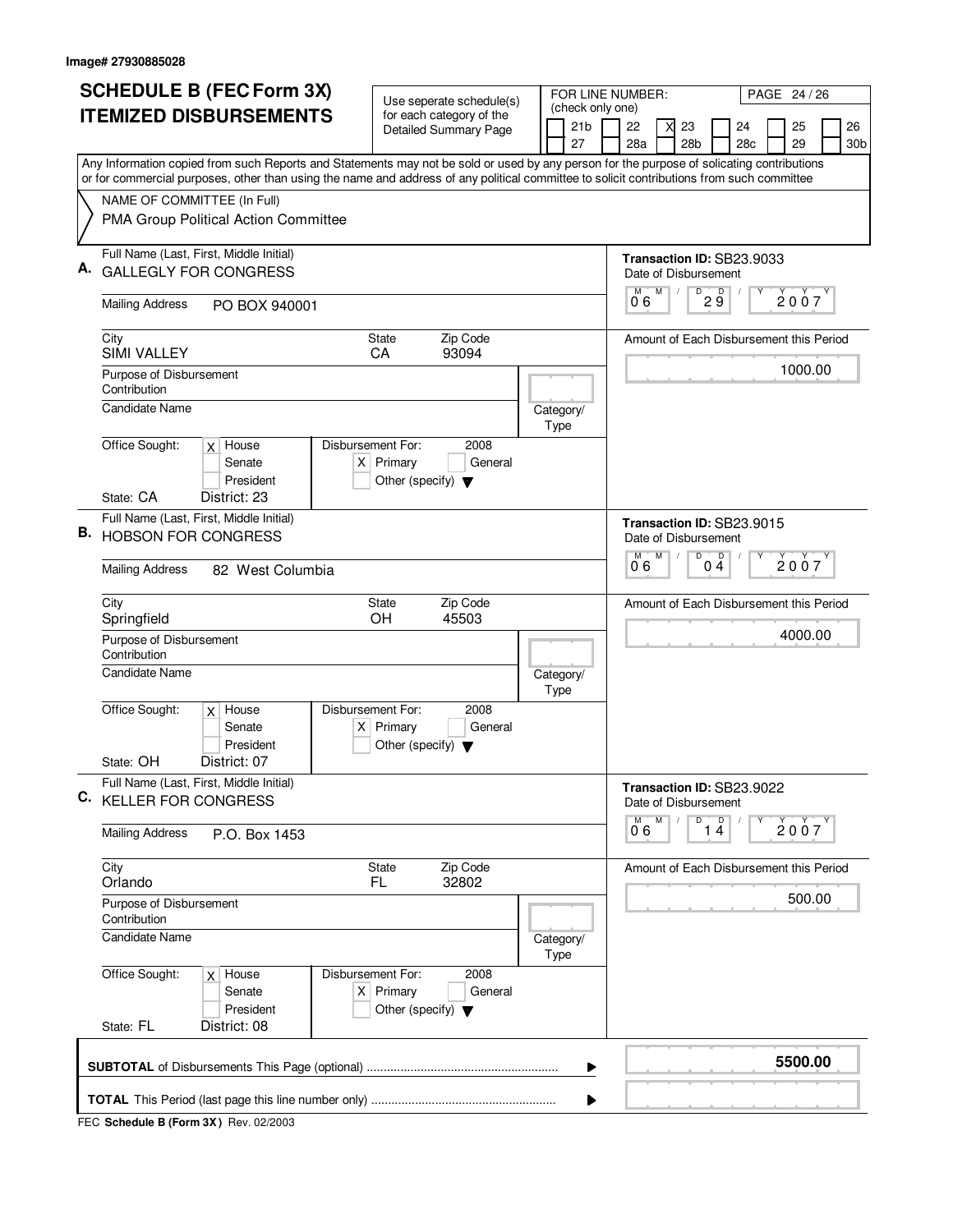|    | <b>SCHEDULE B (FEC Form 3X)</b>                                                                                                                                          | Use seperate schedule(s)                                                                    |                                                                                 | FOR LINE NUMBER:                                        |                           |                                         |   |                 |                           | PAGE 25 / 26                            |  |         |  |                 |  |
|----|--------------------------------------------------------------------------------------------------------------------------------------------------------------------------|---------------------------------------------------------------------------------------------|---------------------------------------------------------------------------------|---------------------------------------------------------|---------------------------|-----------------------------------------|---|-----------------|---------------------------|-----------------------------------------|--|---------|--|-----------------|--|
|    | <b>ITEMIZED DISBURSEMENTS</b>                                                                                                                                            | for each category of the                                                                    |                                                                                 | (check only one)<br>21 <sub>b</sub>                     |                           | 22                                      |   | 23              |                           | 24                                      |  | 25      |  | 26              |  |
|    |                                                                                                                                                                          | <b>Detailed Summary Page</b>                                                                |                                                                                 | 27                                                      |                           | 28a                                     |   | 28 <sub>b</sub> |                           | 28c                                     |  | 29      |  | 30 <sub>b</sub> |  |
|    | Any Information copied from such Reports and Statements may not be sold or used by any person for the purpose of solicating contributions                                |                                                                                             |                                                                                 |                                                         |                           |                                         |   |                 |                           |                                         |  |         |  |                 |  |
|    | or for commercial purposes, other than using the name and address of any political committee to solicit contributions from such committee<br>NAME OF COMMITTEE (In Full) |                                                                                             |                                                                                 |                                                         |                           |                                         |   |                 |                           |                                         |  |         |  |                 |  |
|    | PMA Group Political Action Committee                                                                                                                                     |                                                                                             |                                                                                 |                                                         |                           |                                         |   |                 |                           |                                         |  |         |  |                 |  |
| А. | Full Name (Last, First, Middle Initial)<br>RUSH HOLT FOR CONGRESS                                                                                                        |                                                                                             | Transaction ID: SB23.9019<br>Date of Disbursement<br>$\mathsf D$<br>M<br>D<br>M |                                                         |                           |                                         |   |                 |                           |                                         |  |         |  |                 |  |
|    | <b>Mailing Address</b><br><b>PO Box 782</b>                                                                                                                              | 2007<br>14<br>06                                                                            |                                                                                 |                                                         |                           |                                         |   |                 |                           |                                         |  |         |  |                 |  |
|    | City<br><b>State</b><br>Pennington<br><b>NJ</b>                                                                                                                          |                                                                                             | Amount of Each Disbursement this Period<br>1000.00                              |                                                         |                           |                                         |   |                 |                           |                                         |  |         |  |                 |  |
|    | Purpose of Disbursement<br>Contribution                                                                                                                                  |                                                                                             |                                                                                 |                                                         |                           |                                         |   |                 |                           |                                         |  |         |  |                 |  |
|    | <b>Candidate Name</b><br>$x$ House                                                                                                                                       | Disbursement For:                                                                           |                                                                                 | Category/<br>Type                                       |                           |                                         |   |                 |                           |                                         |  |         |  |                 |  |
|    | Office Sought:<br>Senate<br>President                                                                                                                                    | 2008<br>$X$ Primary<br>General<br>Other (specify) $\blacktriangledown$                      |                                                                                 |                                                         |                           |                                         |   |                 |                           |                                         |  |         |  |                 |  |
|    | State: NJ<br>District: 12                                                                                                                                                |                                                                                             |                                                                                 |                                                         |                           |                                         |   |                 |                           |                                         |  |         |  |                 |  |
| В. | Full Name (Last, First, Middle Initial)<br><b>SESTAK FOR CONGRESS</b>                                                                                                    |                                                                                             |                                                                                 |                                                         | Date of Disbursement<br>М | M                                       | D |                 | Transaction ID: SB23.9026 |                                         |  |         |  |                 |  |
|    | <b>Mailing Address</b><br>P.O. Box 16                                                                                                                                    |                                                                                             |                                                                                 |                                                         |                           | 29<br>2007<br>06                        |   |                 |                           |                                         |  |         |  |                 |  |
|    | City<br>Media                                                                                                                                                            | Zip Code<br>State<br>PA<br>19063                                                            |                                                                                 |                                                         |                           | Amount of Each Disbursement this Period |   |                 |                           |                                         |  |         |  |                 |  |
|    | Purpose of Disbursement<br>Contribution                                                                                                                                  |                                                                                             |                                                                                 |                                                         |                           |                                         |   |                 |                           | 1000.00                                 |  |         |  |                 |  |
|    | <b>Candidate Name</b>                                                                                                                                                    |                                                                                             |                                                                                 | Category/<br>Type                                       |                           |                                         |   |                 |                           |                                         |  |         |  |                 |  |
|    | Office Sought:<br>Disbursement For:<br>$x$ House<br>Senate<br>President                                                                                                  | 2008<br>$X$ Primary<br>General<br>Other (specify) $\blacktriangledown$                      |                                                                                 |                                                         |                           |                                         |   |                 |                           |                                         |  |         |  |                 |  |
|    | State: PA<br>District: 07                                                                                                                                                |                                                                                             |                                                                                 |                                                         |                           |                                         |   |                 |                           |                                         |  |         |  |                 |  |
| C. | Full Name (Last, First, Middle Initial)<br>SHERMAN FOR CONGRESS                                                                                                          |                                                                                             |                                                                                 |                                                         |                           | Date of Disbursement                    |   |                 |                           | Transaction ID: SB23.9035               |  |         |  |                 |  |
|    | <b>Mailing Address</b><br>555 SOUTH FLOWER STREET SUITE 4510                                                                                                             |                                                                                             |                                                                                 | M<br>$\overline{P}$ 2 $\overline{9}$<br>М<br>2007<br>06 |                           |                                         |   |                 |                           |                                         |  |         |  |                 |  |
|    | City<br>LOS ANGELES                                                                                                                                                      | Zip Code<br><b>State</b><br>90071<br>CA                                                     |                                                                                 |                                                         |                           |                                         |   |                 |                           | Amount of Each Disbursement this Period |  |         |  |                 |  |
|    | Purpose of Disbursement<br>Contribution                                                                                                                                  |                                                                                             |                                                                                 |                                                         |                           |                                         |   |                 |                           | 1000.00                                 |  |         |  |                 |  |
|    | <b>Candidate Name</b>                                                                                                                                                    |                                                                                             |                                                                                 | Category/<br>Type                                       |                           |                                         |   |                 |                           |                                         |  |         |  |                 |  |
|    | Office Sought:<br>$x$ House<br>Senate<br>President                                                                                                                       | Disbursement For:<br>2008<br>$X$ Primary<br>General<br>Other (specify) $\blacktriangledown$ |                                                                                 |                                                         |                           |                                         |   |                 |                           |                                         |  |         |  |                 |  |
|    | State: CA<br>District: 24                                                                                                                                                |                                                                                             |                                                                                 |                                                         |                           |                                         |   |                 |                           |                                         |  |         |  |                 |  |
|    |                                                                                                                                                                          |                                                                                             |                                                                                 | ▶                                                       |                           |                                         |   |                 |                           |                                         |  | 3000.00 |  |                 |  |
|    |                                                                                                                                                                          |                                                                                             |                                                                                 | ▶                                                       |                           |                                         |   |                 |                           |                                         |  |         |  |                 |  |